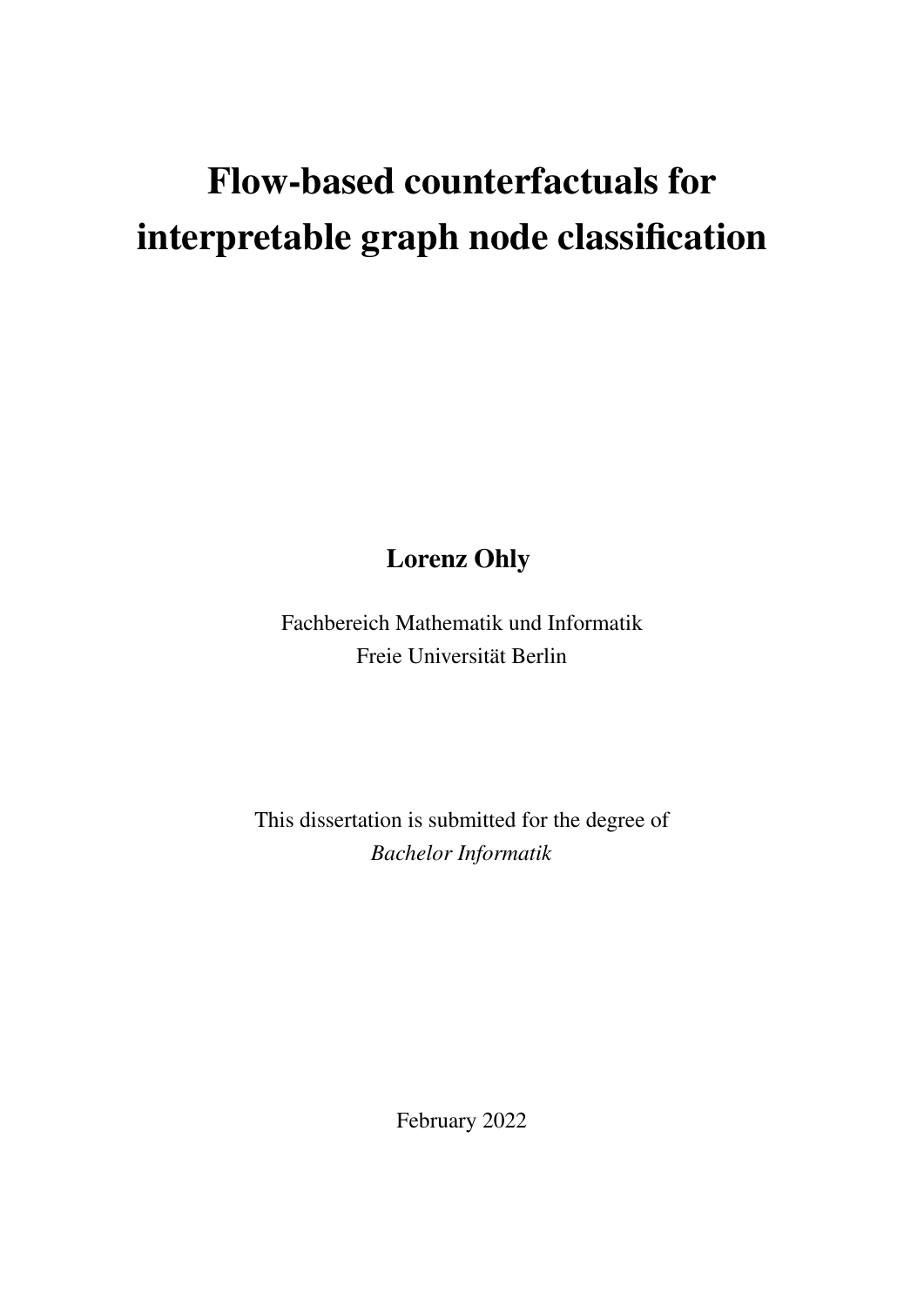## Declaration

Ich versichere hiermit an Eides Statt, dass diese Arbeit von niemand anderem als meiner Person verfasst worden ist. Alle verwendeten Hilfsmittel wie Berichte, Bücher, Internetseiten oder ähnliches sind im Literaturverzeichnis angegeben, Zitate aus fremden Arbeiten sind als solche kenntlich gemacht. Die Arbeit wurde bisher in gleicher oder ähnlicher Form keiner anderen Prüfungskommission vorgelegt und auch nicht veröffentlicht.

> Lorenz Ohly February 2022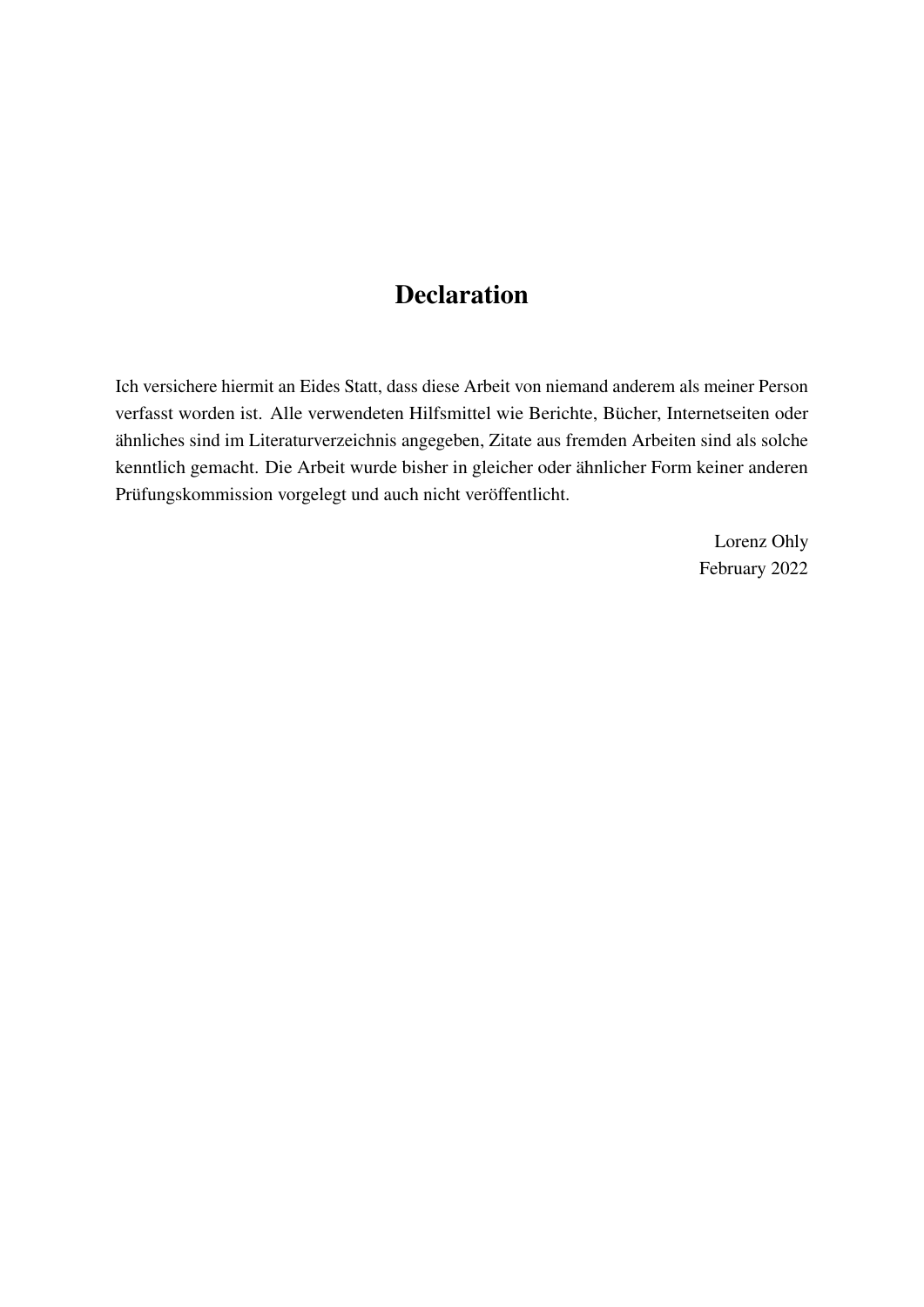### Abstract

As more deep learning models are deployed for high-stakes use cases, explaining the predictions of a model is becoming more important. One class of methods for explainability are counterfactual examples. A counterfactual modifies a model input in such a way that the model output, for example a classification, changes in a target direction. In this work, we apply an efficient method for generating such counterfactuals [\[15\]](#page-43-0) (ECINN) to graph node classification. We introduce a synthetic graph dataset with ground-truth explanation labels. Using this dataset, we quantitatively compare the model-specific ECINN method against a model-agnostic counterfactual generation method by Wachter et al. [\[36\]](#page-44-0) on explanation size and correctness. We find that ECINN [\[15\]](#page-43-0) produces higher-quality counterfactuals and discuss the trade-offs between it and model-agnostic methods.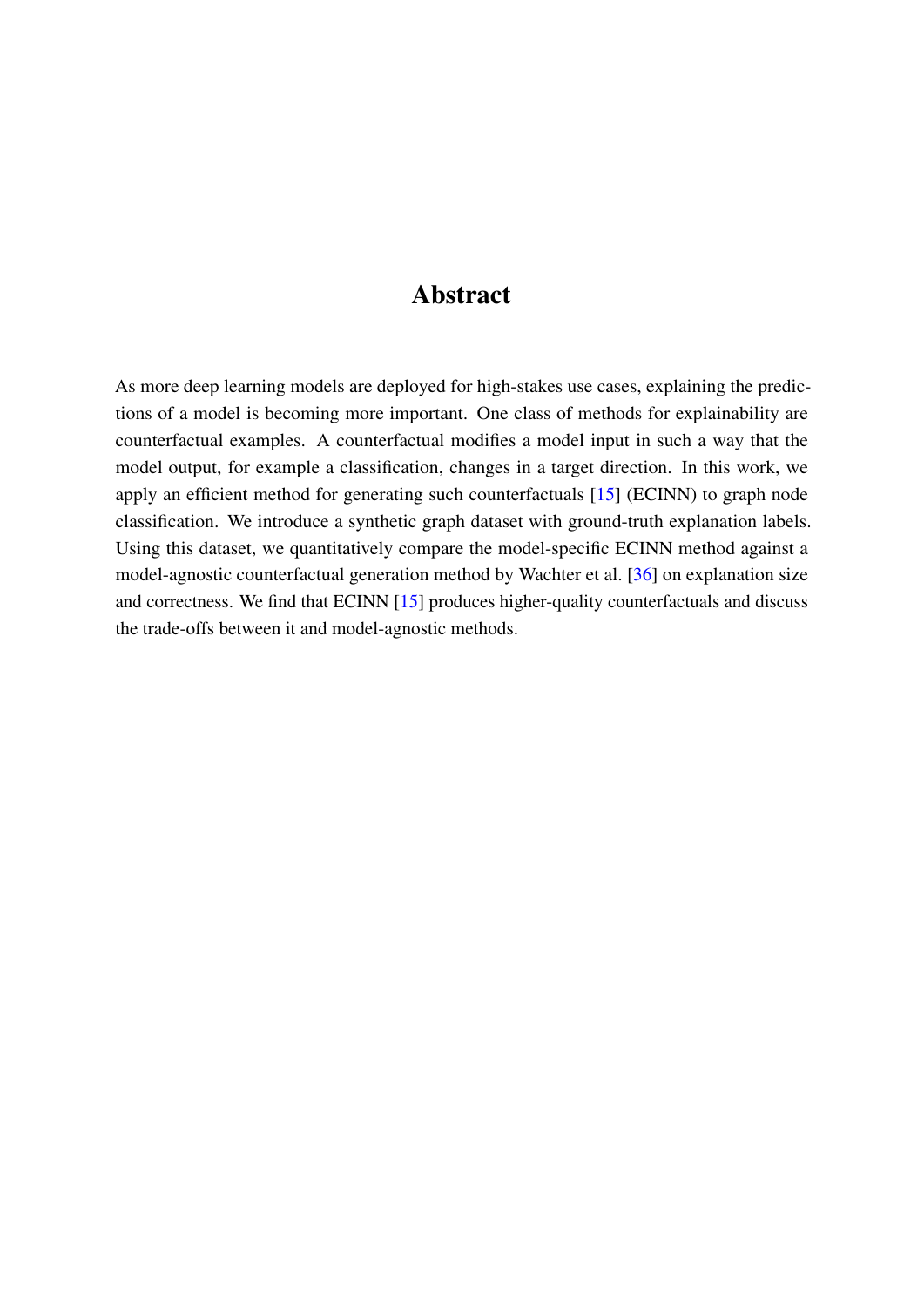# Table of contents

|                |                       | List of figures     |                                                                                            | vi             |
|----------------|-----------------------|---------------------|--------------------------------------------------------------------------------------------|----------------|
|                | <b>List of tables</b> |                     |                                                                                            | vii            |
| 1              |                       | <b>Introduction</b> |                                                                                            | 1              |
|                | 1.1                   | Overview            |                                                                                            | $\mathbf{1}$   |
|                | 1.2                   |                     |                                                                                            | $\overline{4}$ |
|                | 1.3                   | Outline             |                                                                                            | $\overline{4}$ |
| $\overline{2}$ |                       | <b>Related Work</b> |                                                                                            | 5              |
|                | 2.1                   |                     |                                                                                            | 5              |
|                |                       | 2.1.1               |                                                                                            | 5              |
|                |                       | 2.1.2               |                                                                                            | 6              |
|                | 2.2                   |                     |                                                                                            | 6              |
|                |                       | 2.2.1               |                                                                                            | 6              |
|                |                       | 2.2.2               |                                                                                            | $\overline{7}$ |
|                | 2.3                   |                     |                                                                                            | $\overline{7}$ |
|                |                       | 2.3.1               |                                                                                            | 8              |
| 3              |                       |                     | <b>Theoretical background</b>                                                              | 9              |
|                | 3.1                   |                     |                                                                                            | 9              |
|                | 3.2                   |                     |                                                                                            | 12             |
|                |                       | 3.2.1               |                                                                                            | 13             |
|                |                       | 3.2.2               |                                                                                            | 13             |
|                |                       | 3.2.3               |                                                                                            | 14             |
|                | 3.3                   |                     | Learning on graphs $\ldots \ldots \ldots \ldots \ldots \ldots \ldots \ldots \ldots \ldots$ | 15             |
|                |                       | 3.3.1               |                                                                                            | 16             |
|                | 3.4                   |                     |                                                                                            | 16             |
|                |                       | 3.4.1               |                                                                                            | 17             |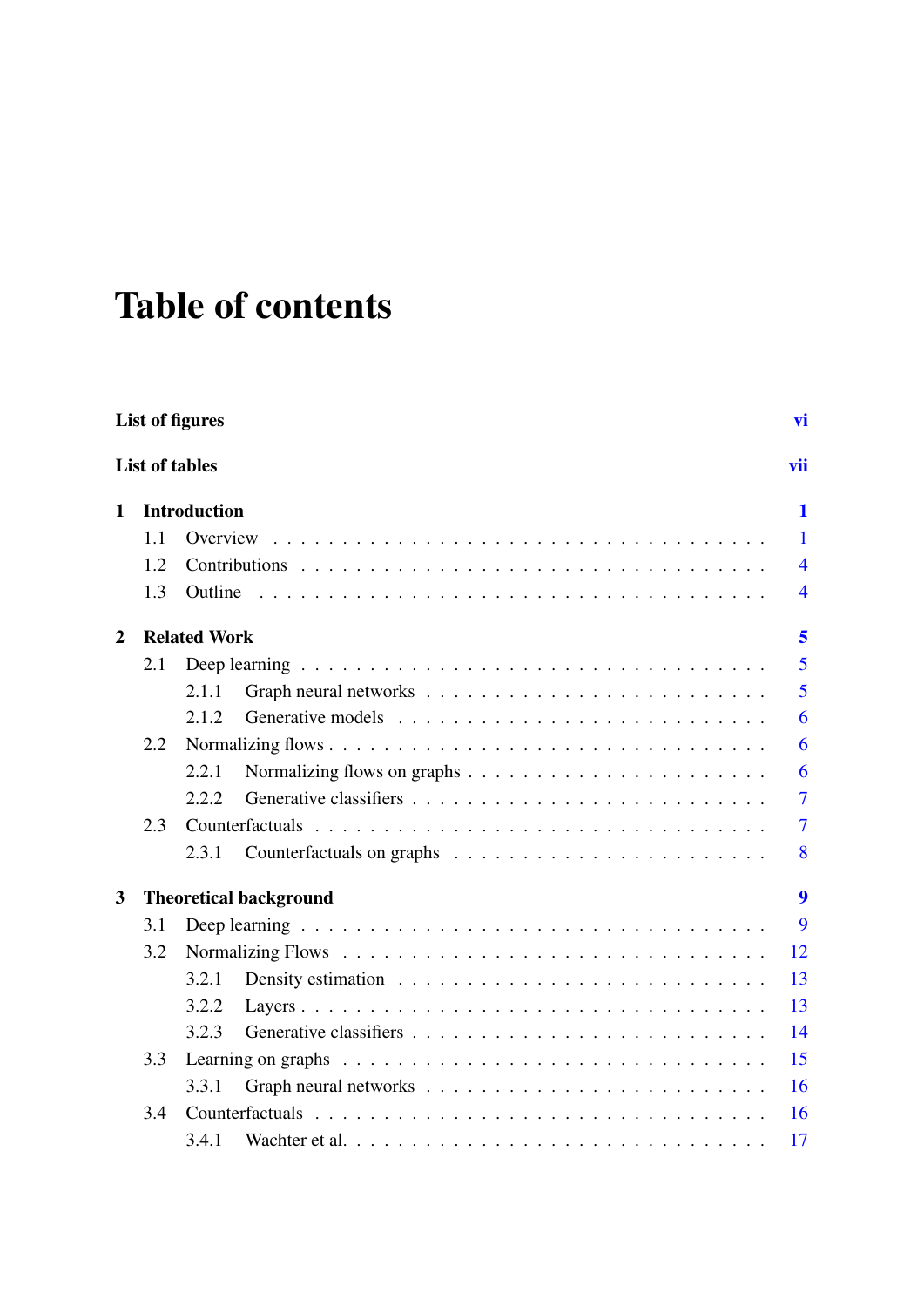|                |                   | 3.4.2              |                                                           | 17 |
|----------------|-------------------|--------------------|-----------------------------------------------------------|----|
| 4              | <b>Methods</b>    |                    |                                                           | 19 |
|                | 4.1               | Models             |                                                           | 19 |
|                |                   | 4.1.1              |                                                           | 19 |
|                |                   | 4.1.2              |                                                           | 20 |
|                | 4.2               |                    |                                                           | 20 |
|                |                   | 4.2.1              |                                                           | 21 |
|                |                   | 4.2.2              |                                                           | 22 |
|                |                   | 4.2.3              |                                                           | 23 |
|                | 4.3               |                    |                                                           | 24 |
|                | 4.4               |                    |                                                           | 24 |
|                | 4.5               |                    |                                                           | 25 |
| 5              |                   | <b>Experiments</b> |                                                           | 26 |
|                | 5.1               |                    | Generative classifiers for graph node classification      | 26 |
|                | 5.2               |                    |                                                           | 26 |
|                |                   | 5.2.1              |                                                           | 27 |
|                |                   | 5.2.2              |                                                           | 30 |
| 6              |                   | <b>Discussion</b>  |                                                           | 32 |
|                | 6.1               |                    |                                                           | 32 |
|                | 6.2               |                    |                                                           | 32 |
| $\overline{7}$ |                   | <b>Conclusion</b>  |                                                           | 34 |
|                | 7.1               |                    |                                                           | 34 |
|                | <b>References</b> |                    |                                                           | 36 |
|                | <b>Appendix A</b> |                    |                                                           | 39 |
|                |                   |                    | A.1 Wachter node counterfactuals in the presence of edges | 39 |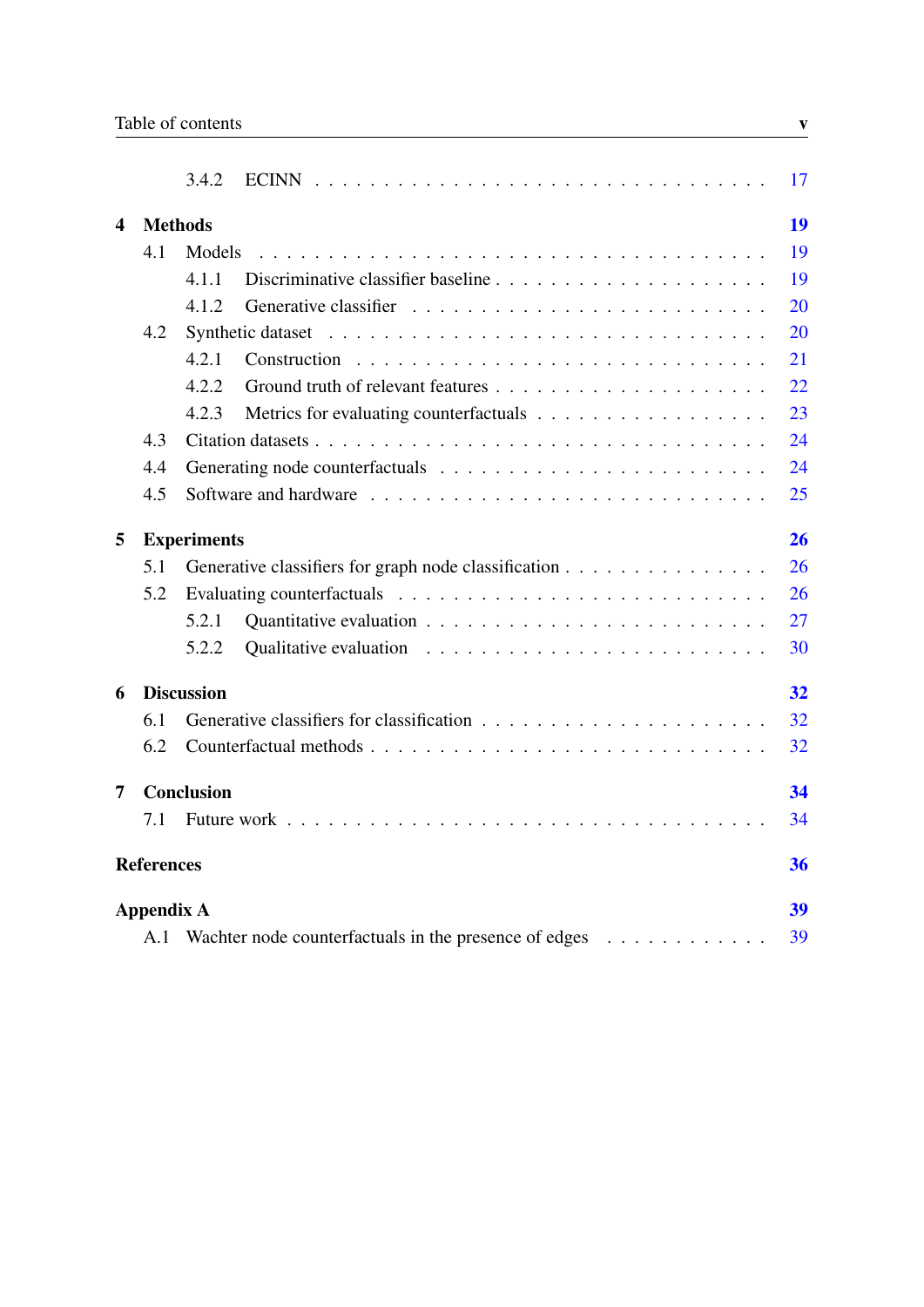# <span id="page-5-0"></span>List of figures

|     | 1.1 Overview of our approach to generating graph node counterfactuals $\ldots$ . |  |
|-----|----------------------------------------------------------------------------------|--|
|     |                                                                                  |  |
| 4.1 |                                                                                  |  |
|     | 5.1 Discriminative and generative classifier performance 27                      |  |
|     |                                                                                  |  |
|     | 5.3 Counterfactual metrics graphed to ECINN intensity 29                         |  |
|     |                                                                                  |  |
| A.1 | High-magnitude counterfactuals generated when applying Wachter's method          |  |
|     |                                                                                  |  |
|     |                                                                                  |  |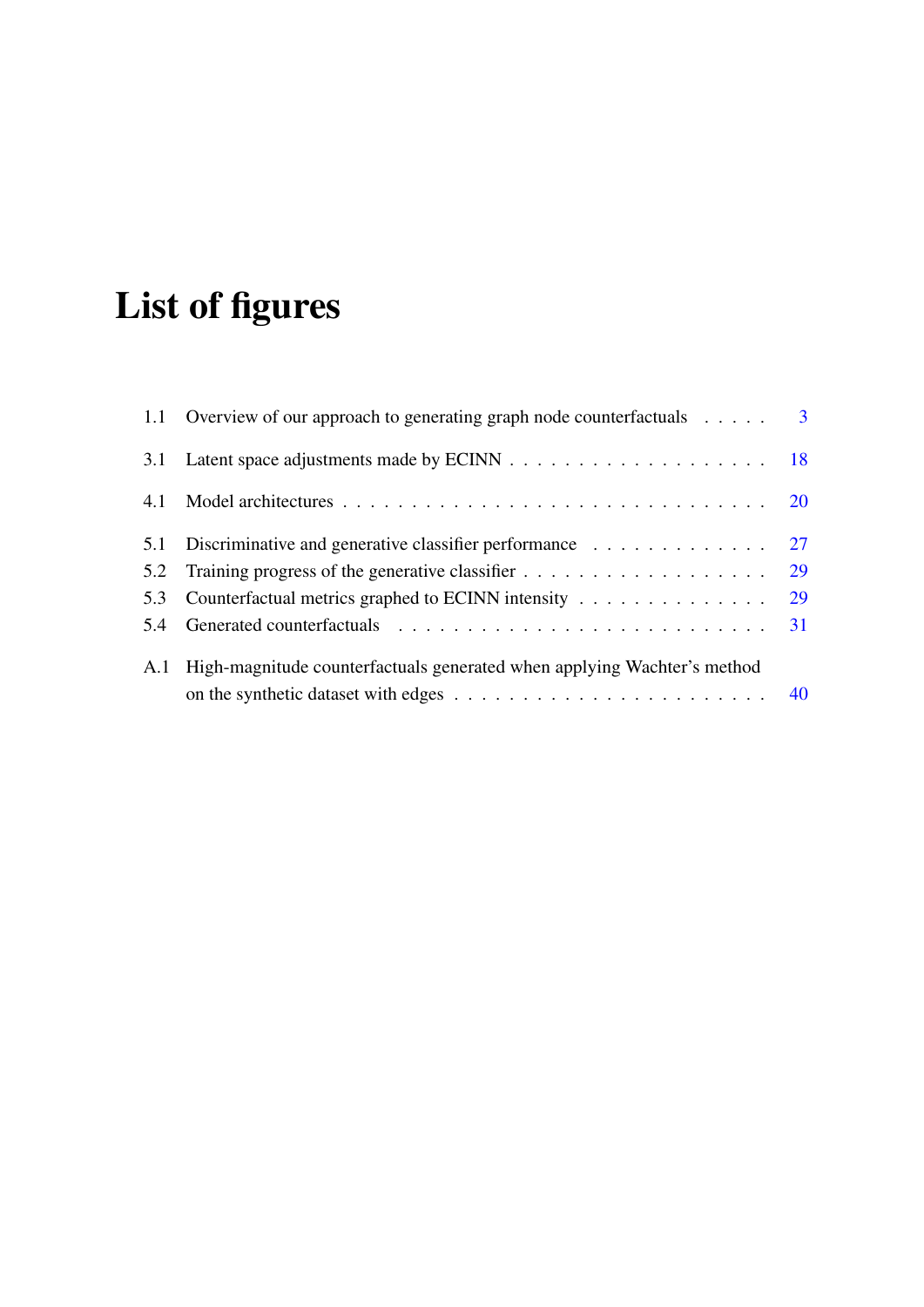# <span id="page-6-0"></span>List of tables

| 4.1 Synthetic dataset configuration used in our experiments 21                        |  |
|---------------------------------------------------------------------------------------|--|
|                                                                                       |  |
|                                                                                       |  |
|                                                                                       |  |
| 5.1 Model and training hyperparameters for discriminative and generative classifer 27 |  |
| 5.2 Performance of counterfactual generation methods 28                               |  |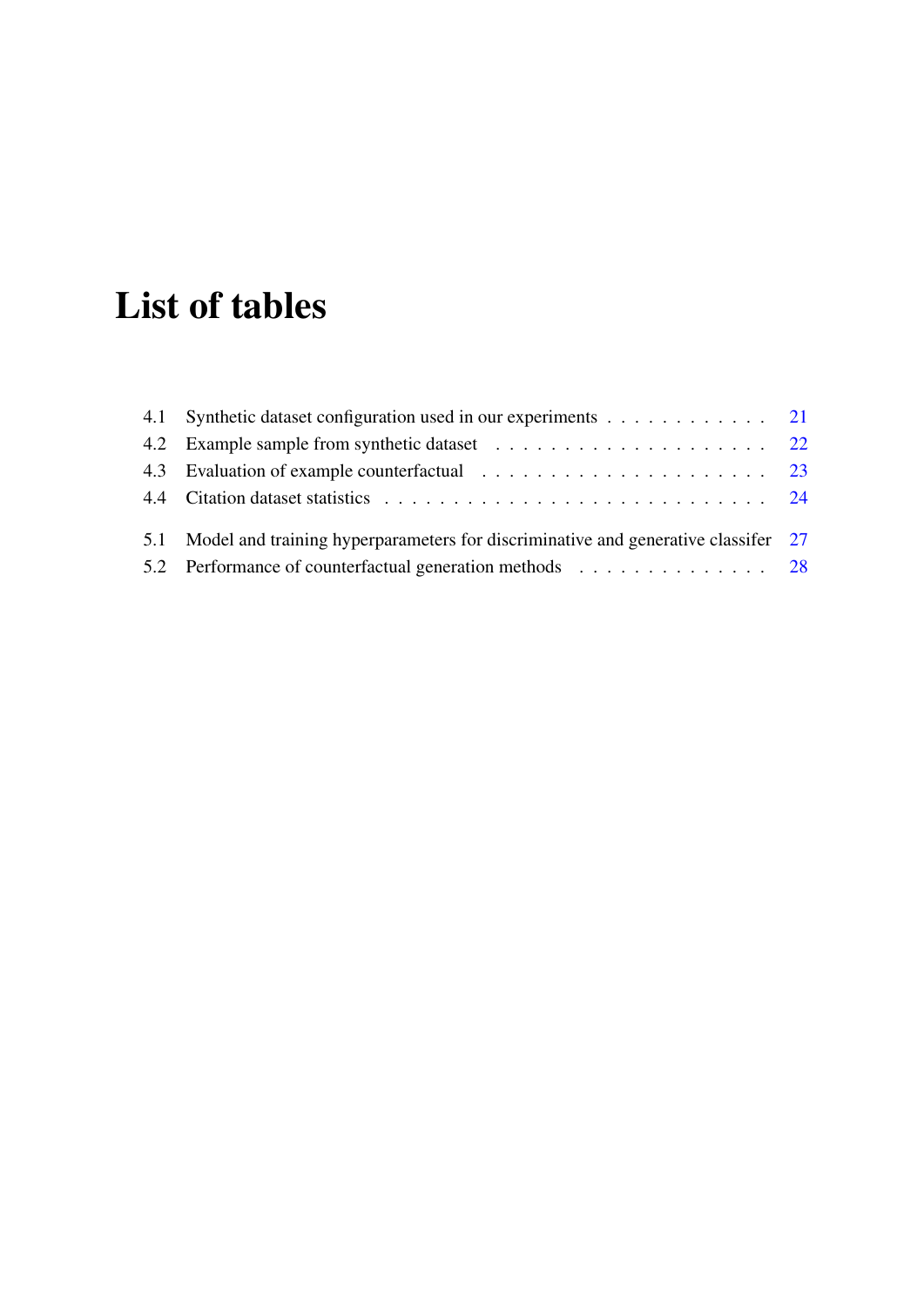## <span id="page-7-0"></span>Chapter 1

## Introduction

### <span id="page-7-1"></span>1.1 Overview

In recent years, deep learning has been used to great success at many learning tasks, achieving state-of-the-art results across various domains. One of these domains is graph data, which lends itself to modeling structures like citation networks, social networks, chemical molecules, and point clouds. There, deep learning is advancing the state-of-the-art for many tasks like node classification [\[37\]](#page-44-1), link prediction [\[21\]](#page-43-1), graph classification [\[39\]](#page-44-2), and graph generation [\[38\]](#page-44-3), thereby improving the feasibility of real-world use cases like molecule discovery [\[16\]](#page-43-2) and self-driving cars [\[3\]](#page-42-1). Graphs can represent data from many domains, and improved learning algorithms for graphs enable us to make use of and understand this data better.

Even if a model is performing well, interpreting the predictions of deep learning models is critical to deploy these models responsibly. Recent work in adversarial attacks on image classification models has shown that slight, humanly imperceptible changes to an input image can change the classifier's prediction dramatically [\[34\]](#page-44-4). Deep neural networks are not intuitively interpretable due to the high dimensionality of their parameters, so other methods have been devised to interpret model outputs.

Counterfactual explanations [\[36\]](#page-44-0)[\[5\]](#page-42-2) form a family of explanation methods. Given an input and a target model output, a counterfactual example answers the question: "What changes in input features lead to a different, target prediction?". The counterfactual is generated by modifying the orginal input's features such that the model output changes to a target value. By comparing the input and the counterfactual, we can identify relevant features that the model uses to differentiate between the original and the target prediction.

Applied to a classifier, a counterfactual should change an input's features so that the model predicts a different class. As Dandl et al. [\[5\]](#page-42-2) exemplify, consider a person denied a bank loan by an algorithm that classifies whether applicants should receive a loan. A counterfactual indicates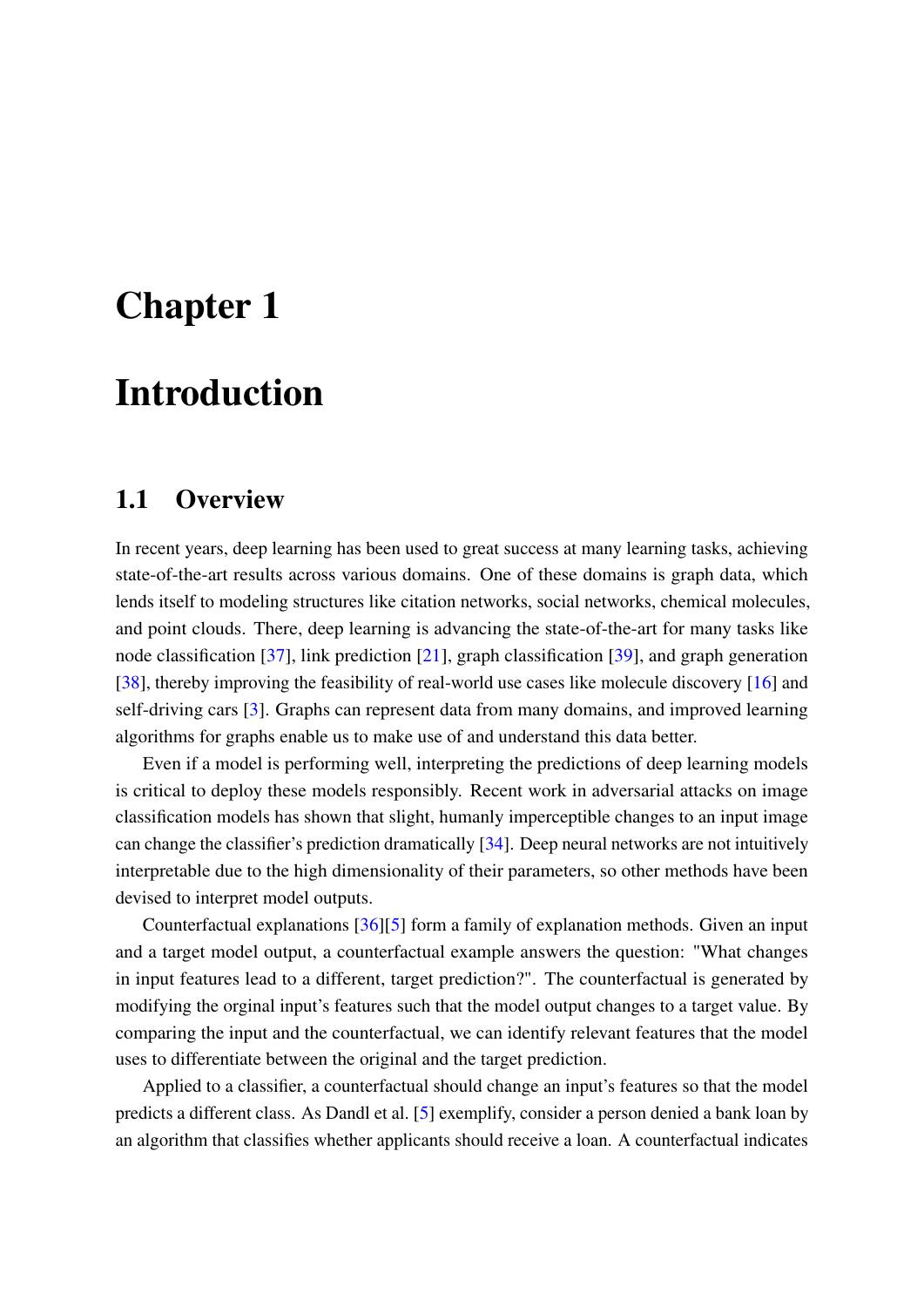which variables need to change for the loan's approval and hence provides an actionable explanation, as long as the variables are under the applicant's control.

To be useful, counterfactuals should reliably change the model output in the target direction (correctness), only change semantically important features (minimality), and be actionable [\[36\]](#page-44-0) [\[15\]](#page-43-0). Different methods of generation optimize for different properties. For example, Wachter et al. [\[36\]](#page-44-0) optimize a two-objective loss function that minimizes the distance to the target value (correctness) while maximizing the similarity to the original sample (minimality). Dandl et al. [\[5\]](#page-42-2) use two additional terms, optimizing for sparse feature changes (minimality and actionability) and the likelihood of the generated counterfactual (realism).

The methods by Wachter et al. [\[36\]](#page-44-0) and Dandl et al. [\[5\]](#page-42-2) are counterfactual methods that work with black-box models, as they do not make assumptions about the model and use general optimization algorithms like gradient descent to iteratively refine a counterfactual.

There are also methods that assume some model structure and hence work only with a specific class of models. Hvilshøj et al. [\[15\]](#page-43-0) propose such a method called *Efficient Counterfactuals from Invertible Neural Networks* (ECINN) that works on a so-called generative classifier. By making use of the structure of this known, so-called white-box model, it can generate counterfactuals in only two model evaluations, in contrast to most other methods which require expensive, iterative optimization.

In this thesis, we apply counterfactuals to graph data by generating counterfactuals at the node level. Given a model trained for node classification, our node counterfactuals change the node features such that the model's prediction changes to a target class. While the graph's edge information is used in the model, the counterfactual modifies only the node features, not the connectivity. These node feature counterfactuals can be useful in many scenarios. For example, consider a researcher who wants to get their paper accepted by a journal. Given a graph of papers with a binary acceptance label and word features for every paper, a counterfactual could identify words (or topics) the researcher should use less or more often to have the paper accepted.

We compare the performance of the model-agnostic counterfactual method of Wachter et al. [\[36\]](#page-44-0) and the model-specific ECINN Hvilshøj et al. [\[15\]](#page-43-0) method by generating such node counterfactuals. We expect to find ECINN to be not just more computationally efficient, but also to produce higher-quality counterfactuals because the underlying generative classifier explicitly learns to model the distribution of data.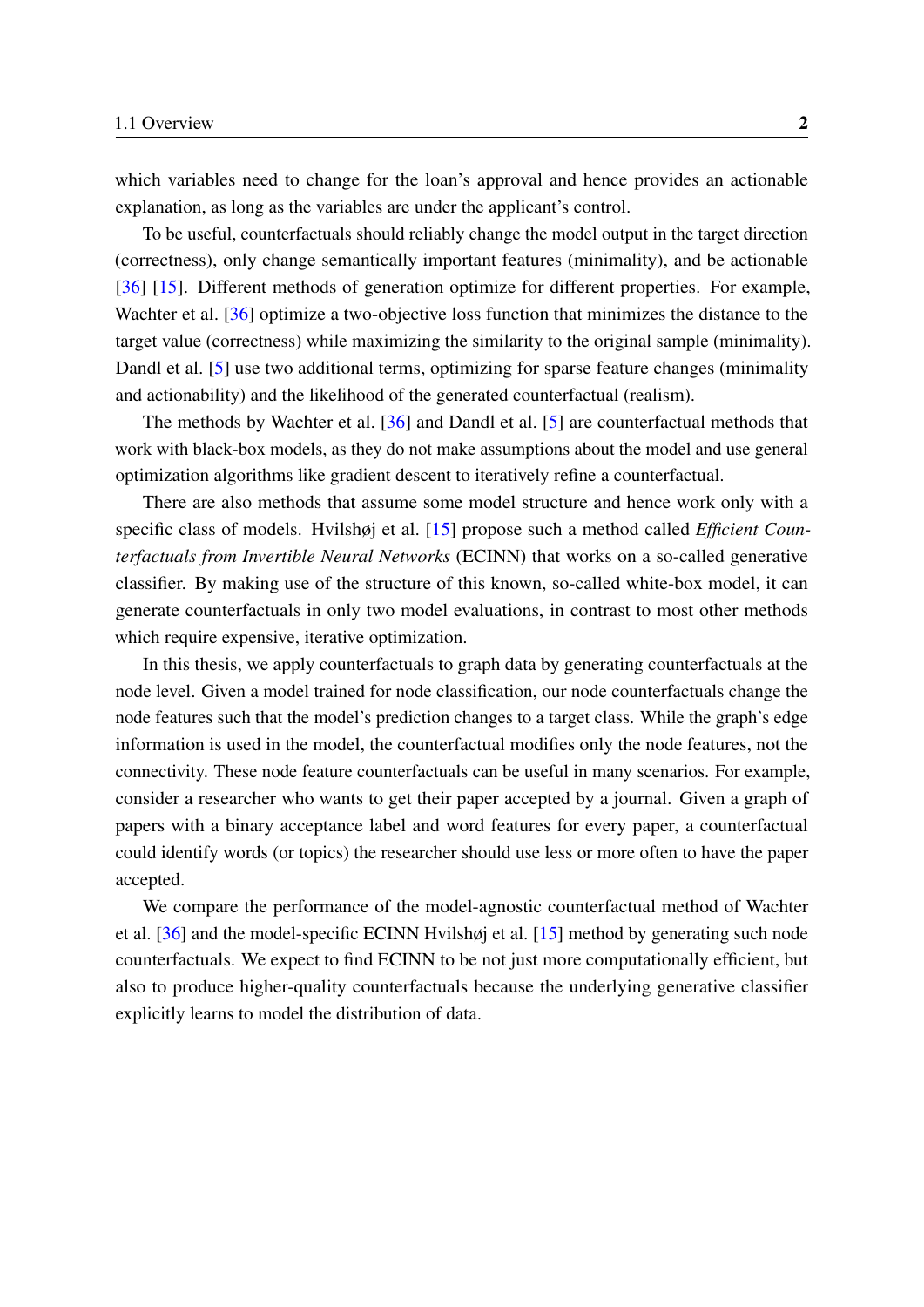<span id="page-9-0"></span>

Fig. 1.1 Overview of our approach to generating graph node counterfactuals

To generate a counterfactual for node with features  $x = X_i$  all node features X are embedded into the latent space *Z* with a normalizing flow. Then only the node's latent features are modified using ECINN, and then the modified batch of latent features is cast back to the target space using the inverse of the flow. Both directions of the flow are conditional on the graph's edges *E*. Best viewed in color.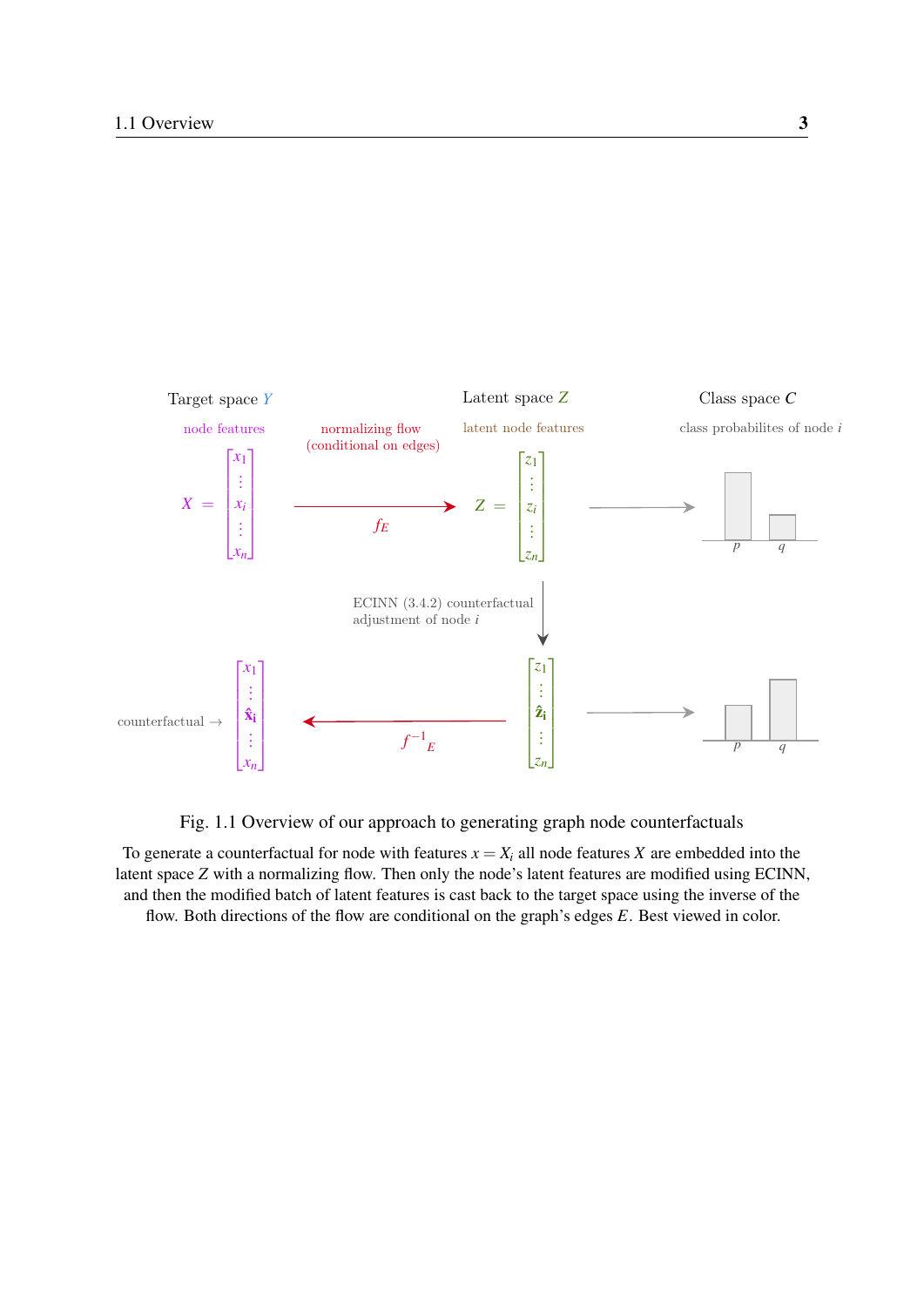### <span id="page-10-0"></span>1.2 Contributions

We first demonstrate that generative classifiers are a viable alternative to the regular, discriminative classifier on graph node classification tasks [\(5.1\)](#page-32-1). For this, we compare their classification peformance on the widely-used standard benchmark datasets Cora [\[27\]](#page-43-3), PubMed [\[25\]](#page-43-4), and CiteSeer [\[10\]](#page-42-3).

Next, we show how to create node counterfactuals that can be used to explain predictions made by graph node classification models. Our approach is detailed in section [4.4.](#page-30-1)

Finally, we compare the performance of the counterfactual generation methods by Wachter et al. [\[36\]](#page-44-0) (model-agnostic) and Hvilshøj et al. [\[15\]](#page-43-0) (model-specific). To quantify the quality of counterfactuals, we introduce a synthetic graph dataset [\(4.2\)](#page-26-1) with ground-truth explanation labels. Using this dataset, we evaluate both methods on explanation magnitude and correctness  $(5.2.1).$  $(5.2.1).$ 

## <span id="page-10-1"></span>1.3 Outline

In Chapter [2,](#page-11-0) we cover related work. Chapter [3](#page-15-0) provides the theoretical background for the methods we use. Chapter [4](#page-25-0) introduces reference datasets, our proposed dataset, and model architectures for the experiments detailed in chapter [5.](#page-32-0) Chapter [6](#page-38-0) discusses the results of the experiments. Finally, chapter [7](#page-40-0) summarizes our findings and gives directions for future work.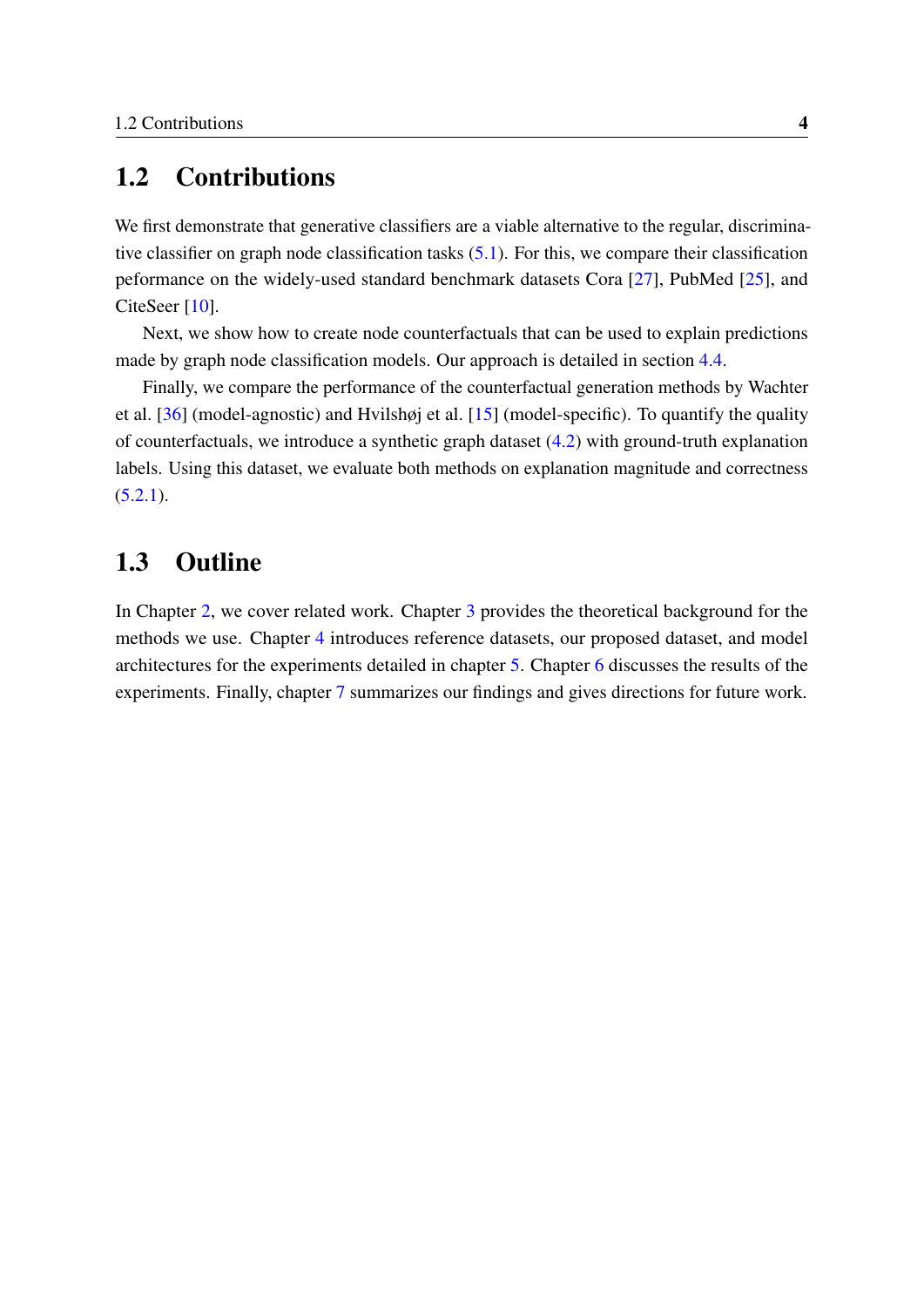## <span id="page-11-0"></span>Chapter 2

## Related Work

In this chapter, we give an overview of research relevant to this thesis. We first reference work on deep learning and, in some detail, deep generative models. We then examine prior art on normalizing flows, a particular family of deep generative models. Finally, we summarize work done on counterfactuals. We give more theoretical background in chapter [3.](#page-15-0)

### <span id="page-11-1"></span>2.1 Deep learning

Deep learning models, also called deep neural networks, are a class of learning algorithms that have again become popular in the last decade. Neural networks learn to approximate complex mappings and are hence useful in many domains, even those with very high-dimensional data like images. Particularly, deep learning models have achieved state-of-the-art results on learning tasks in domains such as computer vision [\[23\]](#page-43-5) and natural language processing [\[4\]](#page-42-4). Theoretical background on the construction and training of deep neural networks can be found in section [3.1.](#page-15-1)

### <span id="page-11-2"></span>2.1.1 Graph neural networks

Following the success of deep learning in computer vision, there has also been more research done on applying neural networks to graphs. Yang et al. [\[37\]](#page-44-1) approach node classification and link prediction by embedding node features with deep models and thereby improve on the previous state-of-the-art. Shortly after, Kipf and Welling [\[22\]](#page-43-6) introduced the graph convolutional layer that generalizes the widely used convolution to the irregular neighborhoods of graphs. We use graph convolutions in our work and give further background on learning on graphs and graph neural networks in section [3.3.](#page-21-0)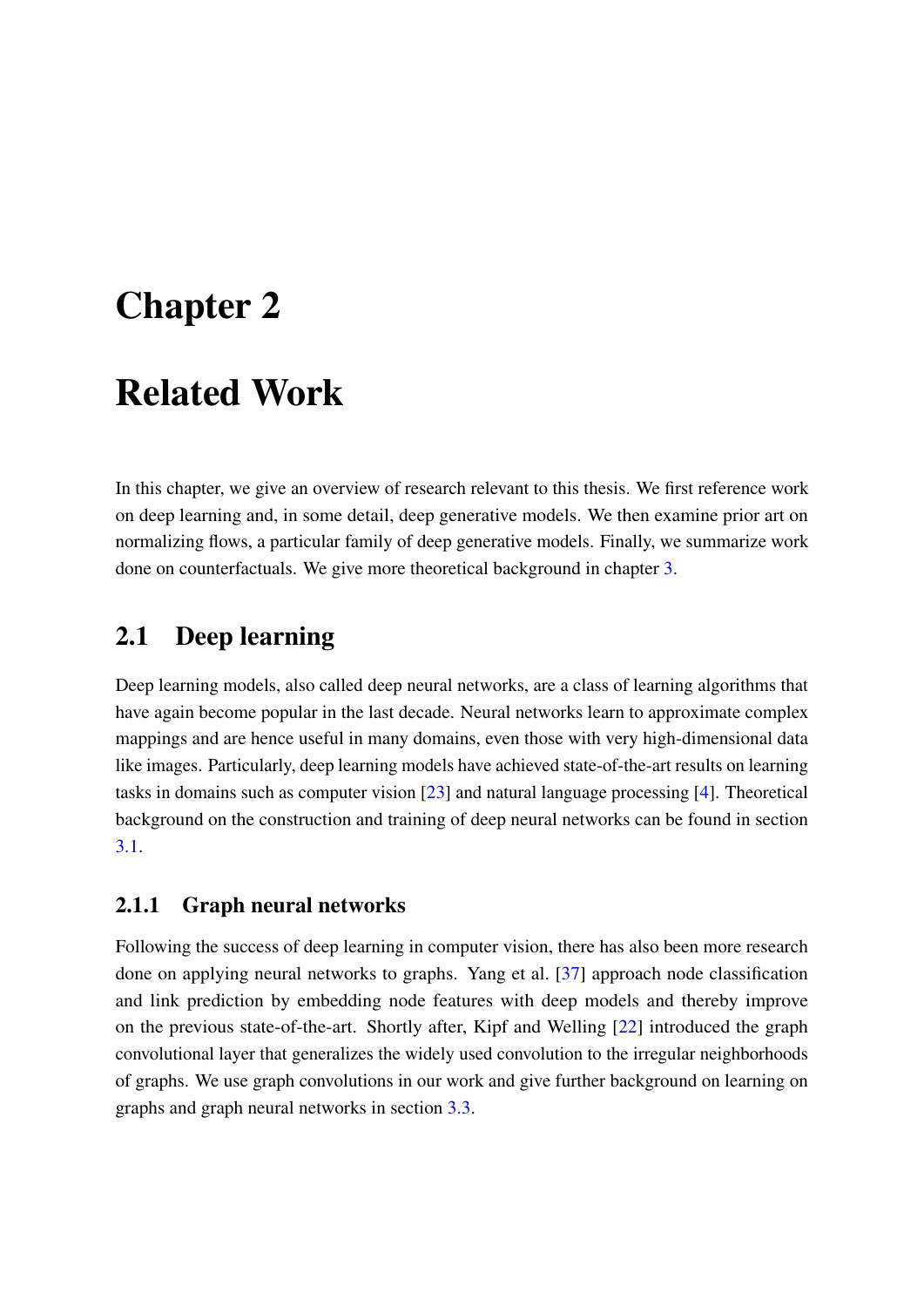### <span id="page-12-0"></span>2.1.2 Generative models

Aside from common supervised learning tasks like classification and regression, neural networks are also being applied in a generative setting. Generative models learn some aspects of the dataset they are trained on, allowing one to score the likelihood of a sample or to generate new samples. Variational autoencoders [\[20\]](#page-43-7) embed samples in a lower-dimensional latent space of distribution parameters that can be used to generate many distinct samples or processed further by unsupervised clustering algorithms. Introducing Generative Adversarial Networks (GAN), Goodfellow et al. [\[12\]](#page-43-8) train a generative model adversarially by having it fool a discriminator that is trained in tandem to differentiate between real and generated samples. GANs can generate high-quality samples without explicitly modeling a distribution. Diffusion models [\[31\]](#page-44-5)[\[32\]](#page-44-6)[\[14\]](#page-43-9) learn to add (and subtract) Gaussian noise through a Markov chain of diffusion steps. Like GANs, they generate high-quality samples but, while GANs model a distribution implicitly, a diffusion model's distribution can also be evaluated analytically. However, due to the iterative nature of sampling, generation is slow[\[32\]](#page-44-6) compared to other generative architectures.

In this work, we apply and investigate another family of generative models, so-called normalizing flows.

### <span id="page-12-1"></span>2.2 Normalizing flows

Normalizing flows [\[6\]](#page-42-5) [\[7\]](#page-42-6) are a family of deep generative models that explicitly model the data distribution. A flow is an invertible mapping trained to transform a simple base distribution like a Gaussian to a more complex target distribution. Given the right choice of mapping, this enables efficient training, sampling, and density estimation. Like other deep learning models, normalizing flows are made up of a sequence of parameterized, invertible layers. We use affine coupling layers [\[7\]](#page-42-6) (described in detail in [3.2.2\)](#page-20-1) as they are efficient and can be parameterized by arbitrary neural networks. We give a more detailed background in chapter [3.2.](#page-18-0)

### <span id="page-12-2"></span>2.2.1 Normalizing flows on graphs

Normalizing flows have already been applied to graph data, for example, to generate molecule graphs [\[38\]](#page-44-3) or synthesize human motion [\[13\]](#page-43-10). To create molecule graphs, Zang and Wang [\[38\]](#page-44-3) model the node features and adjacency matrix with a flow. These molecule graphs are usually small, but in general, representing a graph's edges densely with an adjacency matrix is costly since its size scales quadratically with the number of nodes. Liu et al. [\[24\]](#page-43-11) also create molecular graphs using flows, but learn a low-dimensional representation of the adjacency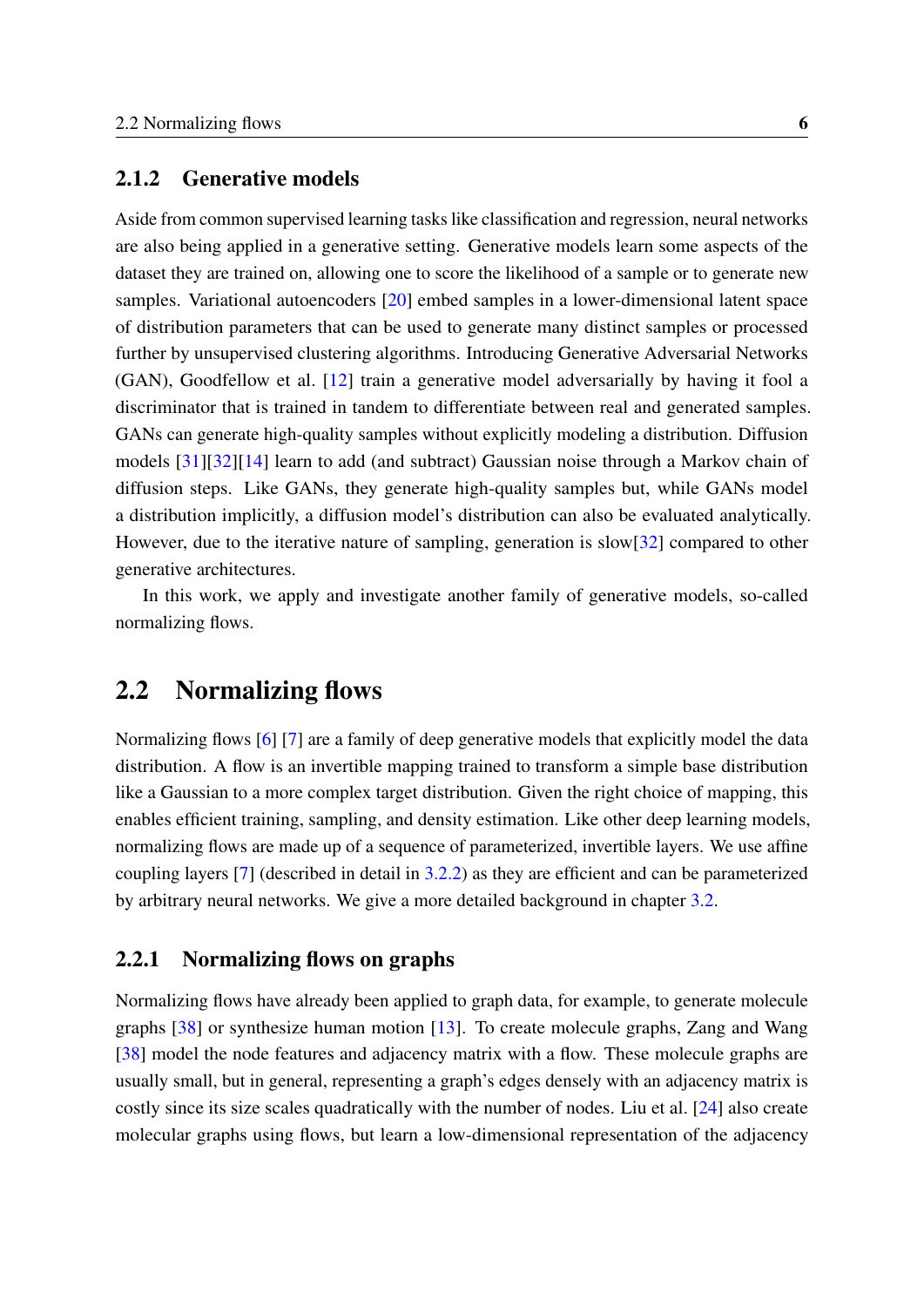matrix using an autoencoder to tackle this problem. In this work, we also apply normalizing flows to graph data, but model only the node features with the flow. The static edge information is incorporated through graph convolutional layers used inside the flow. Instead of graph generation, we focus on making node classification models explainable. The practicalities of our approach are described in section [4.1.](#page-25-1)

### <span id="page-13-0"></span>2.2.2 Generative classifiers

Ardizzone et al. [\[2\]](#page-42-7), Dinh et al. [\[7\]](#page-42-6) and Kingma and Dhariwal [\[19\]](#page-43-12) use normalizing flows for classification tasks by employing a mixture of Gaussians as the flow's base distribution. Besides classification, this generative classifier also allows class-conditional sampling and density estimation. To optimize both generative and classification abilities during training, they use an objective called Information Bottleneck Loss [\[35\]](#page-44-7) that balances both terms. In this work, we train generative classifiers for graph node classification. We cover the theory of constructing and training generative classifiers in section [3.2.3.](#page-20-0)

### <span id="page-13-1"></span>2.3 Counterfactuals

Between deep learning models being widely deployed and their black-box nature, it is becoming more important to explain the predictions they produce.

Large parts of the explainability literature have focused on attribution-based models [\[30,](#page-44-8) [29\]](#page-44-9) that score the importance of each input feature for making the prediction, often using gradient information. These are widely applicable but fragile [\[9\]](#page-42-8) and can be hard to interpret.

A different family of interpretability methods are example-based: Prototypes and criticisms [\[17\]](#page-43-13) are especially representative or outlier data points in a (sub)set of data. These can be used to better understand the dataset and ensure that a model behaves predictably even on edge cases.

Another class of example-based methods are counterfactuals [\[36\]](#page-44-0): these are modified samples that explain which features need to be changed to obtain a target change in the model's output, as explained in chapter [1.](#page-7-0)

Wachter et al. [\[36\]](#page-44-0) generate counterfactuals from an input through optimization. They construct a loss function that rewards change toward the target output but also similarity to the original input. Dandl et al. [\[5\]](#page-42-2) take a similar approach but add two additional terms to the loss function to also optimize for sparsity and likelihood. Their methods are both iterative and optimization-based, requiring many queries to the model to obtain a single counterfactual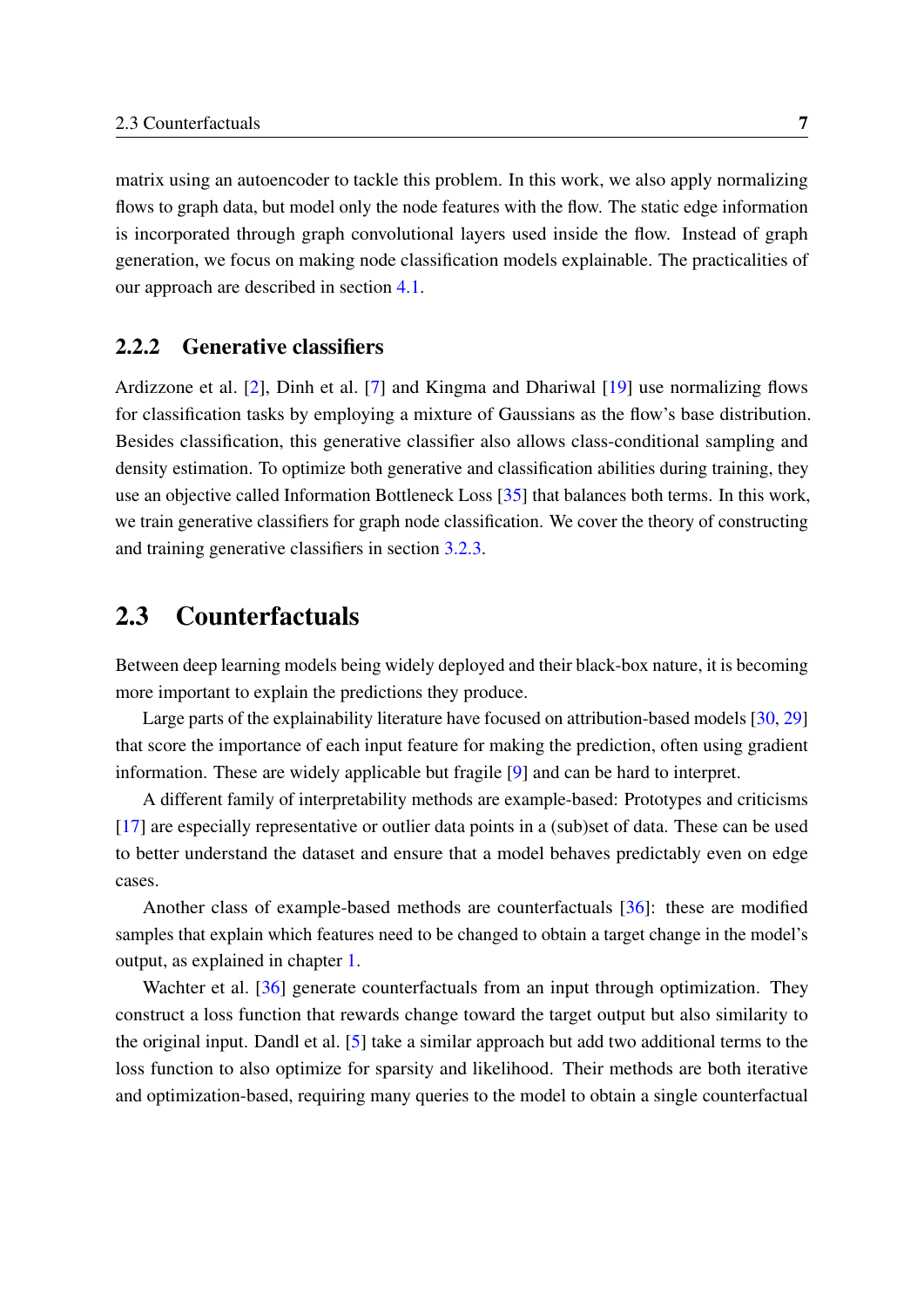example. Further, they do not make assumptions about the structure of the model and thus can be used with any black-box model.

Recently, Hvilshøj et al. [\[15\]](#page-43-0) proposed *Efficient Counterfactuals based on Invertible Neural Networks* (ECINN), a method that generates counterfactuals without requiring iterative optimization. Unlike the previous methods, it works on a specific model architecture, the generative classifer. ECINN leverages the latent space to compute counterfactuals efficiently.

In our work, we compare the model-agnostic method by Wachter et al. [\[36\]](#page-44-0) to the model-specific ECINN [\[15\]](#page-43-0) method. We describe both methods in detail in section [3.4.](#page-22-1)

### <span id="page-14-0"></span>2.3.1 Counterfactuals on graphs

There has also been some prior work on generating counterfactuals in the context of graph data. Abrate and Bonchi [\[1\]](#page-42-9) create whole-graph counterfactuals that change the output of a classifier trained to distinguish brain structures represented as graphs. Zhao et al. [\[40\]](#page-44-10) approach link prediction by forging counterfactual edges. In contrast to these approaches, we focus on creating counterfactual node features for node classification (see [4.4](#page-30-1) for details).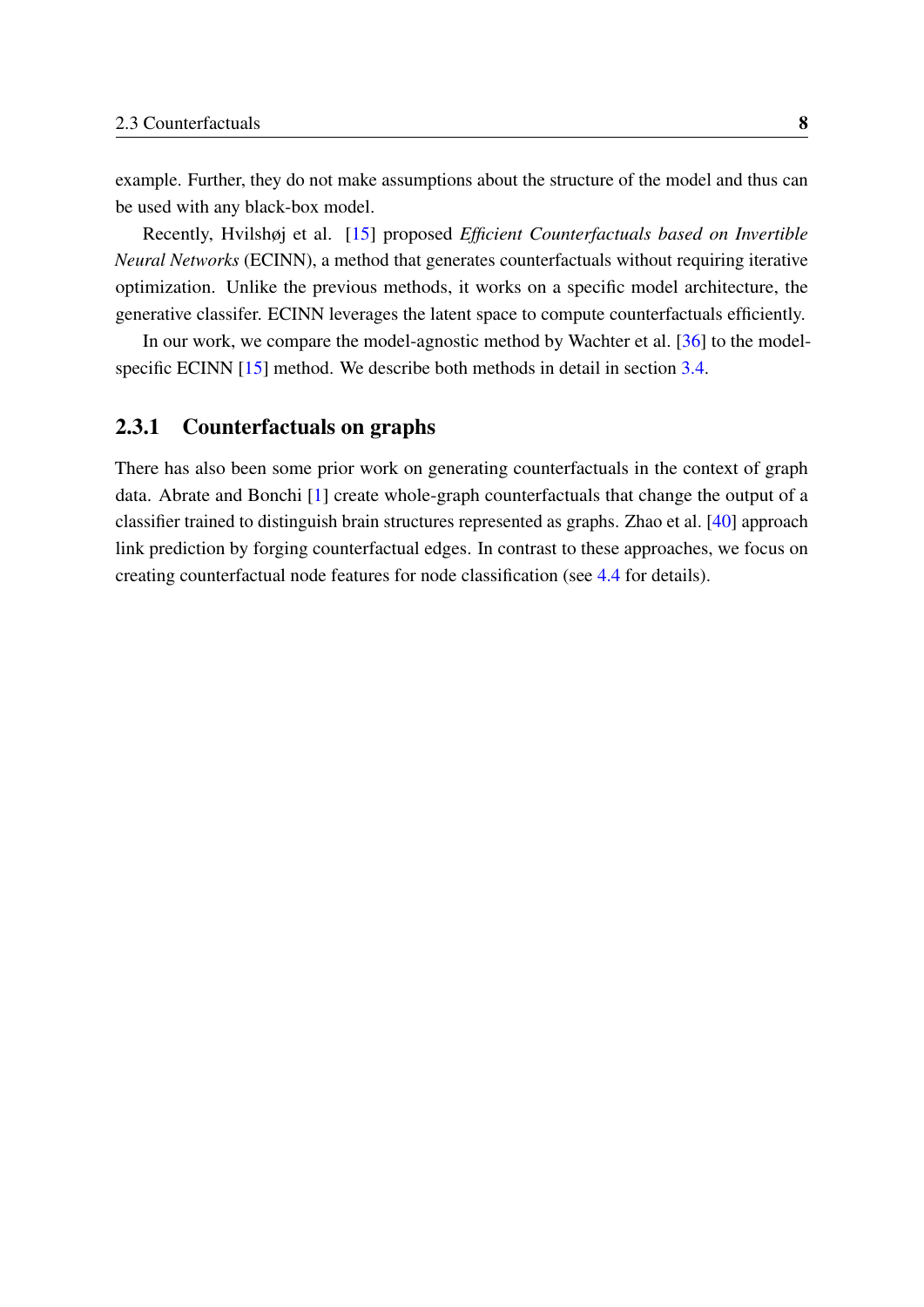## <span id="page-15-0"></span>Chapter 3

## Theoretical background

In this chapter, we provide background to the methods we apply in our experiments, covering deep learning, normalizing flows, graph neural networks, and counterfactuals.

## <span id="page-15-1"></span>3.1 Deep learning

Deep learning models form a family of algorithms for learning from data. We start off by defining the supervised learning setting in which these models are often used. Then, we explain how deep models are built by sequencing smaller components and how to train them. We also touch on the importance of generalization and finally cover classification, a common task for learning algorithms that is central to our work.

### Supervised learning

The supervised learning setting poses the following problem: given a dataset of input and target pairs  $(x, y) \in X \times Y$ , find a mapping  $f(x) = y : X \to Y$  that maps each input to a target. For example, the inputs could be images containing either a dog or a cat and the target a binary variable that indicates whether a dog or a cat is present in the image. The goal is to use a set of available, labeled data to learn a mapping that generalizes to new, unseen data.

We call such a learnable mapping a model parameterized by parameters Θ. Training the model amounts to finding the realization of parameters Θ′ that optimizes an objective function. This objective comes in the form of a *loss function*  $\ell(f(X),Y)$ . The lower the loss, the better the model's prediction  $f_{\Theta}(x)$ , so to train the model we minimize the loss function.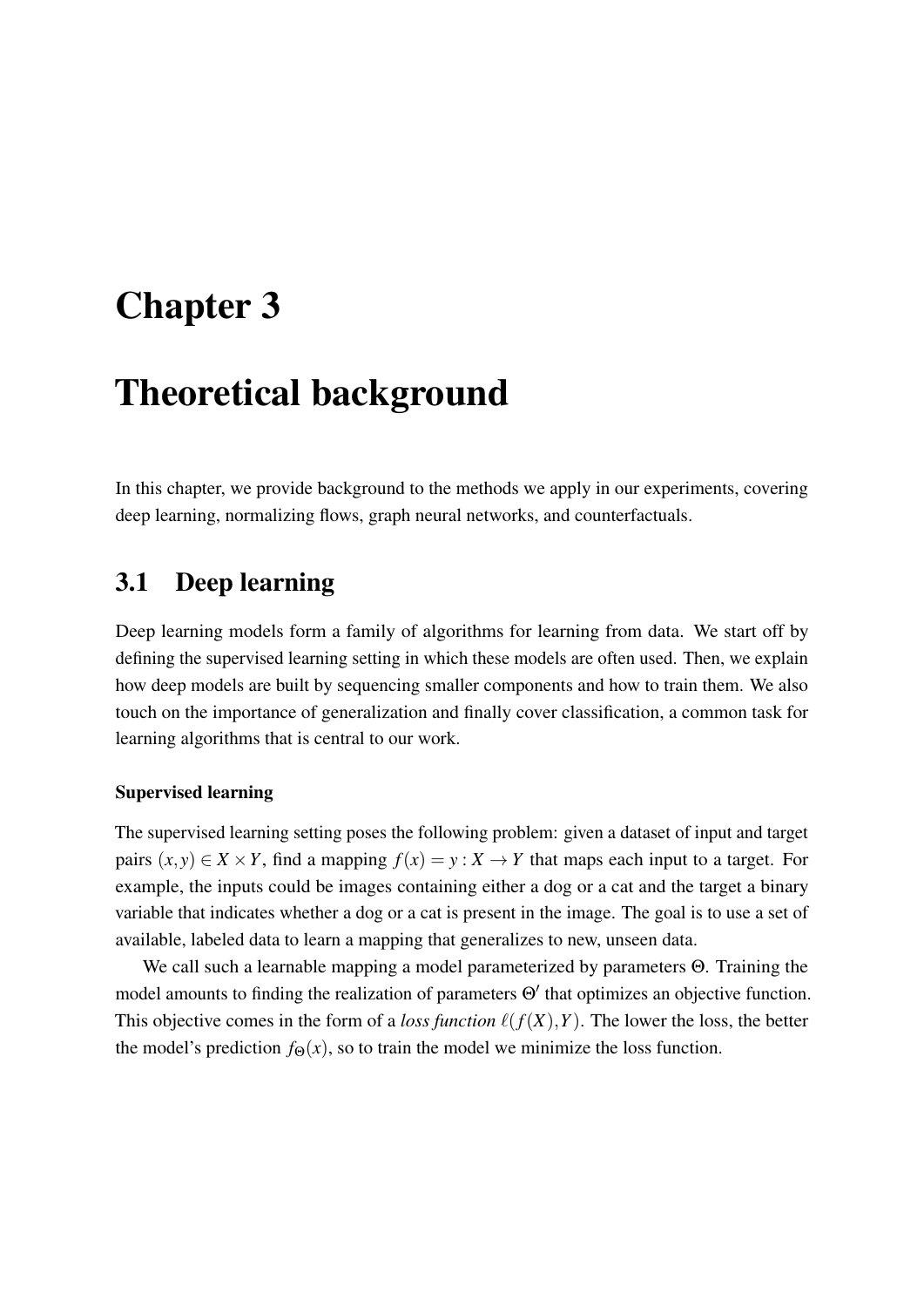#### Deep models

Deep learning models, also called neural networks, are generally made up of a sequence of smaller models, or layers, that successively transform the input. The choice of layer determines how well a model can approximate the mapping  $X \to Y$ . More layers generally result in a model with more representational power. One simple layer is an affine transformation:

$$
A(x) = W * x + b \tag{3.1}
$$

$$
\Theta_A = (W, b) \tag{3.2}
$$

It consists of a matrix multiplication and a vector addition with its parameters *W* and *b*. By varying the sizes of these, the layer becomes a mapping  $\mathbb{R}^n \to \mathbb{R}^m$  for any *n*,*m*. We can create a model with better representational power by sequencing many of these layers after each other. Sequencing affine layers naively, however, does not result in improved representational power because every composition of affine transformations is itself a single affine transformation. Instead, it is common practice to add an activation function at the end of each layer. This activation is a non-linear function applied element-wise to every layer's output. An activation that is simple and computationally efficient is the Rectified Linear Unit, defined as  $ReLU(x) = max(0, x)$ . Interleaving linear layers with these non-linear activation functions results in expressive models.

#### Training deep models

The standard way of training deep models is through gradient descent. For this, both model and loss function are chosen such that the partial derivative in respect to the weights

$$
\frac{\partial \ell(f_{\Theta}(X), Y)}{\partial \Theta} \tag{3.3}
$$

is tractable.

This derivative, also called a gradient, indicates the direction and magnitude in which the model's parameters needs to be adjusted to decrease  $L(f(X), Y)$ ). We can then update each parameter value, given an update rule (also called an optimizer). A simple update rule is

$$
\Theta = \Theta - \eta G \tag{3.4}
$$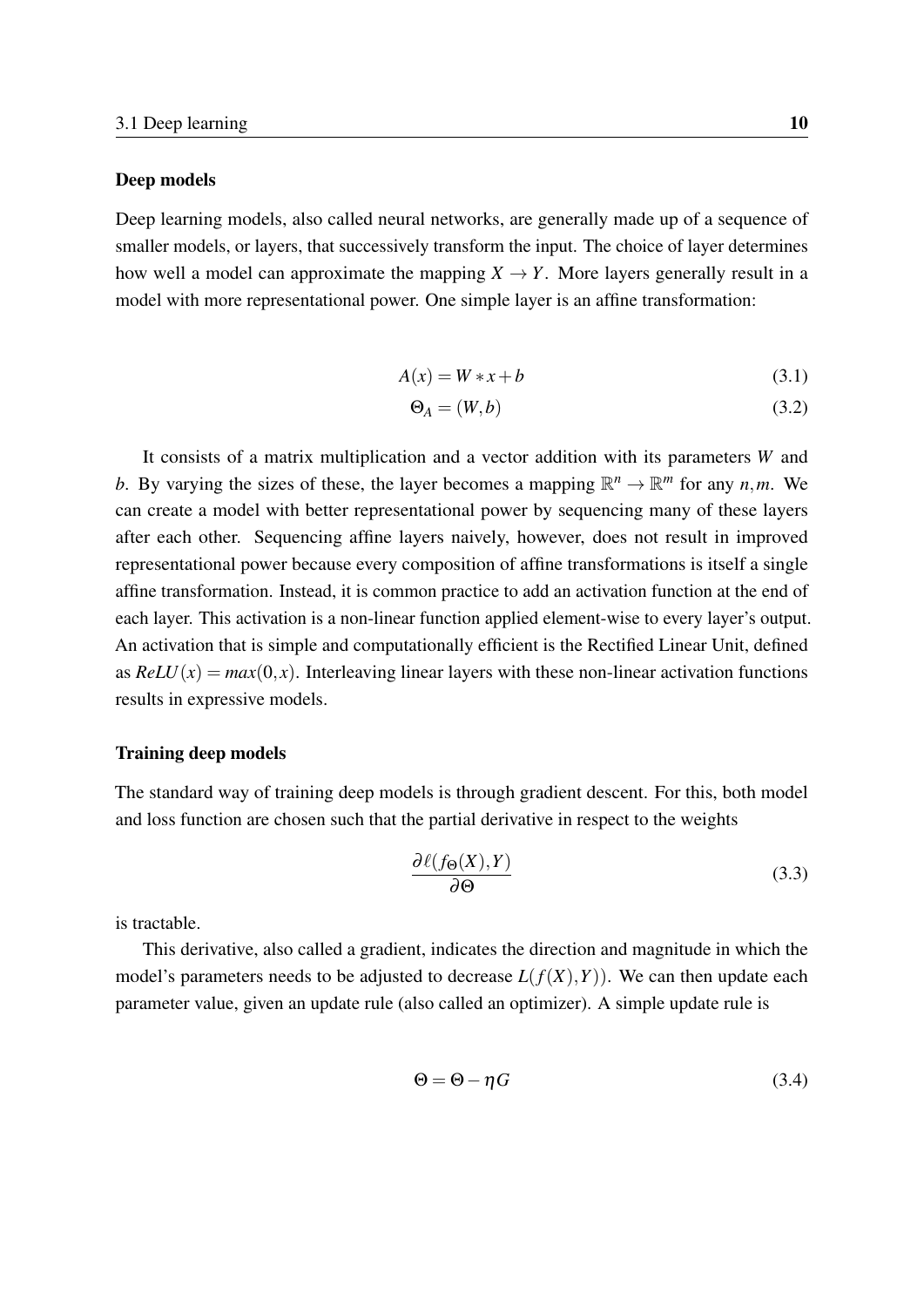where  $\eta \in \mathbb{R}^+$  is the so-called learning rate and controls the magnitude of the update.  $\eta$  is usually smaller than 1 but must be finetuned for every task. To perform gradient descent, we repeatedly compute the loss and derivatives and update Θ. Commonly, we partition the dataset into equally-sized batches and perform the gradient descent step on each batch, which we call stochastic gradient descent. This is done for multiple epochs, with every sample being seen once per epoch.

In our experiments, we use the ADAM [\[18\]](#page-43-14) optimizer, a variant of gradient descent. It adds an exponential moving-average term to the update rule and generally requires less finetuning of the learning rate  $\eta$ .

#### Generalization

A model that memorizes every sample it sees during training would achieve a perfect loss. However, this is not desirable as the model would not generalize to unseen data. We can measure generalization as the difference between the model's performance on training data and unseen data. Specifically, we partition the dataset into a training set and a validation set. Only the training set is used during training, so we can measure whether the model generalizes to data in the validation set.

Generalization is a complex topic with many techniques aiming to improve it, like (1) using a model with domain-specific architectural priors, e.g convolutions for image processing, (2) stopping training once the loss on the validation dataset starts increasing, and (3) employing regularization techniques like batching, weight decay, or Dropout [\[33\]](#page-44-11).

#### <span id="page-17-0"></span>Classification

A common supervised learning task is classification. Here, one wants to map an input to one of a number of possible classes. For example, classifying whether an image contains a cat or a dog can be represented as a 2-class classification task  $\mathbb{R}^{h \times w} \to C$  with  $C = \{\text{cat}, \text{dog}\}\$ and  $c = |C| = 2.$ 

The target space *C* is discrete, but neural networks are easiest to optimize for continuous mappings. To circumvent this, we construct a model to output a continuous *c*-dimensional space of class probabilities instead of a discrete class label. As a result, we have a continuous objective during training, but the predicted class can still be recovered by selecting the index of the output with the highest predicted probability. The targets for training are constructed from the class label *y* by one-hot encoding, resulting in a vector with *c* elements where the *y*-th element is 1, and all others are 0.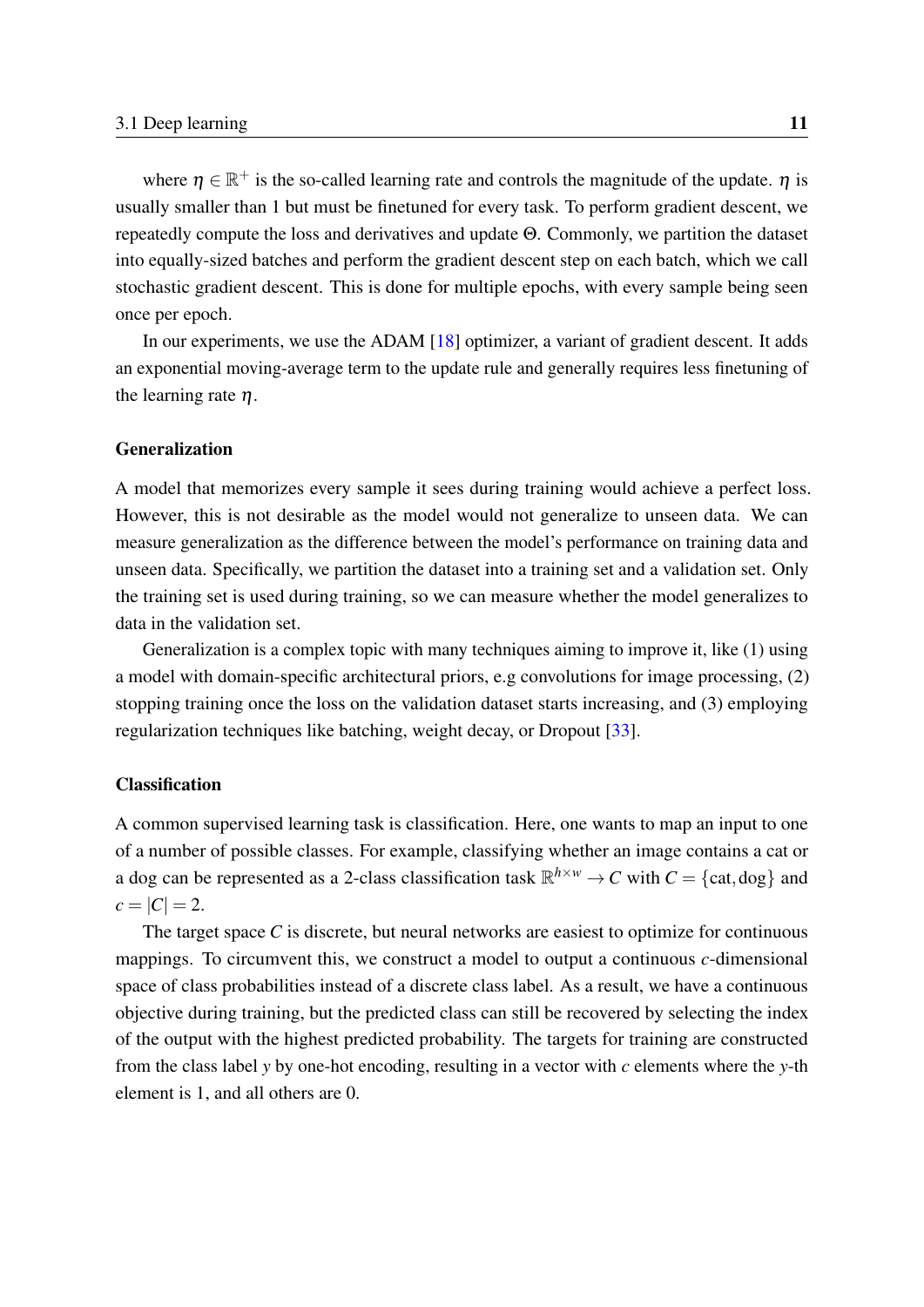To optimize this classifier, we also need an appropriate differentiable loss function  $\ell(y', y)$ :  $\mathbb{R}^c \times \mathbb{R}^c \to \mathbb{R}$ . Commonly used for classification with multiple classes is categorical crossentropy:

$$
\ell(y', y) = -\sum_{c=1}^{C} \log \frac{\exp(y_c')}{\sum_{i=1}^{C} \exp(y_i')} y_c
$$
\n(3.5)

Since the magnitude of loss functions tends to be hard to interpret on its own, it is common to use additional metrics to assess model performance. Metrics need not be differentiable because they are not used for optimization.

The standard metric for classification tasks is accuracy, defined as the fraction of correctly classified samples. However, accuracy will be biased in the presence of class frequency imbalances. An alternative metric that handles class imbalances better is the Macro F1-score, defined as the mean of the accuracies of each class' samples. Formally,

$$
\operatorname{accuracy}(Y', Y) = \frac{1}{n} \sum_{i=1}^{n} 1_{\operatorname{argmax}(Y_i') = \operatorname{argmax}(Y_i')} \tag{3.6}
$$

$$
\text{MacroF1}(Y', Y) = \frac{1}{c} \sum \text{accuracy}(Y'_c, Y_c) \tag{3.7}
$$

for *n* model outputs  $Y'$  and targets  $Y$  and  $Y_c$  the subset of targets with class labels  $c$ .

### <span id="page-18-0"></span>3.2 Normalizing Flows

Normalizing flows [\[7\]](#page-42-6) are one family of generative deep learning models which learn to model a probability distribution. A flow is an invertible mapping from a simple distribution to a more complex target distribution.

We formally define a flow  $f: Y \to Z$  as follows. Let  $Z \in \mathbb{R}^n$  be a base distribution with a known probability density function  $p_Z : \mathbb{R}^n \to \mathbb{R}$  and  $Y = f^{-1}(Z)$  a target distribution. Notably, due to the required invertibility, the base and target distribution must be of the same dimensionality. Using the change of variables formula, the density of *Y* can be evaluated as:

$$
p_Y(y) = p_Z(f(y)) |\det Df(y)| \tag{3.8}
$$

<span id="page-18-1"></span>
$$
= p_Z(f(y)) |\det Df^{-1}(f(y))|^{-1}
$$
\n(3.9)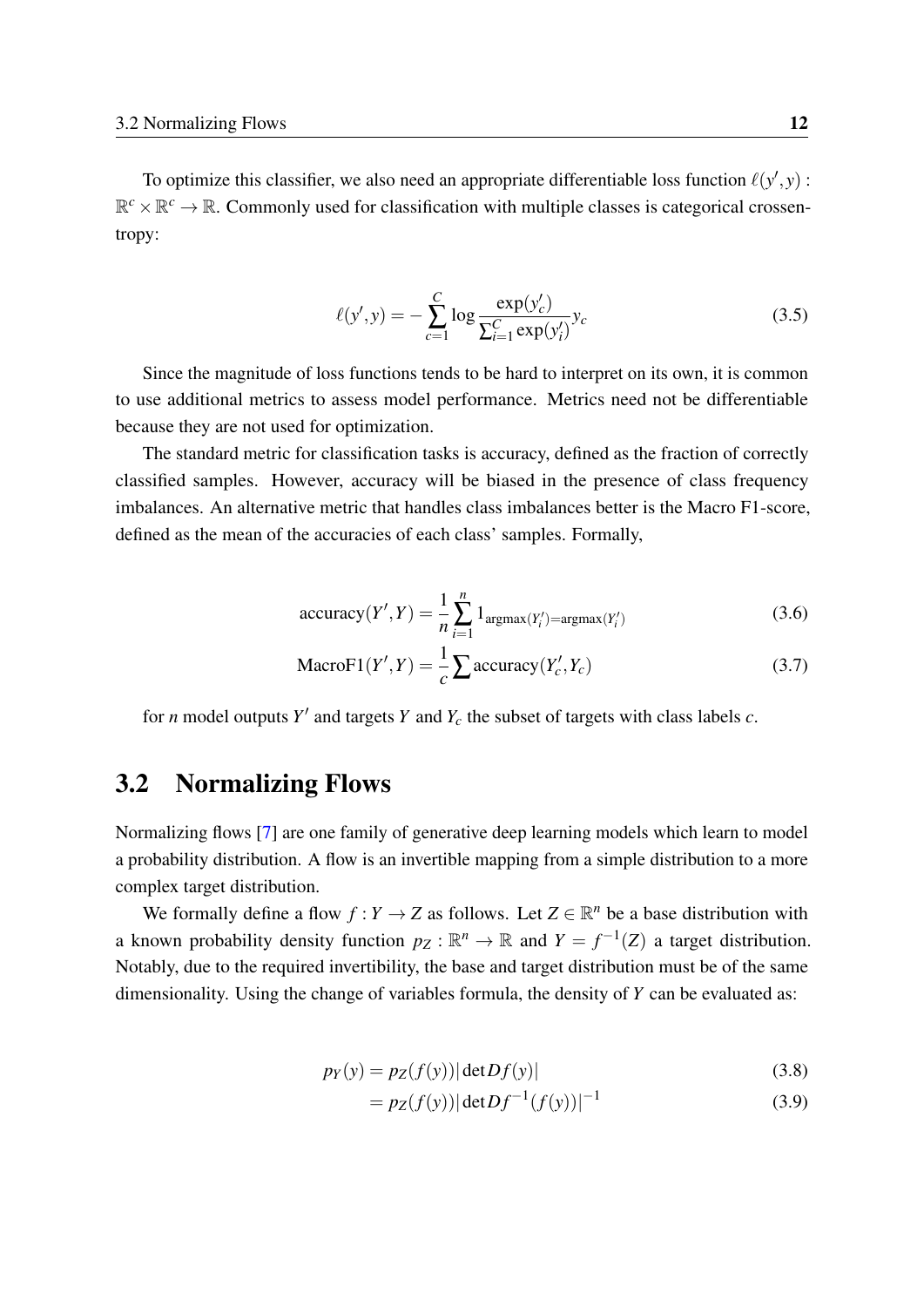where *f* and  $f^{-1}$  are a bijective function and its inverse,  $Df(y) = \frac{\partial f}{\partial y}$  is the Jacobian of *f* and  $Df^{-1}(z) = \frac{\partial f^{-1}}{\partial z}$  $rac{f^{-1}}{\partial z}$  is the Jacobian of  $f^{-1}$ .

We can sample from a flow's distribution by drawing a sample  $\zeta$  from the known base distribution and passing it through  $f^{-1}: Z \to Y$ . Hence  $f^{-1}$  is called the *generative* direction of the flow while *f* is the *normalizing direction*. A common choice for the base distribution *p<sup>Z</sup>* is a standard Gaussian distribution  $\mathcal{N}_n(0, 1)$  [\[7\]](#page-42-6).

### <span id="page-19-0"></span>3.2.1 Density estimation

The flow *f* and base distribution  $p_Z$  are parameterized by parameters  $\Theta$  and  $\Phi$ , respectively. Adjusting these allows training a flow for density estimation. Given a dataset  $\mathscr{D} = \{y_i\}_{i=1}^N$  $\binom{n}{i=1}$  from a target distribution, we want to maximize the log-likelihood

$$
log p(\mathcal{D}|(\Theta, \Phi)) = log p_Z(f(\mathcal{D}|\Theta)|\Phi) + log |det Df(\mathcal{D}|\Theta)|
$$
\n(3.10)

which is the sum of the log-likelihood of the data under the base distribution and the log Jacobian determinant of the flow. To maximize this term, we choose as loss function the negative log-likelihood. During training, we must evaluate both the normalizing direction *f* and its log determinant, while evaluating  $f^{-1}$  is necessary for sampling. As a result, the tractability of computing both directions is critical when constructing a flow *f* .

#### <span id="page-19-1"></span>3.2.2 Layers

#### Composition

An important observation for building flows is that a sequence of invertible bijections is itself an invertible bijection with tractable Jacobian determinant. If we construct the generative direction of the flow  $f^{-1} = f_n \circ f_{n-1} \circ ... \circ f_2 \circ f_1$ , then the normalizing direction is  $f =$  $f_1 \circ f_2 \circ ... \circ f_{n-1} \circ f_n$ . The determinant of the Jacobian of f is the product of each function's Jacobian determinant. So if we define  $y_i = f_{i+1} \circ ... \circ f_n(y)$ , then

$$
\det Df(y) = \prod_{i=1}^{n} \det Df_i(y_i)
$$

Using this property, we can construct deeper normalizing flows with more representational power than a single layer.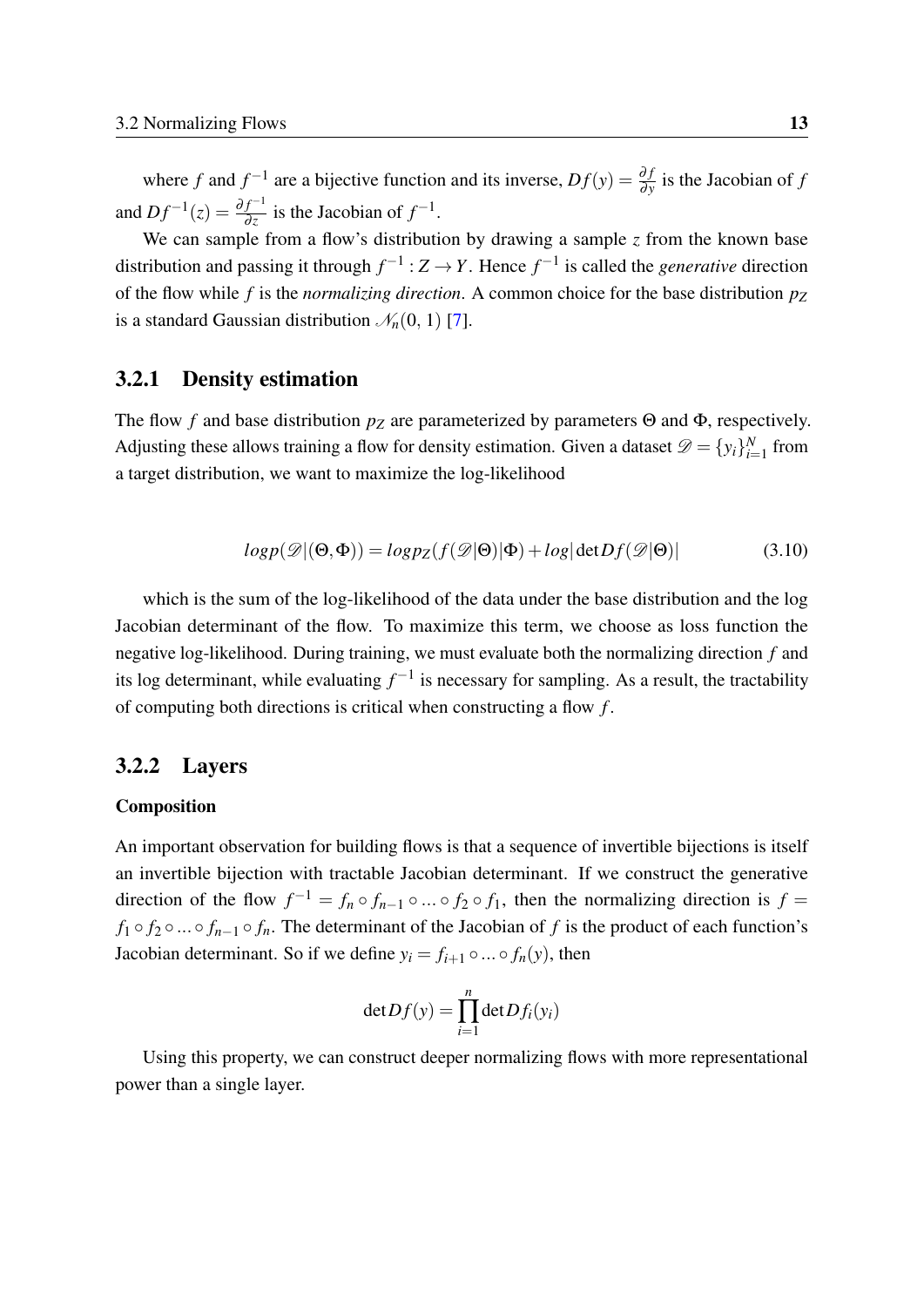#### <span id="page-20-1"></span>Affine coupling layers

One choice of building block for normalizing flows is the affine coupling layer [\[7\]](#page-42-6). An affine coupling layer is a function  $f : \mathbb{R}^D \to \mathbb{R}^D$  that achieves invertibility by splitting an input *x* into two parts  $x_{1:d}$  and  $x_{d+1:D}$  with  $d < D$ .  $f(x) = y$  then transforms both parts as follows:

$$
y_{1:d} = x_{1:d} \tag{3.11}
$$

$$
y_{d+1:D} = x_{d+1:D} \odot \exp(s(x_{1:d})) + t(x_{1:d})
$$
\n(3.12)

Here,  $t: \mathbb{R}^d \to \mathbb{R}^d$  and  $s: \mathbb{R}^d \to \mathbb{R}^d$  are two functions with parameters  $\theta_1$  and  $\theta_2$ , and  $\odot$  is element-wise multiplication. Since part of the input space is left unchanged, we can calculate the inverse of  $f(x) = y$  as

$$
x_{1:d} = y_{1:d} \tag{3.13}
$$

$$
x_{d+1:D} = (y_{d+1:d} - t(y_{1:d})) \odot \exp(-s(y_{1:d}))
$$
\n(3.14)

While the Jacobian for bijective functions is, in general, expensive to compute, Dinh et al. [\[7\]](#page-42-6) show that the affine coupling layer's Jacobian is triangular. As a result, the determinant of the Jacobian can be efficiently computed as  $\exp\left[\sum_j s(x_{1:d})_j\right]$ . Importantly, no computation of *s* or *t*'s Jacobians is needed, enabling the use of arbitrary differentiable functions  $s, t : \mathbb{R}^n \to \mathbb{R}^n$ . In practice, we model these subnets *s* and *t* using deep neural networks allowing us to represent complex functions and optimize the subnets using gradient descent.

It is also common to use the same network structure for both *s* and *t*. Additionally, since a single affine coupling layer only transforms part of the input space, two coupling layers are often sequenced such that each transforms one-half of the feature space.

We adopt affine coupling layers for constructing normalizing flows in our work because they have (1) efficient forward and inverse evaluation, (2) tractable Jacobian determinants, and (3) expressive parameterization.

### <span id="page-20-0"></span>3.2.3 Generative classifiers

We can also use normalizing flows for classification with an architecture called a generative classifier, as shown by Ardizzone et al. [\[2\]](#page-42-7) and Mackowiak et al. [\[26\]](#page-43-15). To do so, the authors use a Gaussian Mixture Model (GMM) with class means µ*<sup>c</sup>* and standard deviations fixed to 1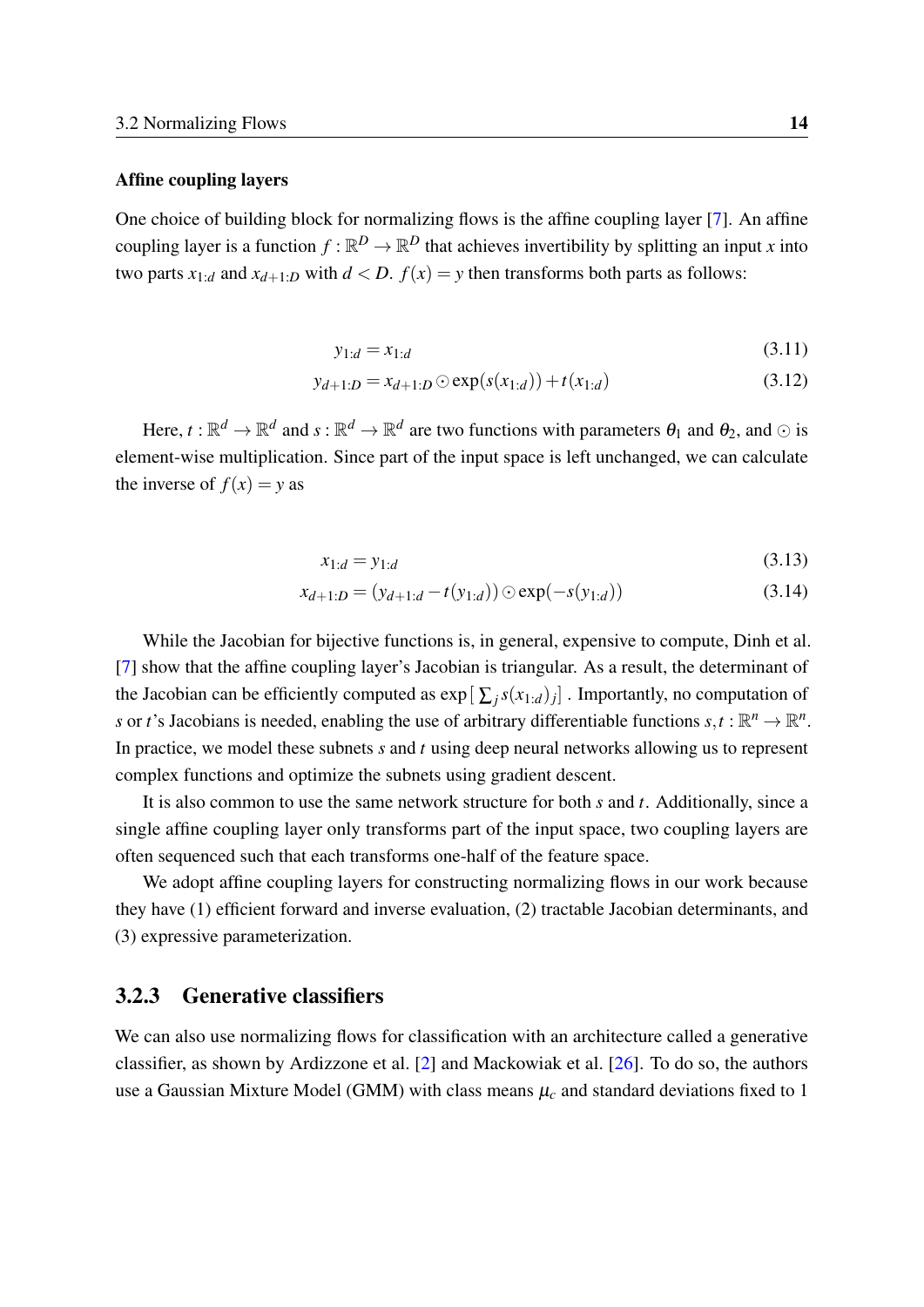as base distribution of a normalizing flow. This allows us to model conditional likelihoods: the class-conditional base distribution is defined through

$$
p(Z|Y) = \mathcal{N}(Z; \mu_c, 1) \tag{3.15}
$$

$$
p(Z) = \sum_{y} p(y) p(Z|y) = \sum_{y} p(y) \mathcal{N}(Z; \mu_y, 1)
$$
\n(3.16)

As such, we can calculate the class-conditional likelihood by putting the class' mixture component into Eq. [3.9.](#page-18-1) To classify a sample, we find the mixture component which scores its likelihood highest. Since the mixture components are Gaussians with constant standard deviations, this is equivalent to selecting the nearest neighbor of the sample in latent space.

Neither the log-likelihood loss [3.2.1](#page-19-0) nor the categorical cross-entropy loss are suitable loss functions to train a generative classifier since they penalize only generation *or* classification error. A proposed loss function to train generative classifiers is the Information Bottleneck [\[35\]](#page-44-7)[\[2\]](#page-42-7)[\[26\]](#page-43-15), which consists of two terms that encourage a model to improve both its generative and classification abilities.

$$
\mathcal{L}_{IB}(x, y) = \mathcal{L}_X(x) + \beta \mathcal{L}_Y(y) \tag{3.17}
$$

$$
\mathcal{L}_X(x) = -\log|det D_f(x)| + \log \text{sumexp}_y(v_y^2 - 2w_y)
$$
\n(3.18)

$$
\mathcal{L}_Y(x, y) = \text{onehot}(y) \cdot \text{logsoftmax}_y(\frac{v_y^2}{2} - w_y)
$$
 (3.19)

where  $w_y = \log(1/c)$  (uniform class priors),  $v_y = f(x) - \mu_y$ , and logsumexp and logsoftmax sum over the class dimension. *L<sup>X</sup>* penalizes a low likelihood of the samples regardless of class label, while *L<sup>Y</sup>* acts similarly to categorical cross-entropy to ensure samples are classified correctly. The factor  $\beta$  trades off the weight given to either loss component.

### <span id="page-21-0"></span>3.3 Learning on graphs

Graphs lend themselves to modeling data in various domains, from social networks and chemical molecules to geospatial data. A graph  $G = (V, E)$  consists of nodes *V* and edges  $E \subseteq V \times V$ ,  $n = |V|$  connecting these nodes. For example, we can represent a social network with persons as nodes and friendship status as edges.

Various supervised learning tasks involving graphs exist. In *graph classification*, we have a dataset of graphs  $\mathscr{G} = \{G_1, G_2, ..., G_i\}$  and want to learn the mapping  $\mathscr{G} \to C$  from graph to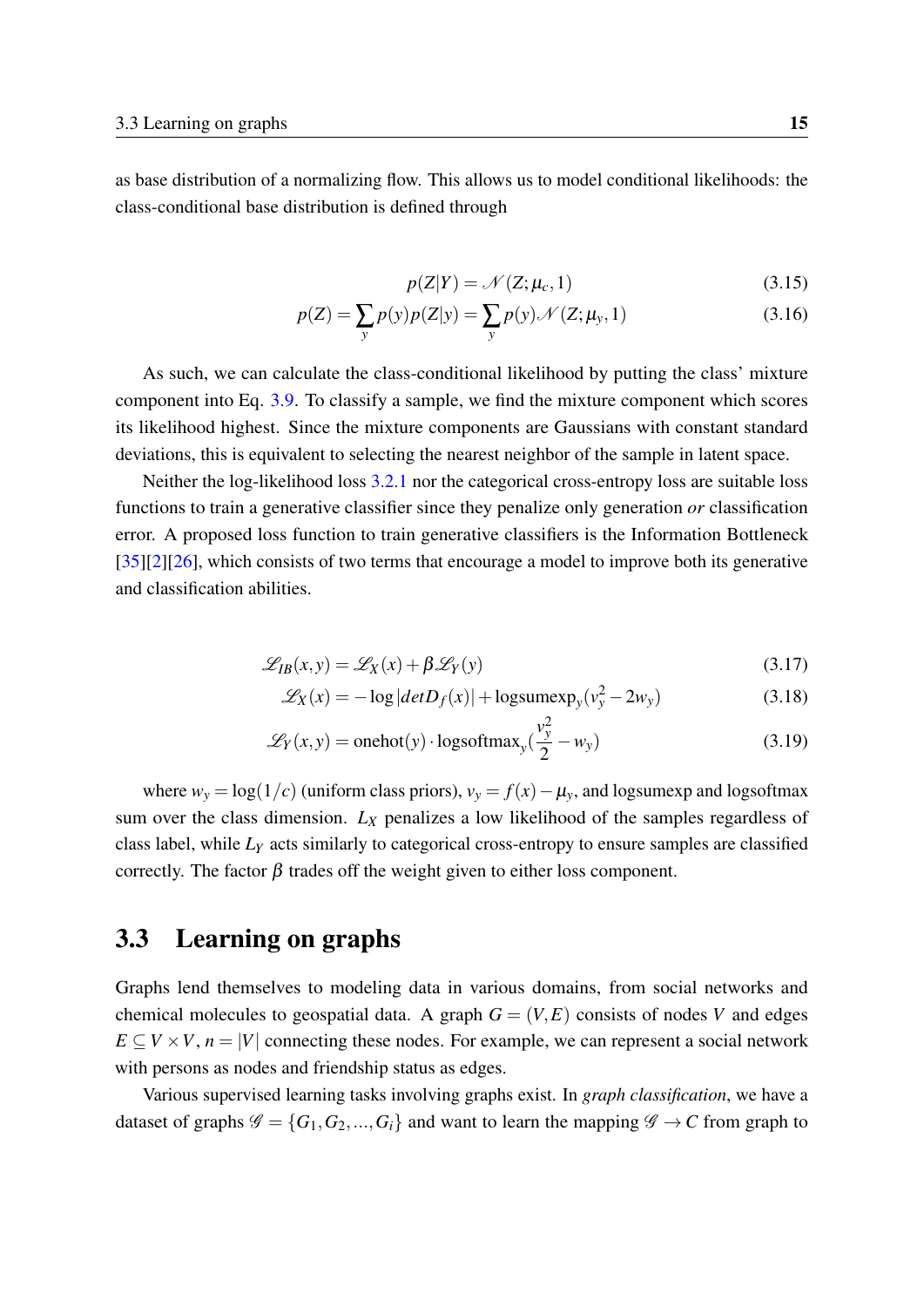class. For *node classification*, we want predict a class for each node instead, while in *Link prediction* we try to predict a node's edges.

In each of these tasks, the nodes can carry additional features which we represent as a  $|V| \times f$ -matrix *X* with *f* features per node.

#### <span id="page-22-0"></span>3.3.1 Graph neural networks

To use neural networks effectively on graphs, we need a model that incorporates both node and edge information which we write as  $X' = \text{model}(X|E)$ .

Kipf and Welling [\[22\]](#page-43-6) propose a graph convolution layer that can be used to build such graph neural networks, defined as

$$
GraphConv(X|E) = \hat{D}^{-\frac{1}{2}}X\hat{D}^{-\frac{1}{2}}X\Theta
$$
\n(3.20)

where  $\hat{A} = A + I$  is the adjacency matrix with self-loops,  $\hat{D}_{ii} = \sum_{j=0} \hat{A}_{ij}$  is the diagonal degree matrix, and Θ is a learnable weight parameter. Like in other deep learning models, we stack this layer to build a model that successively transforms the node features. The resulting features can then be classified individually for node classification, or aggregated for graph classification.

### <span id="page-22-1"></span>3.4 Counterfactuals

Counterfactuals [\[36\]](#page-44-0) are a method to explain the predictions of a model. A counterfactual answers the question of how to change a given input in order to change the model output in a desired direction. Formally, given an input *x* and corresponding model output *y*, we want to construct an input  $\hat{x}$  for which the model outputs a desired target  $\hat{y}$ . In the case of a classifier, the original output is a class *p*, and the desired target a different class *q*. Comparing the features that differ between input  $x$  and counterfactual  $\hat{x}$  identifies relevant features. While attribution-based methods find features that are relevant for arriving at a prediction, counterfactuals additionally indicate features that differentiate between different classes of outputs.

To be able to compare model-specific and model-agnostic counterfactual generation methods, we employ two methods in our experiments. ECINN [\[15\]](#page-43-0) allows for particularly efficient counterfactual generation by making use of normalizing flows, while Wachter et al. [\[36\]](#page-44-0) is representative of the model-agnostic methods that do not make assumptions about the model they are used on.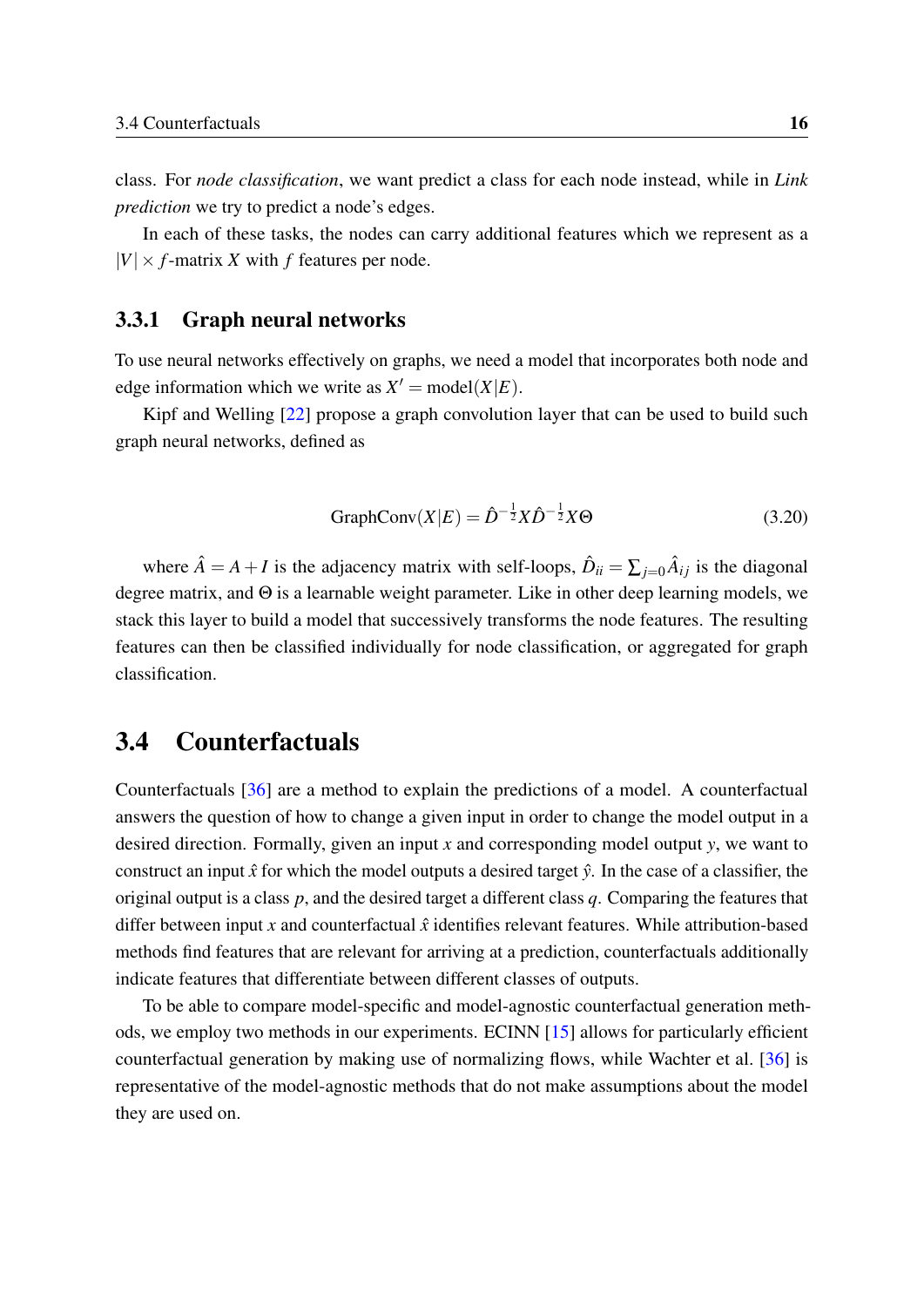### <span id="page-23-0"></span>3.4.1 Wachter et al.

Wachter et al. [\[36\]](#page-44-0) introduce an iterative optimization-based counterfactual generation method. They propose a 2-term loss function consisting of (1) a term of similarity to the original sample and (2) a task-specific loss that rewards changing the model output in the right direction. Given a sample *x*, a counterfactual  $\hat{x}$ , and a target model output *y*, the loss function is defined as

$$
L(x, \hat{x}, y) = \lambda L_{\text{task}}(\hat{x}, y) + L_{\text{sim}}(\hat{x}, x)
$$
\n(3.21)

$$
L_{\text{sim}}(\hat{x}, x) = \sum_{i=1}^{p} \frac{|x_i - \hat{x}_i|}{MAD_i}
$$
 (3.22)

$$
MAD_i = \text{median}(|X_i - \text{median}(X_i)|)
$$
\n(3.23)

with  $p$  the number of features and  $MAD_i$  the median absolute deviation of a feature calculated once over all samples. The *MAD* is used as a robust estimator of feature variability that normalizes the features' scale.

The task-specific term  $L_{task}$  depends on the application. Since we are interested in generating counterfactuals for a classification task, we use categorical cross-entropy.

To generate a counterfactual, an initial value  $\hat{x}^{(0)}$  is chosen. The loss function is then optimized using gradient descent with respect to the counterfactual, repeatedly updating its values. This process starts with a low value  $\lambda_{init}$ . We use an exponential schedule for  $\lambda$ , multiplying it by a factor *f* after each step. The process ends once a desired change in the model output is reached. For our classification counterfactuals, we stop once the model output reaches the target class *q*.

### <span id="page-23-1"></span>3.4.2 ECINN

In [\[15\]](#page-43-0), the authors propose *Efficient Counterfactuals based on Invertible Neural Network* (ECINN), a method for generating counterfactuals that requires neither repeated model evaluations nor optimization. Instead, it uses a generative classifier and its invertibility to calculate a suitable counterfactual.

The counterfactual is generated through the following steps. First, the input *x* is normalized using the model's flow f, resulting in the latent vector  $z = f(x)$ . Then, z is translated by a vector  $\alpha\Delta$  and transformed back to the target space using  $f^{-1}$ . For an original class p and a target class *q*, we write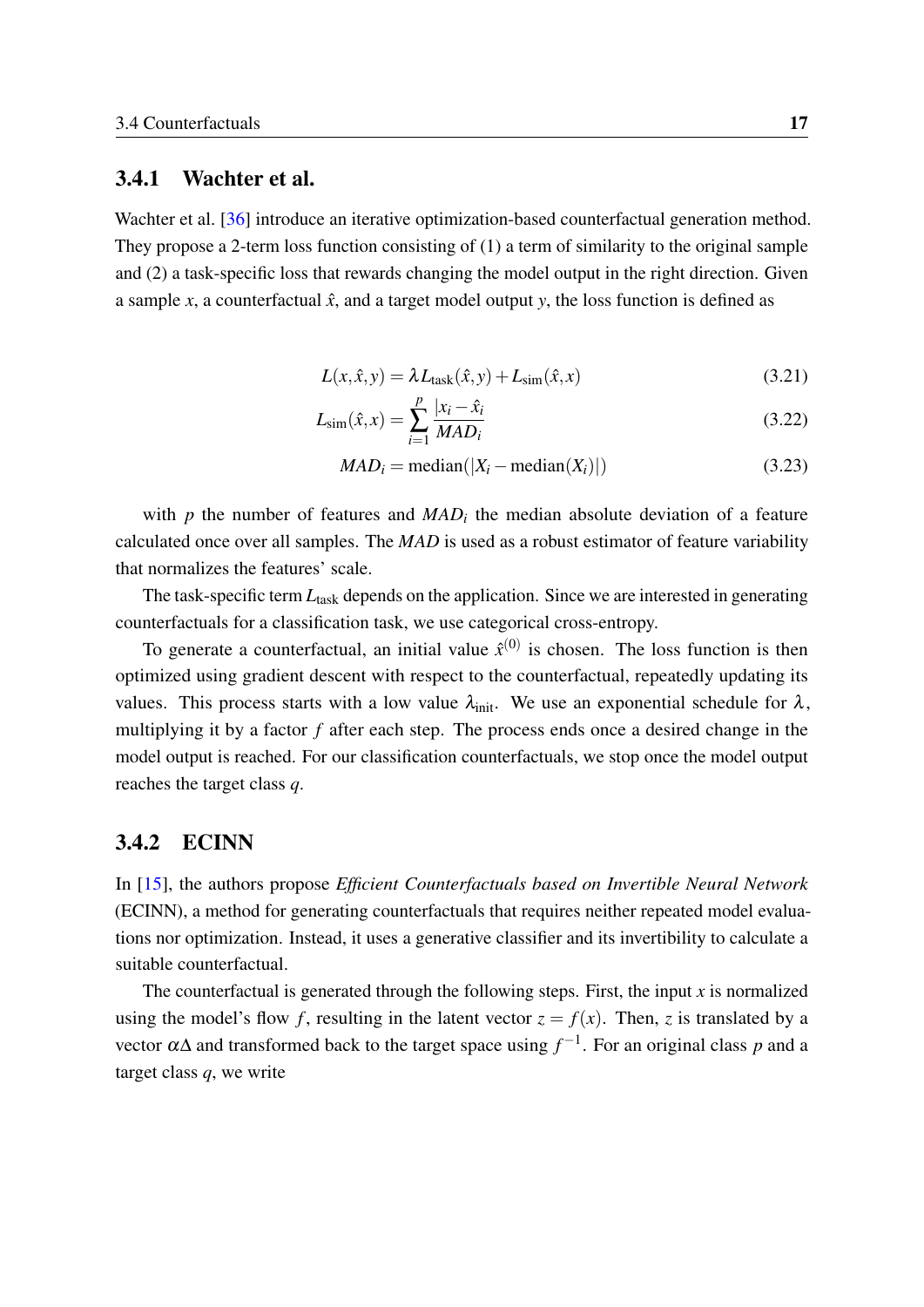<span id="page-24-0"></span>

Fig. 3.1 Latent space adjustments made by ECINN

$$
\hat{x}^{(q)} = f^{-1}(f(x) + \alpha \Delta_{p,q})
$$
\n(3.24)

where the resulting  $\hat{x}^{(q)}$  is a counterfactual classified as class q, but otherwise similar to the original sample *x*.

The translation vector consists of  $\Delta_{p,q}$ , the direction of translation and  $\alpha \in \mathbb{R}$ , the translation factor. Let  $\hat{\mu}_c = \frac{1}{n} \sum_{i=1}^n f(x_i^{(c)})$  $\binom{1}{i}$  be the mean latent vector for all samples of class *c*. Then the direction moving a sample from class *p* to *q* is the difference  $\Delta_{p,q} = \mu_q - \mu_p$ .

Hvilshøj et al. [\[15\]](#page-43-0) calculate two values for  $\alpha$ . The first is  $\alpha_0$ , which gives *tipping-point* counterfactuals that lie exactly on the classifier's decision boundary. Hence a tipping-point counterfactual constitutes a minimal set of feature changes needed to alter the prediction to the desired target class  $q$ .  $\alpha_0$  is derived by solving for it in

$$
||z + \alpha_0 \Delta_{p,q} - \mu_p|| = ||z + \alpha_0 \Delta_{p,q} - \mu_q|| \tag{3.25}
$$

where  $\mu_c$  denotes the mean of a Gaussian mixture component, not the mean latent vector  $\hat{\mu}_c$ . The authors also define  $\alpha_1 = w\alpha_0 + b$  to be the factor to generate *convincing* counterfactuals that are strongly classified as the target class *q*.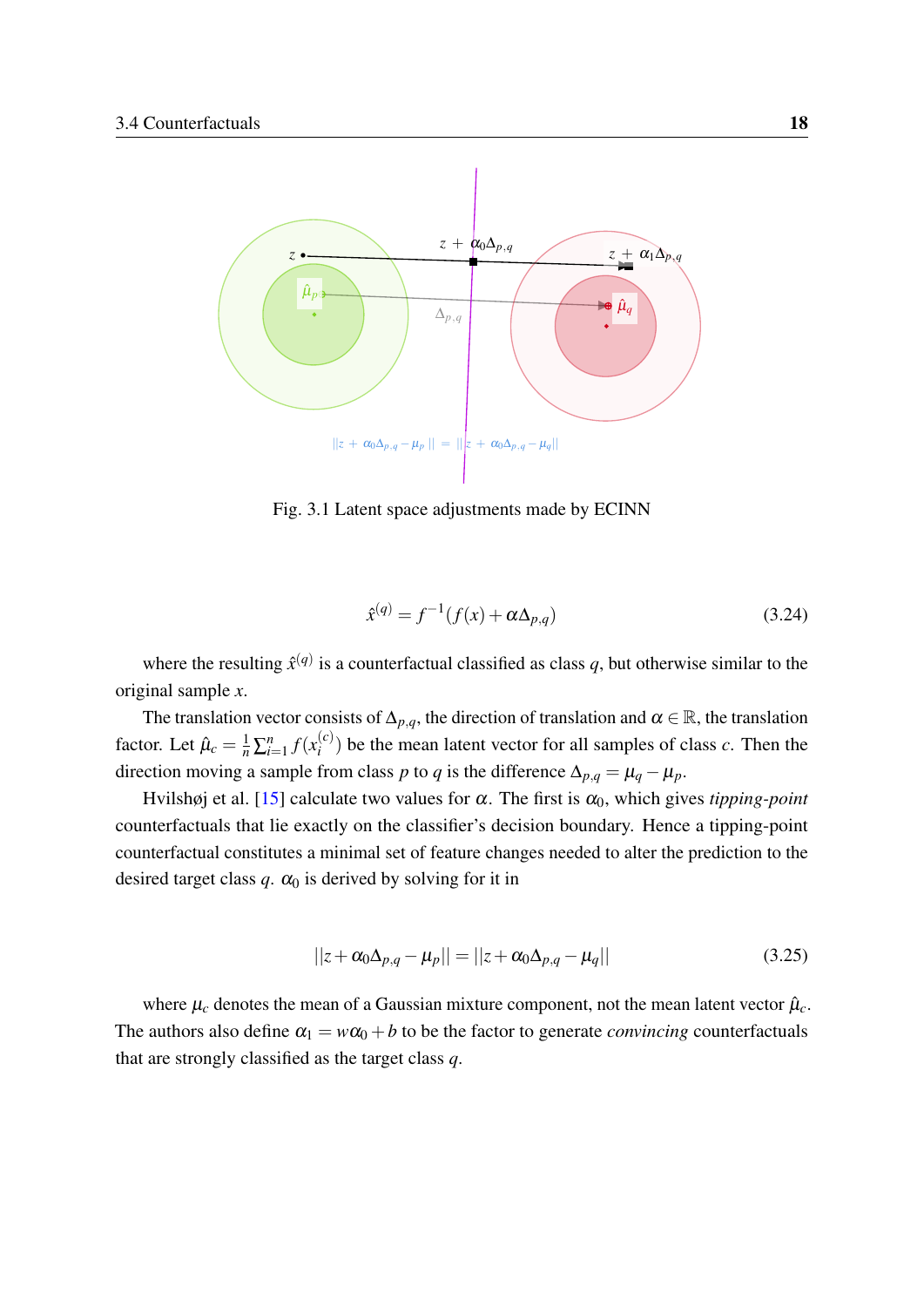## <span id="page-25-0"></span>Chapter 4

## Methods

In this chapter, we describe the methods we employ for our experiments. This includes model architectures and reference datasets. We also describe the construction of our synthetic node classification dataset. Then we explain in detail how we create node counterfactuals and finally cover what software and hardware we use.

### <span id="page-25-1"></span>4.1 Models

First, we describe the models we use in our experiments. Since we want to compare ECINN [\[15\]](#page-43-0) counterfactuals to the model-agnostic Wachter et al. [\[36\]](#page-44-0) method, we use two different models. The first is a standard discriminative classifier that we use as a baseline to evaluate Wachter et al. [\[36\]](#page-44-0)'s method. The other is a generative classifier which is required to use ECINN. To disentangle the effects of counterfactual method and model architecture, we will evaluate the model-agnostic method by Wachter et al. [\[36\]](#page-44-0) on both models. Within the constraints imposed by the generative classifier's normalizing flow, we try to structure both models similarly.

### <span id="page-25-2"></span>4.1.1 Discriminative classifier baseline

The baseline model is a regular discriminative classifier as described in section [3.1.](#page-17-0) It uses graph convolutions with ReLU activations as well as Dropout layers and outputs *c* class logits for every node. It is conditional on the edges *E* which are used in the graph convolution layers to aggregate neighborhood information. Figure [4.1](#page-26-2) shows the network's structure and table [5.1](#page-33-2) summarizes its layers' hyperparameters.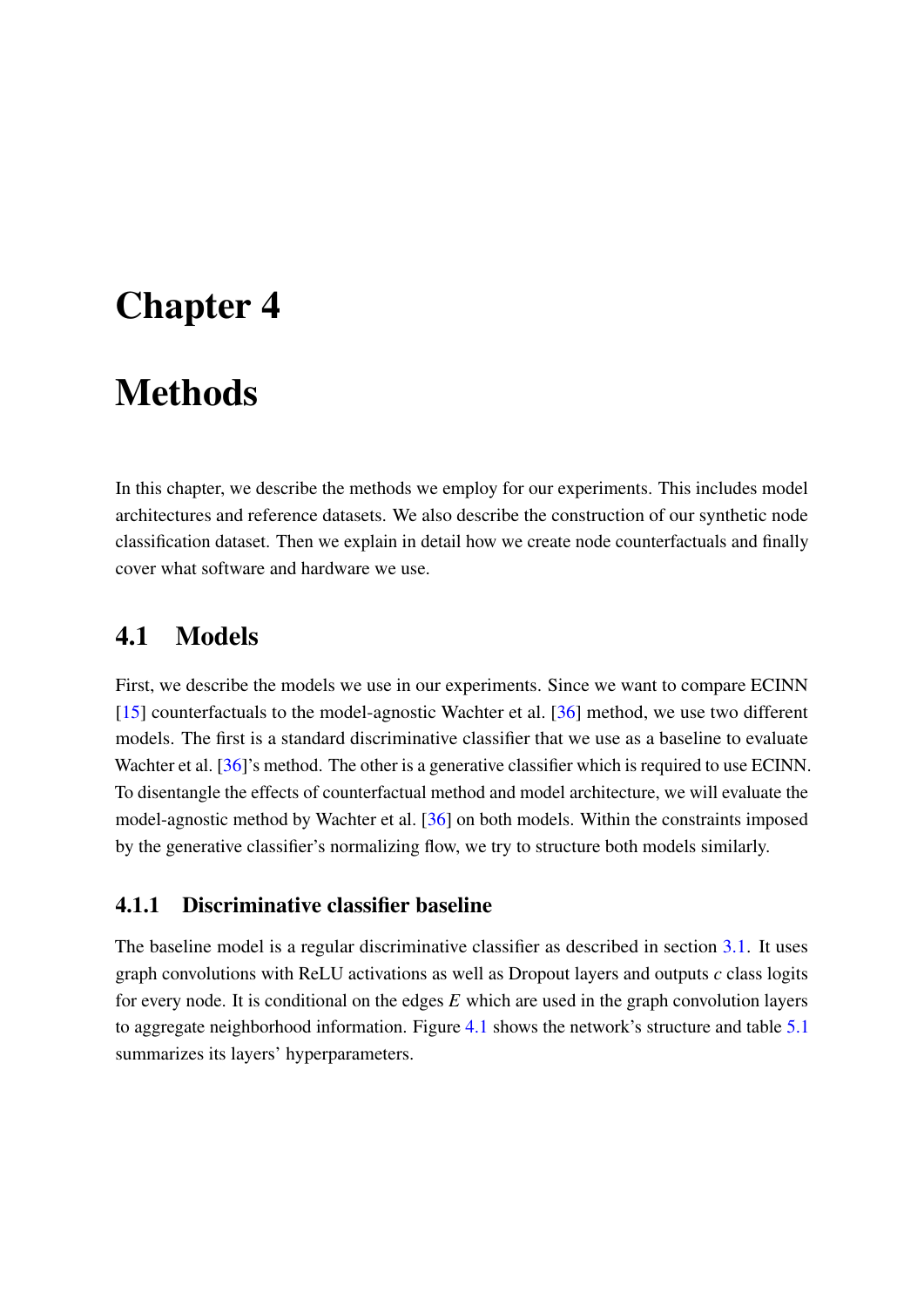### <span id="page-26-0"></span>4.1.2 Generative classifier

The generative classifier also takes in node features *X* but outputs latent node features *Z* of the same dimensionality. As described in section [3.2.3,](#page-20-0) we construct it from a bijective normalizing flow with a Mixture of Gaussians as the base distribution.

The normalizing flow is composed of two affine coupling blocks which each have two affine coupling layers that transform half of the features as described in Section [3.2.2.](#page-20-1) The coupling layers' subnets *s* and *t* share the same structure: a graph convolution followed by ReLU activation and Dropout [\[33\]](#page-44-11). While the graph convolutions use the graph's edges, the edges are not modified by the network. As a result, one can consider the model to be generating node features conditional on the existing edges. Figure [4.1](#page-26-2) visualizes the architecture and table [5.1](#page-33-2) notes the layer hyperparameters used.

<span id="page-26-2"></span>

Fig. 4.1 Model architectures

### <span id="page-26-1"></span>4.2 Synthetic dataset

As discussed, one important property of a good counterfactual is that it modifies only semantically important features. In real-world datasets, however, this is usually impossible to evaluate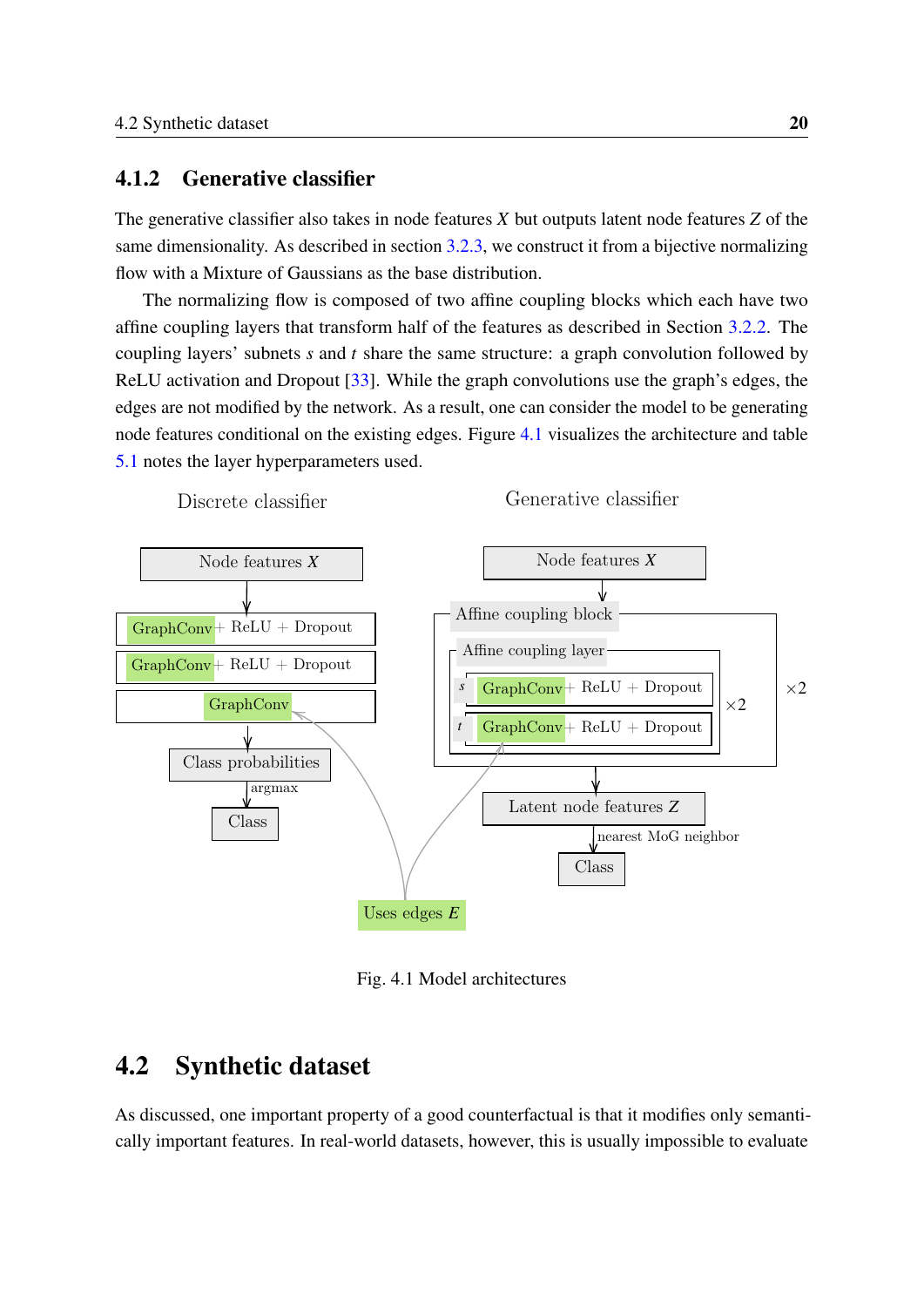quantitatively. As a result, many papers on counterfactuals resort to qualitative evaluation, showcasing and discussing a few examples. This comes with a few drawbacks: For one, comparing different methods' general performance is difficult based on only a few samples. Additionally, in domains with data that is not as readily humanly interpretable as computer vision and tabular data, it can be difficult to intuitively assess examples. Finally, qualitative comparisons are prone to cherrypicking and often highlight examples where a method performs particularly well compared to the reference.

To allow for a quantitative evaluation of counterfactual methods, we introduce a synthetic dataset for node classification which we describe in this section.

### <span id="page-27-0"></span>4.2.1 Construction

Our dataset is a graph with the same number of nodes for each of *n<sup>c</sup>* classes. Every node has *n* features. Every class has an active feature set that is a random subset of all *n* features. Each feature is chosen with probability  $p_{feature}$ , resulting in feature sets  $V_c \in \{0,1\}^n$  for each class *c*. As a result, the feature sets of every class pair *p*,*q* will tend to have some features in common. Features that are only in either feature set  $V_p$  or  $V_q$  can be used to distinguish whether a node comes from either class. We intentionally introduce these class-conditional relationships so we can evaluate how well counterfactuals take them into account.

<span id="page-27-1"></span>Features  $x_i$ ;  $i \in \{1, ..., n\}$  for a node of class *c* are then generated by drawing a sample from one of two Gaussian distributions,  $\mathcal{N}_{\text{inactive}}$  or  $\mathcal{N}_{\text{active}}$ : if the feature is part of *c*'s vocabulary, it is drawn from *Nactive* with probability *pactive*. Otherwise, the feature value is drawn from *N*inactive. This introduces some noise so that each sample from a class differs. Finally, to model graph homophily, we add an edge between every node pair  $i, j$  with probability  $p_{edge|c}$  if they are from the same class and a lower probability  $p_{edge|\neg c}$  if not. The configuration values used in our experiments are summarized in Table [4.2.1.](#page-27-1)

| Parameter                       | Value                                   |
|---------------------------------|-----------------------------------------|
| $n_c$                           |                                         |
| $n_{\text{nodes}}$              | 100                                     |
| $\mathcal{N}_{active}$          | $\mathcal{N}(\mu = 1, \sigma^2 = 1/4)$  |
| $\mathcal{N}_{\text{inactive}}$ | $\mathcal{N}(\mu = -1, \sigma^2 = 1/4)$ |
| $p_{\text{feature}}$            | 0.6                                     |
| $p_{\text{active}}$             | 0.5                                     |
| $P$ edge c                      | 0.1                                     |
| $p_{\text{edge} \neg c}$        |                                         |

Table 4.1 Synthetic dataset configuration used in our experiments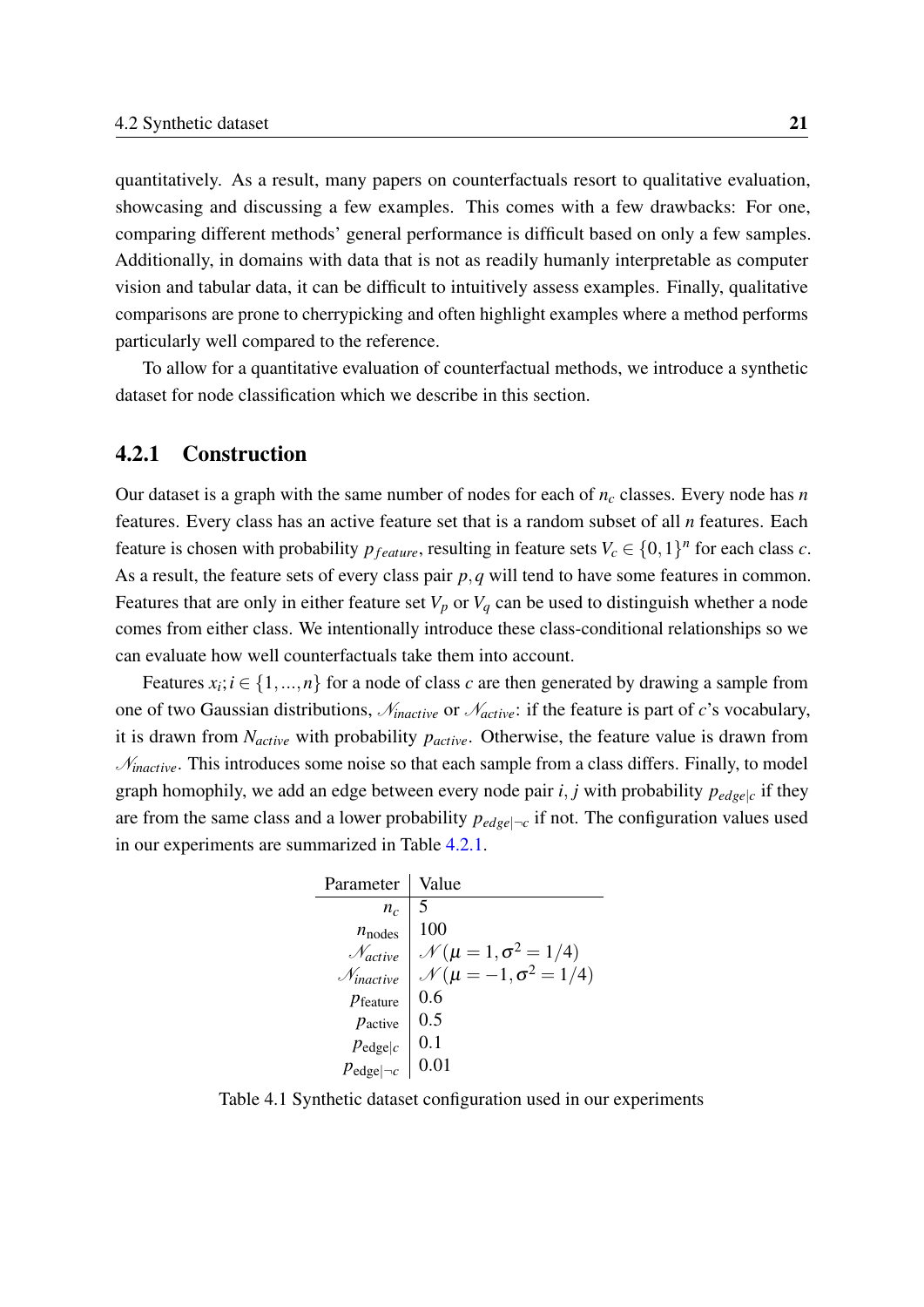### <span id="page-28-0"></span>4.2.2 Ground truth of relevant features

Given a node with features *x* of class *p*, and a second class *q* we now define a ground truth mask of features that are relevant for differentiating this sample from those of class *q*. These are the features that we expect a counterfactual with target class *q* to change.

How do we define if a counterfactual changes a feature? We say that a feature  $x^{(i)}$  was **meaningfully changed** if the counterfactual feature  $\hat{x}^{(i)}$  changes which distribution (of  $\mathcal{N}_{active}$ and  $\mathcal{N}_{inactive}$ ) the value is most likely in. Concretely, if  $x^{(i)}$  is closer to  $\mathcal{N}_{inactive}$  and  $\hat{x}^{(i)}$  closer to N*active* we say that feature *i* was activated, and in the reverse case, we say feature *i* was deactivated. In practice, since we choose  $\mathcal{N}_{active}$  and  $\mathcal{N}_{inactive}$  to be Gaussians with means the same distance from 0, a meaningful change of a feature corresponds to a sign change of the feature value.

There are now two cases in which a feature *i* can be a relevant feature for a counterfactual. In both cases, *i* needs to be a feature that is in exactly one of *p* or *q*'s feature sets. If the feature is only in the feature set of  $F_p$ , and the value  $x_i$  was sampled from the active distribution, a relevant change is to deactivate it. Alternatively, if the feature is in the feature set  $F_q$  only, activating it is a relevant change. Formally, we define the ground truth  $GT \in \{true, false\}^n$  as

$$
GT^{(i)} = ((F_p \wedge \neg F_q) \wedge x_{\text{active}}^{(i)}) \vee (\neg F_p \wedge F_q)
$$
\n(4.1)

<span id="page-28-1"></span>where *x*<sub>active</sub> indicates features of this sample were drawn from the active distribution. Table [4.2.2](#page-28-1) shows the values for an example sample, its ground truth and an example counterfactual.

| Feature sets |    | Sample |               |                     | Counterfactual |           |                   |                |
|--------------|----|--------|---------------|---------------------|----------------|-----------|-------------------|----------------|
|              | 'n |        | $\mathcal{X}$ | $x_{\text{active}}$ | GT             | $\hat{x}$ | $\hat{x}$ changed |                |
|              |    |        | 0.9           |                     |                |           |                   | True positive  |
|              |    |        |               |                     |                |           |                   | True negative  |
|              |    |        |               |                     |                |           |                   | False negative |
|              |    |        |               |                     |                |           |                   | False positive |

Table 4.2 Example sample from synthetic dataset

A sample of class *p* from a dataset with  $n = 4$  feeatures is generated using feature set  $F_p$  and a counterfactual  $\hat{x}$  with target class  $q$  is given.  $GT$  indicates the features we expect the counterfactual to change and  $\hat{x}_{\text{changed}}$  the features that did meaningfully change.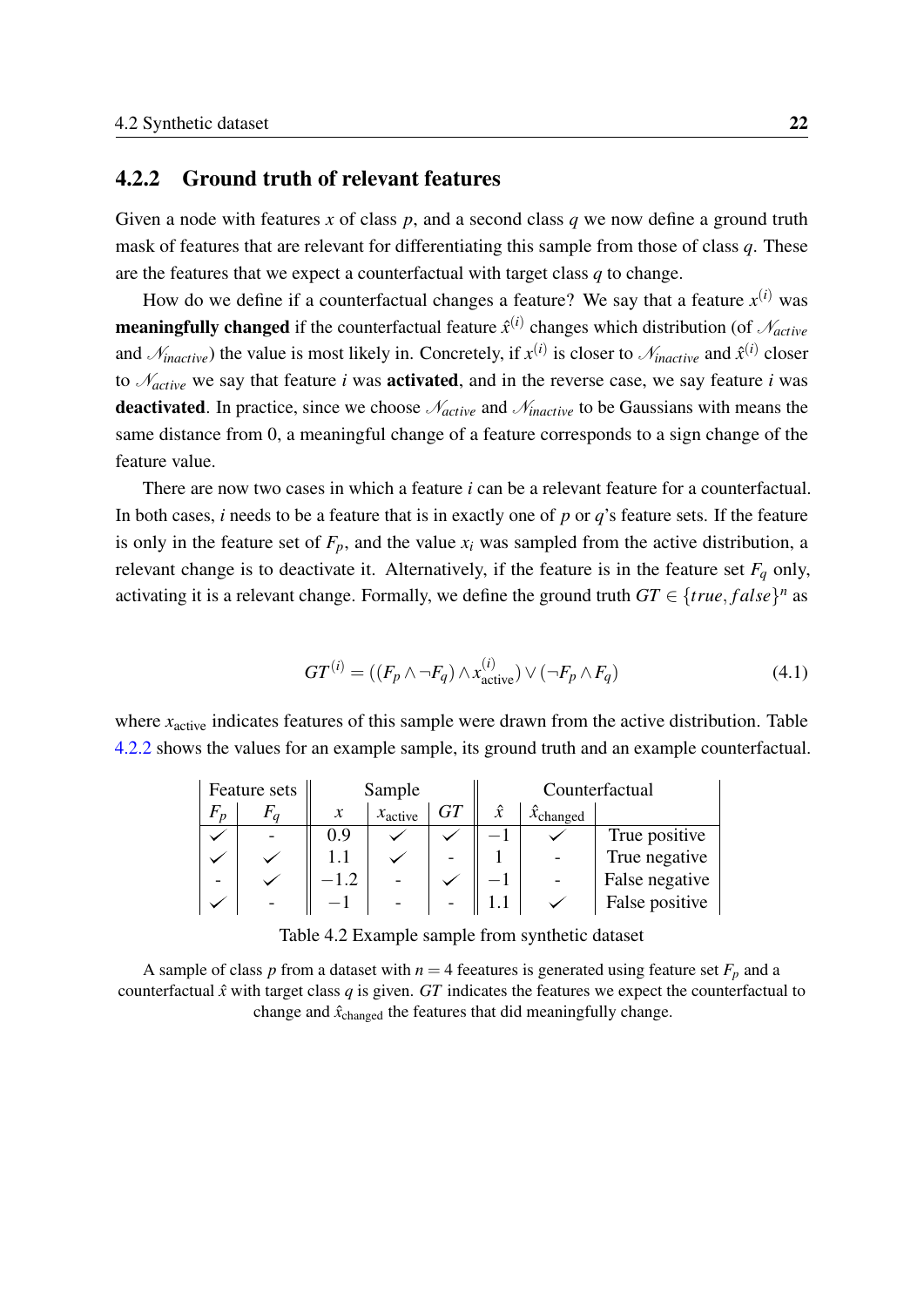### <span id="page-29-0"></span>4.2.3 Metrics for evaluating counterfactuals

We can use this ground truth of relevant features to evaluate counterfactuals. We consider features that a counterfactual meaningfully changes a *positive* and other features a *negative*. With this, we define the following metrics:

#### **Correctness**

True-positive rate (TP) The true-positive rate quantifies how many of the relevant features are meaningfully changed (see [4.2.2\)](#page-28-0). Depending on the counterfactual's application, a very high true-positive rate is not always better. If one wants to identify all relevant features that differentiate original class *p* from target class *q*, changing all features is helpful. At the same time, a sparser counterfactual that only changes a few of the relevant features will generally be more actionable, since fewer variables need to be modified. In any case, a very low true-positive rate indicates that the model output can be changed easily without affecting the relevant features. This could mean that the counterfactuals are unlikely in the data distribution and that the model is not robust to this.

False-positive rate (FP) We also measure how many irrelevant features were incorrectly changed in a meaningful way. This false-positive rate should be as low as possible.

#### Similarity

We also evaluate how *similar* a counterfactual  $\hat{x}$  is to the original sample *x*.

**Magnitude (total)** The magnitude is the mean absolute feature change, i.e.  $1/n\sum_{i=1}^{n} |\hat{x}_q^{(i)}$ *x* (*i*) |. Since counterfactuals should be minimal, a lower magnitude is better.

Magnitude (irrelevant) Additionally, we calculate the magnitude on just the irrelevant features, meaning those where  $\neg GT^{(i)}$ . Unlike the total magnitude, which cannot be 0, the magnitude of irrelevant feature changes has a theoretical optimum of 0.

<span id="page-29-1"></span>Table [4.3](#page-29-1) shows how an example sample from table [4.2.2](#page-28-1) is evaluated using these metrics.

| Metric                 | Value              |
|------------------------|--------------------|
| Ratio of true pos.     | 1/2                |
| Ratio of false pos.    | 1/2                |
| Magnitude (total)      | $4.\overline{3}/4$ |
| Magnitude (irrelevant) | 2.2/2              |

Table 4.3 Evaluation of example counterfactual

An example sample from the synthetic dataset with  $n = 4$  and target class *q*. The feature set  $F_p$  defines how x is sampled. An example counterfactual  $\hat{x}$  is evaluated. Metrics are also calculated for the counterfactual.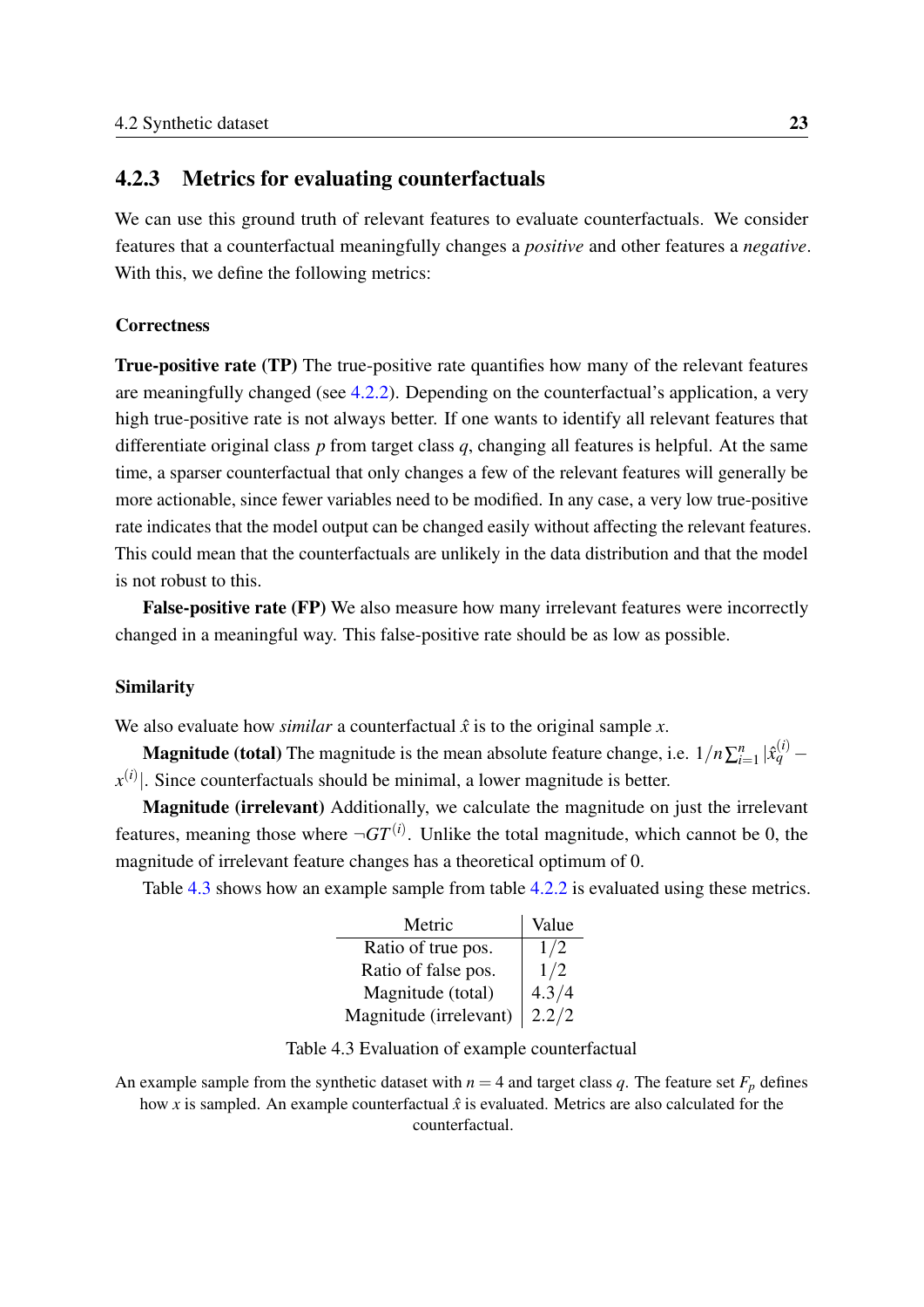### <span id="page-30-0"></span>4.3 Citation datasets

When comparing ECINN to the model-agnostic method by Wachter et al. [\[36\]](#page-44-0), we also need to ensure that the constraints on the model architecture do not limit the task performance. To ensure that generative classifiers are usable for graph node classification, we compare its performance to the baseline discriminative classifier on the three real-word citation datasets Cora [\[27\]](#page-43-3), PubMed [\[25\]](#page-43-4), and CiteSeer [\[10\]](#page-42-3). Each consists of a single citation graph where every node represents a paper and and each of the undirected edges represents a citation between two papers. Every node also has a class label that indicates which subject the paper is about. Papers about the same subjects are more tightly connected, a property known as homophily. Table [4.3](#page-30-2) summarizes additional statistics of the datasets.

<span id="page-30-2"></span>

| Dataset  |      | E     | Classes |
|----------|------|-------|---------|
| Cora     | 2708 | 10556 |         |
| CiteSeer | 3327 | 9104  | 6       |
| PubMed   | 9104 | 88648 |         |

Table 4.4 Citation dataset statistics

## <span id="page-30-1"></span>4.4 Generating node counterfactuals

In this section, we explain how we generate counterfactuals for nodes of a graph. Usually, to generate a counterfactual for a sample *x*, one can evaluate the model on the single sample:  $model(x)$ . However, the models we use take into account neighborhood information. We define the task of generating a counterfactual for a node as changing the output of the model while modifying only the selected node's features. This means that (1) the features of neighboring nodes are not modified and (2) no edges are modified. As a result, the counterfactual has to change the model output despite not being able to modify features in the neighborhood.

Having to incorporate edge information makes the generation of counterfactuals more expensive. Instead of evaluating the model on a single sample  $(modl(x))$ , we need to input and evaluate the model on the whole graph (model $(X|E)$ ) to generate a single counterfactual.

Given a node at index *i*, and target class *q*, we provide additional details for the two counterfactual generation methods we use.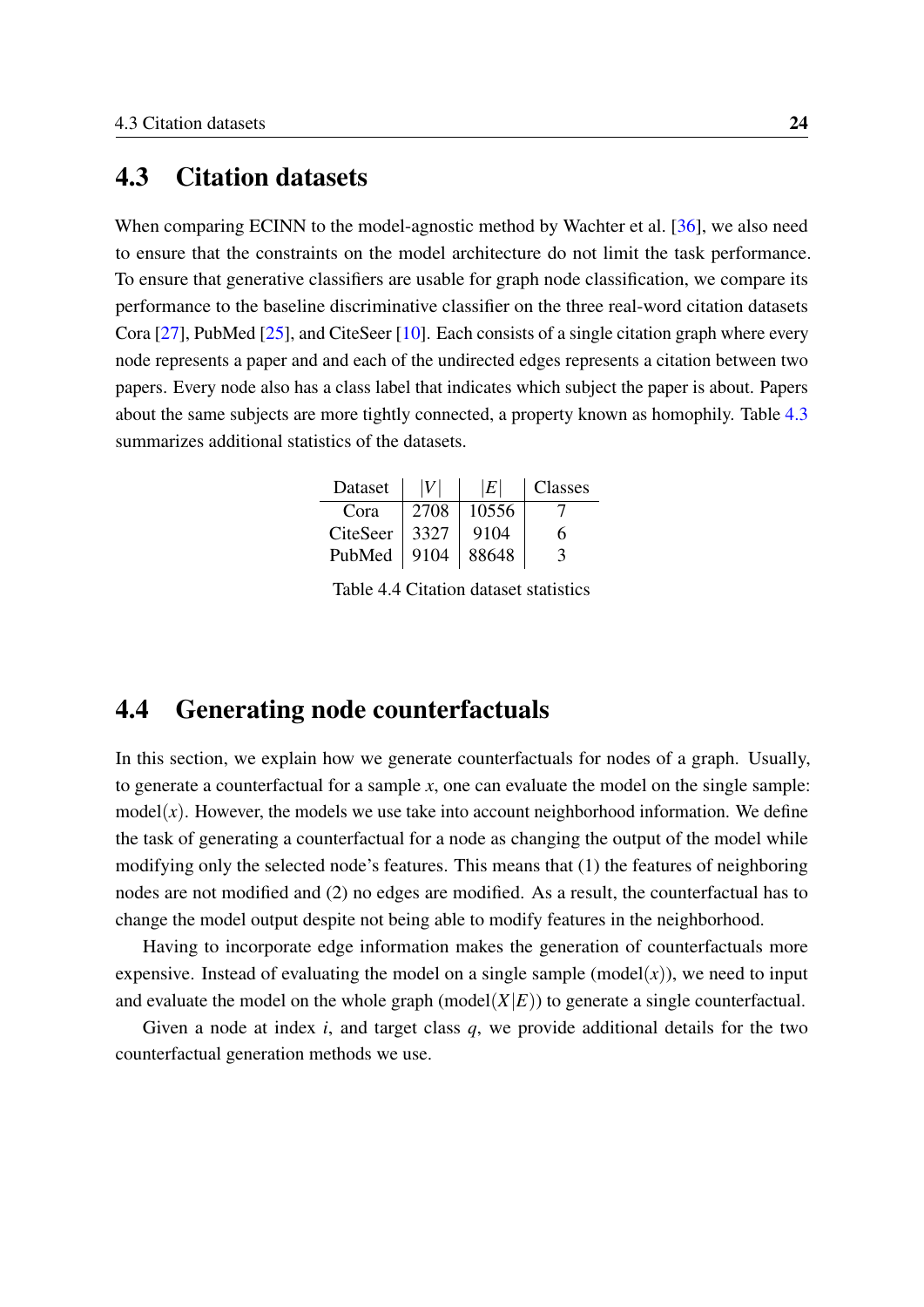#### ECINN

ECINN uses a normalizing flow *f* to transform a sample to a latent space *Z*, translates it in the latent space and then maps it back to the input space using the inverse of the flow,  $f^{-1}$ . To generate a node counterfactual with ECINN while incorporating edge information, we (1) calculate all latent features  $Z = f(X|E)$ , (2) modify *Z* by translating (see [3.4.2\)](#page-23-1) only the node's latent features *Z<sup>i</sup>* , (3) evaluate the flow's inverse on the batch of modified latent features  $X' = f^{-1}(\hat{Z}|E)$ , and (4) select the node features  $\hat{x} = \hat{X}_i$ . See Figure [1.1](#page-9-0) for a visualization of this approach.

While Hvilshøj et al. [\[15\]](#page-43-0) fix the offset coeffcients for convincing counterfactuals to  $b = \frac{4}{5}$ 5 and  $w = \frac{1}{2}$  $\frac{1}{2}$ , we find that setting  $b = 0$  and  $w = 2$  yields consistent results without the need to finetune two additional hyperparameters.

#### Wachter et al.

This method requires performing gradient descent on the input space. We generate a counterfactual iteratively as described in section [3.4.1,](#page-23-0) but for every optimization step we do the following: (1) run the forward and backward pass of model( $X|E$ ) to calculate the gradient with respect to the input node features *X*, (2) zero out all gradients except those for node *i* (3) apply the optimizer step.

We also use Wachter et al. [\[36\]](#page-44-0)'s method together with a generative classifier. To compute the categorical cross-entropy for the task-specific loss term, we need an output of *c* relative class scores. We compute these by calculating the negative Euclidean distance of the latent features *Z* to the mean of each class' mixture component  $\mu_c$ . Counterfactual generation is then performed as described in [3.4.1.](#page-23-0) Wachter et al. [\[36\]](#page-44-0) recommend using a random initialization for  $\hat{x}$ , but we use  $\hat{x}^{(0)} = x$  as we find that it results in better counterfactuals (as measured in chapter [5.](#page-32-0)

## <span id="page-31-0"></span>4.5 Software and hardware

We use PyTorch [\[28\]](#page-44-12) as our deep learning framework of choice and PyTorch Geometric [\[8\]](#page-42-10) for graph convolutional layers. Additionally, we use the FrEIA software package<sup>[1](#page-31-1)</sup> by the authors of [\[26\]](#page-43-15) for its implementation of affine coupling layers.

All experiments were conducted on a single NVIDIA GTX 1080 Ti graphics card.

<span id="page-31-1"></span><sup>1</sup><https://github.com/VLL-HD/FrEIA>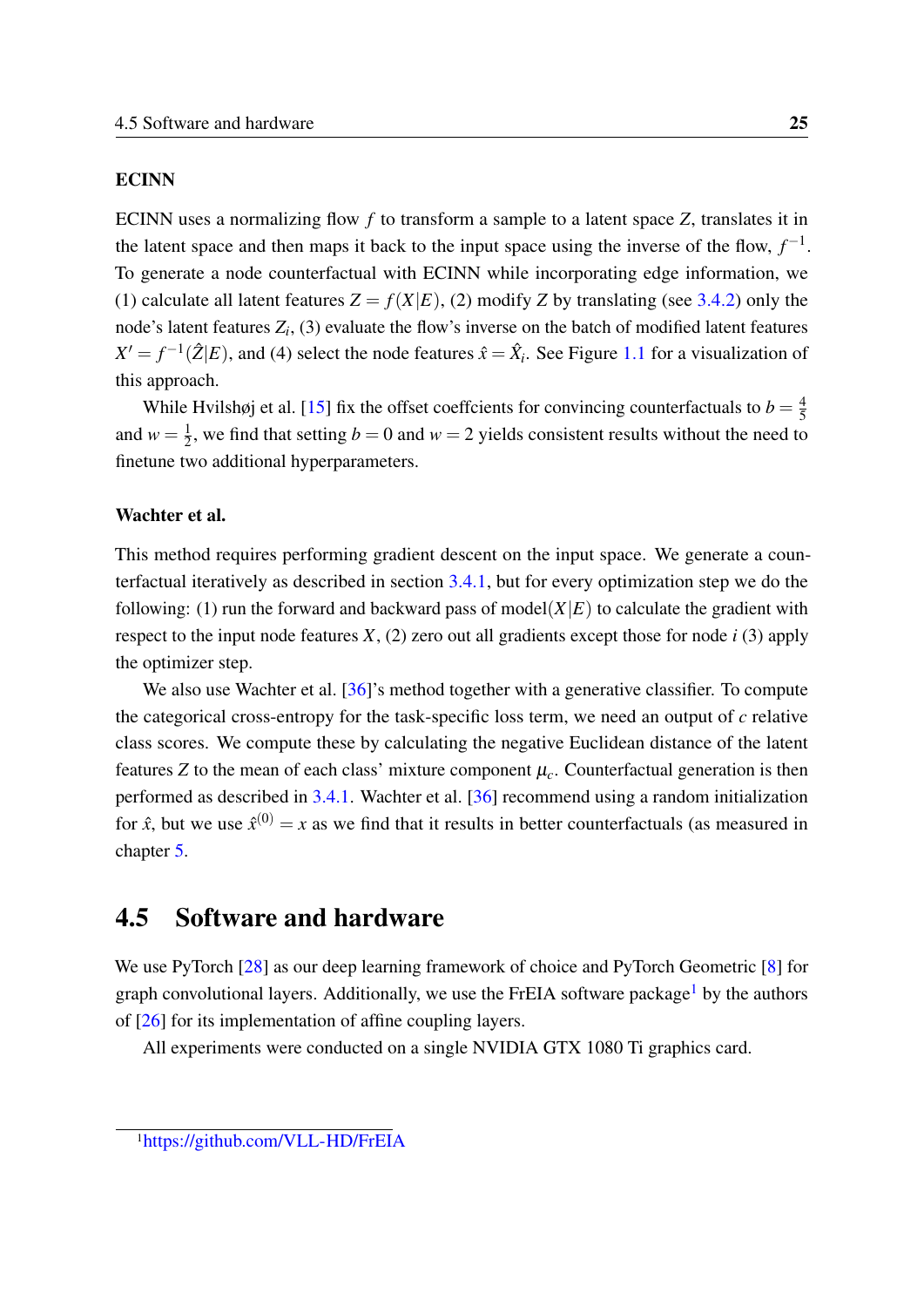## <span id="page-32-0"></span>Chapter 5

## Experiments

This chapter describes the experiments we did with generative classifiers and counterfactuals. We first compare the classification performance of discriminative and generative classifiers and then evaluate counterfactuals quantitatively and qualitatively with our proposed dataset. Chapter [6](#page-38-0) discusses the results presented here.

### <span id="page-32-1"></span>5.1 Generative classifiers for graph node classification

Before we investigate the counterfactuals produced by ECINN, we test that generative classifiers are usable for classification. After all, even if they are more interpretable, it is important that they compare to a discriminative classifier in terms of classification performance.

To test this, we train both kinds of classifiers on the three citation datasets described in [4.3.](#page-30-0) We use full-batch gradient descent to train both models. Table [5.1](#page-33-2) summarizes the hyperparameter configurations for both models. They were tuned individually for the best performance on the Cora dataset and then used across all datasets. Since we find that the training of the generative classifier can be unstable, we employ gradient clipping to remedy this.

The results are summarized in Figure [5.1.](#page-33-1) We measure classification performance with the macro F1-score rather than accuracy due to the class imbalances in the datasets. We can see that the performance of both models is very similar.

## <span id="page-32-2"></span>5.2 Evaluating counterfactuals

Next we test the counterfactuals generated with ECINN and Wachter et al's method on correctness and magnitude as detailed in [4.2.3.](#page-29-0) For our experiments, we split the proposed synthetic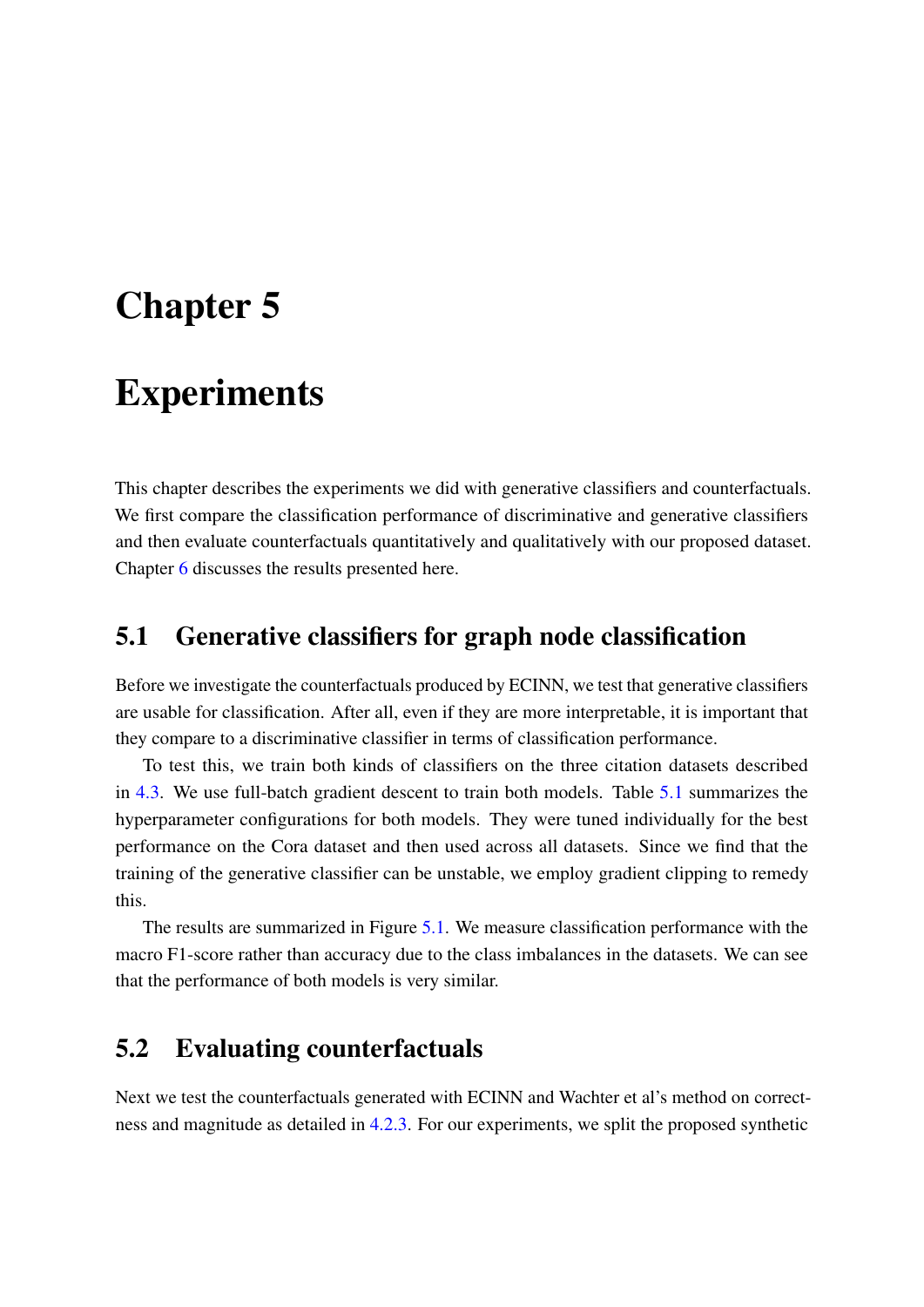<span id="page-33-2"></span>

|                   | Discriminative           | Generative                             |
|-------------------|--------------------------|----------------------------------------|
| Loss function     | Categorical crossentropy | Information Bottleneck ( $\beta = 1$ ) |
| Dropout strength  | 0.5                      | 0.5                                    |
| Epochs            | 300                      | 300                                    |
| Hidden layer size | 256                      | 128 (subnets)                          |
| Optimizer         | $ADAM(\eta = 0.001)$     | $ADAM(\eta = 0.0001)$                  |
| Gradient clipping |                          |                                        |

Table 5.1 Model and training hyperparameters for discriminative and generative classifer

<span id="page-33-1"></span>

Fig. 5.1 Discriminative and generative classifier performance

Macro F1 score for the discriminative classifier and the generative classifier compared on the citation datasets Cora, PubMed and CiteSeer [\(4.3\)](#page-30-0). We find no consistent difference in performance. We note that the generative classifier's performance varies slightly more across runs.

dataset [\(4.2\)](#page-26-1) into an 80/20 training/validation split and train the discriminative and generative classifier  $(4.1)$  to classify the nodes.

### <span id="page-33-0"></span>5.2.1 Quantitative evaluation

We then generate counterfactuals with both models. We use ECINN to generate counterfactuals with the generative classifer and compare them to counterfactuals generated with the method proposed by Wachter et al. [\[36\]](#page-44-0).

Both classifiers use the same model hyperparameters as in the previous experiments and are trained on our synthetic dataset. We train the discriminative classifier until the validation Macro F1-score converges to 100%, for 50 epochs. The generative classifier is trained until the generative loss converges; with learning rates  $\{0.01, 0.0033, 0.001\}$  for 250 epochs each for a total of 750 epochs.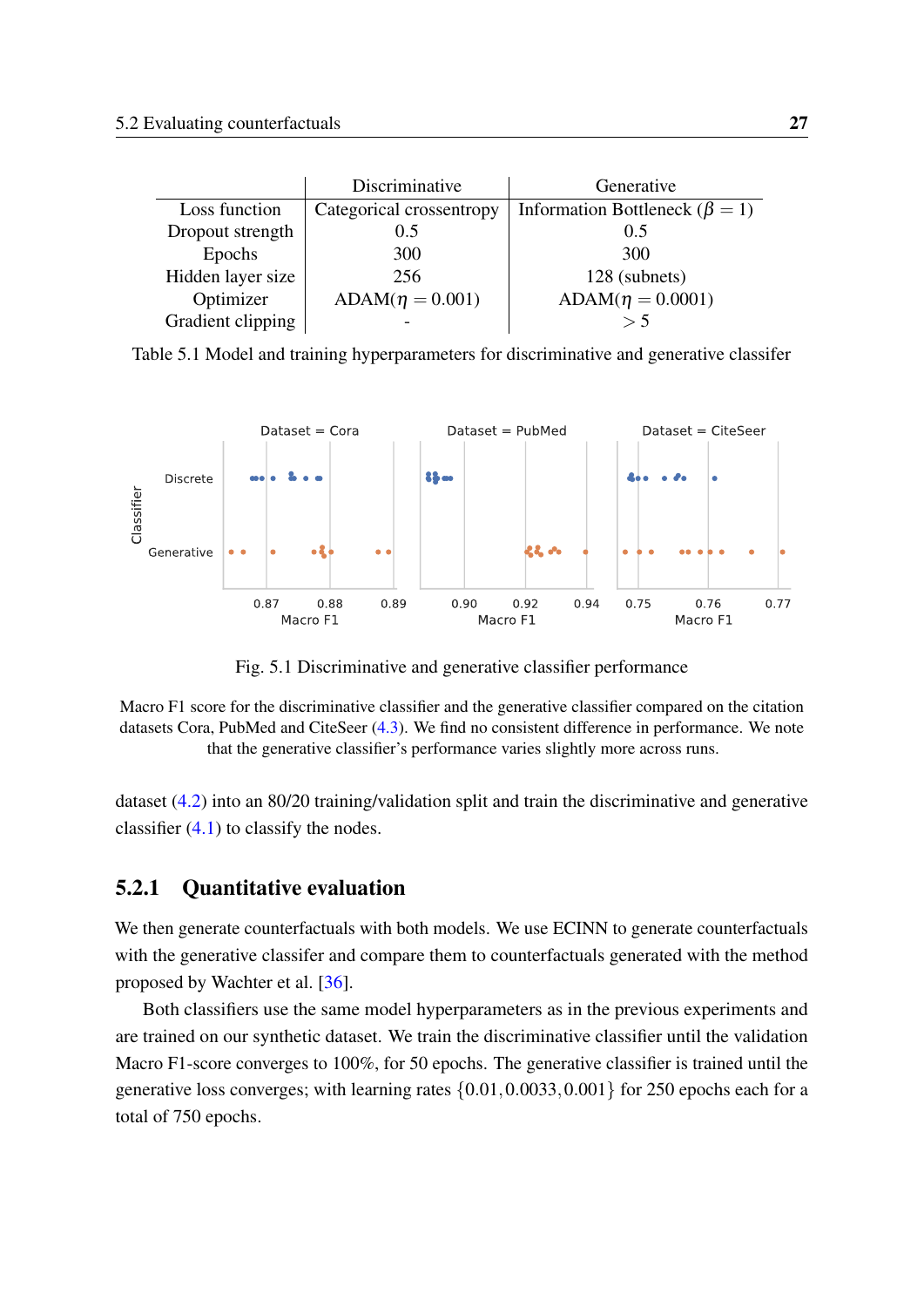We use the following setups for generating counterfactuals:

- ECINN (tipping): a generative classifier and ECINN with offset  $\alpha_0$  to generate tippingpoint counterfactuals
- ECINN (convincing): a generative classifier and ECINN with offset  $\alpha_1$  to generate convincing counterfactuals
- Wachter (DC): a discriminative classifier and the method proposed by Wachter et al. [\[36\]](#page-44-0) to generate counterfactuals.
- Wachter (DC, no edges): same as the above, but with all edges removed from the dataset. See Appendix [A.1](#page-45-1) for an explanation.
- Wachter (GC): a generative classifier and the method proposed by Wachter et al. [\[36\]](#page-44-0) to generate counterfactuals.
- Wachter (GC, no edges): same as the above, but with all edges removed from the dataset. See Appendix [A.1](#page-45-1) for an explanation.

We use the following set of hyperparameters we found performed best for Wachter et al's method:  $\eta = 0.1$ ,  $\lambda_{init} = 0.01$ ,  $f = 1.01$ .

After training, we take each node from the validation set and create counterfactuals for every differing target class *q*. Counterfactuals are generated as detailed in section [4.4.](#page-30-1)

Table [5.2.1](#page-34-0) summarizes the results of the tested methods. Each model is trained using 5 different random seeds  $({0, ..., 4})$  and we report the mean of the runs. Since some configurations of Wachter's method do not converge to the target class, we stop the optimization after 300 steps and report as accuracy the percentage of samples for which a counterfactual could be successfully generated.

<span id="page-34-0"></span>

| Method                 | TP     | <b>FP</b>  | Magn. | Magn. (irrelevant) | Accuracy |
|------------------------|--------|------------|-------|--------------------|----------|
| ECINN (tipping-point)  | 16.5%  | $0.0037\%$ | 0.22  | 0.07               | 100%     |
| ECINN (convincing)     | 43.7%  | 0.025%     | 0.44  | 0.14               | 100%     |
| Wachter (DC)           | 99.99% | 25.9%      | 24.2  | 23.35              | 22%      |
| Wachter (DC, no edges) | $30\%$ | 12.2%      | 0.75  | 0.7                | 100%     |
| Wachter (GC)           | 10.9%  | 7.9%       | 0.63  | 0.625              | 67.5%    |
| Wachter (GC, no edges) | 10.9%  | $4\%$      | 0.58  | 0.55               | 100%     |

Table 5.2 Performance of counterfactual generation methods

We report metrics for counterfactuals generated by different methods. The best result (where applicable) is highlighted. Results are discussed in chapter [6.](#page-38-0)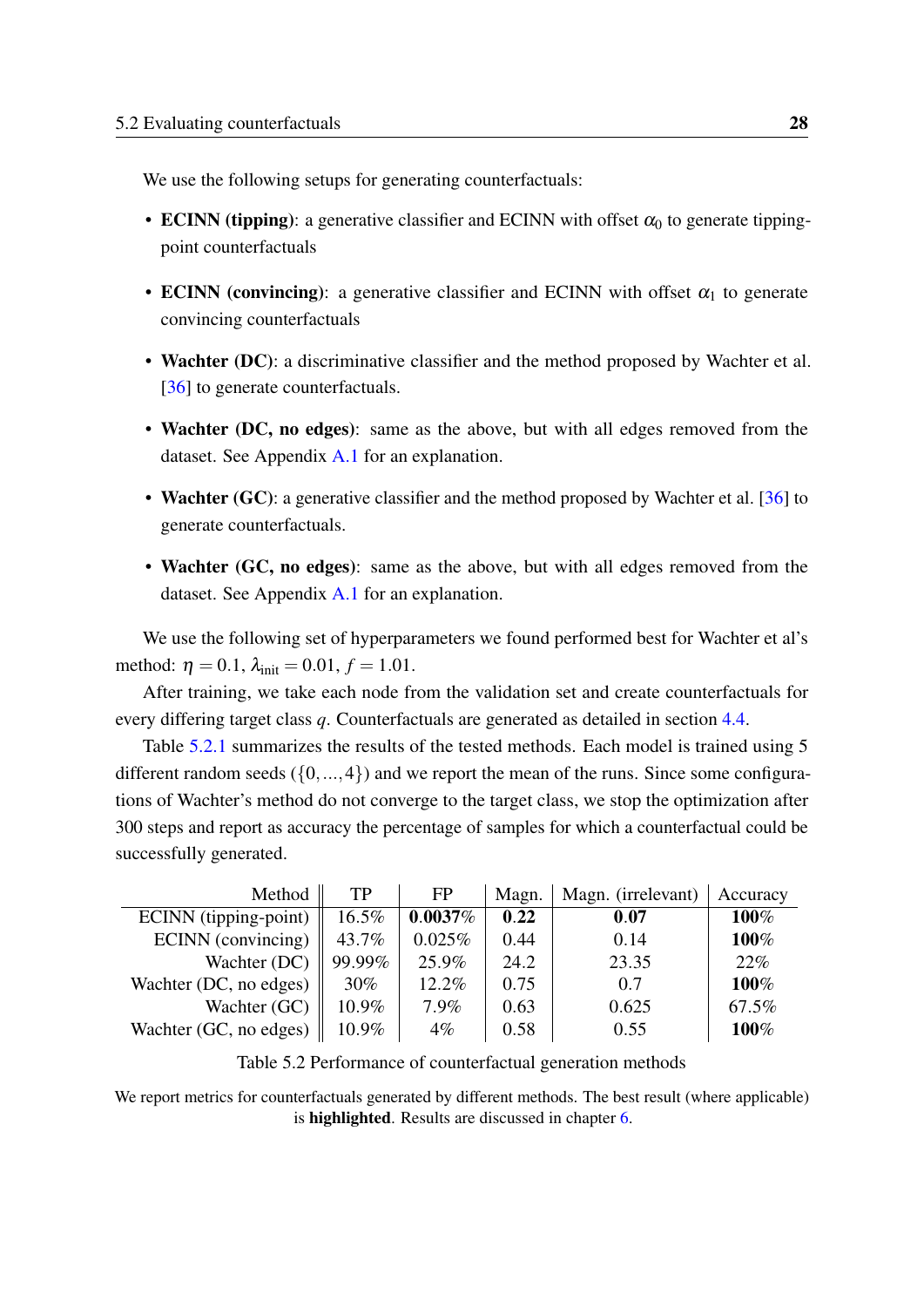#### Training generative classifiers for ECINN

We also find that to get high-quality counterfactual generations with ECINN, the underlying generative classifier must have high generative performance. Figure [5.2.1](#page-35-0) shows that the generative ability keeps improving long after classification performance converges.

<span id="page-35-0"></span>

Fig. 5.2 Training progress of the generative classifier

While the classification performance quickly converges, the generative performance keeps improving for long after.

#### Controlling ECINN generation

Aside from the offsets  $\alpha_0$  and  $\alpha_1$  that generate tipping-point and convincing ECINNs, we also vary *w* to create in-between values. Figure [5.2.1](#page-35-1) shows how magnitude and correctness can be traded off.

<span id="page-35-1"></span>

Fig. 5.3 Counterfactual metrics graphed to ECINN intensity

Varying the intensity of ECINN [\[15\]](#page-43-0) counterfactuals between tipping-point and convincing provides predictable control. *w* is a factor that the tipping-point offset vector is multiplied with to generate convincing counterfactuals.  $w = 1$  are tipping-point counterfactuals and  $w = 2$  convincing counterfactuals. We see a smooth response in metrics for values between 1 and 2.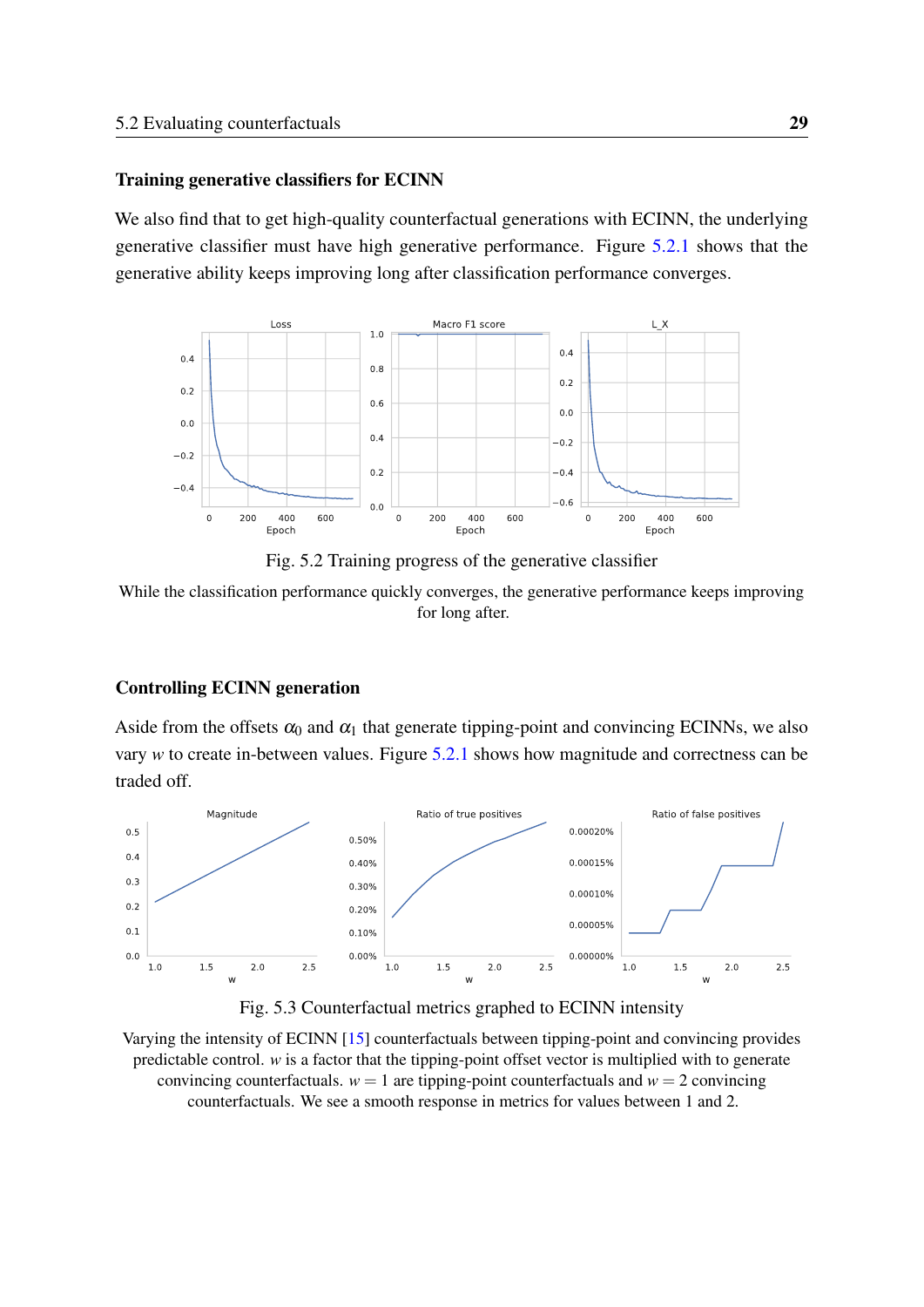#### Computational efficiency

Next to the quality of counterfactuals, efficiency of generation is also a factor to consider. ECINN [\[15\]](#page-43-0) can create counterfactuals in constant time: it always requires one evaluation of the flow *f* and its inverse  $f^{-1}$ . In contrast, Wachter et al. [\[36\]](#page-44-0)'s method is iterative, with a variable number of iterations required. Under our set of hyperparameters used for *Wachter (GC)*, on average 80 iterations are required, with every iteration requiring a forward and backward pass through the model.

### <span id="page-36-0"></span>5.2.2 Qualitative evaluation

For a qualitative comparsion, we visually compare counterfactuals generated by the examined methods in figure [5.2.2.](#page-37-0)

We see for both variants of ECINN [\[15\]](#page-43-0) that almost all large feature changes are to relevant features, while most irrelevant features are left unchanged. As should be expected, the convincing variant (b) makes larger changes than the tipping-point variant (a).

The two counterfactuals generated with Wachter et al. [\[36\]](#page-44-0)'s method have similar magnitudes whether a feature is relevant or not. The counterfactual created for the generative classifier (d) makes only small changes to the features, while that created for the discrete classifier (c) makes large changes upwards and downwards.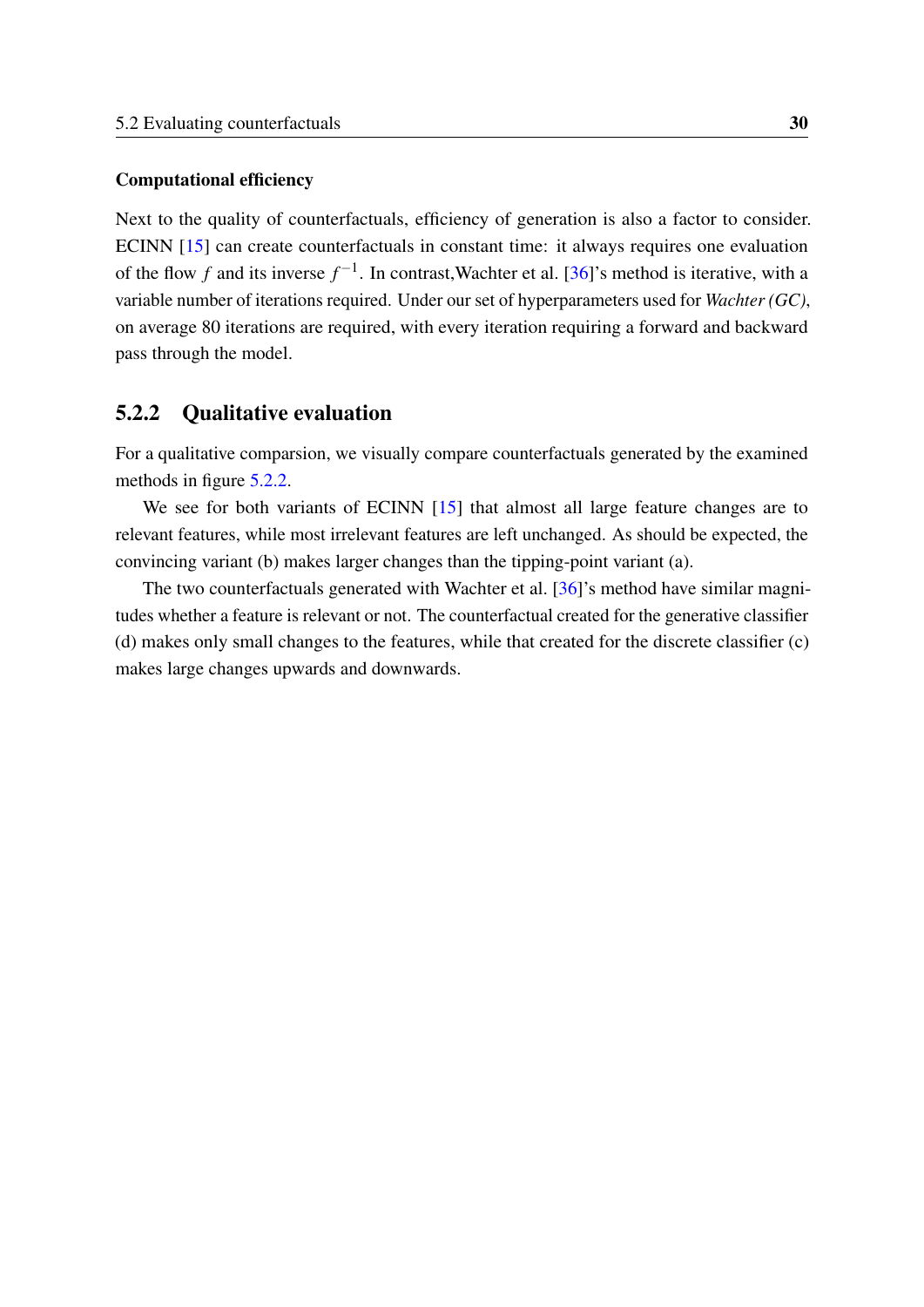<span id="page-37-0"></span>

(d) Wachter (GC, no edges)

Fig. 5.4 Generated counterfactuals

Counterfactuals generated by the different methods. The y-axis shows each feature value of the original and modified sample. Relevant features (see [4.2.2\)](#page-28-0) are on the left and irrelevant ones are shown to the right. True positives are highlighted in green and false positives in red. Best viewed in color. Wachter counterfactuals in the presence of edges are discussed and visualized in Appendix [A.1.](#page-45-1)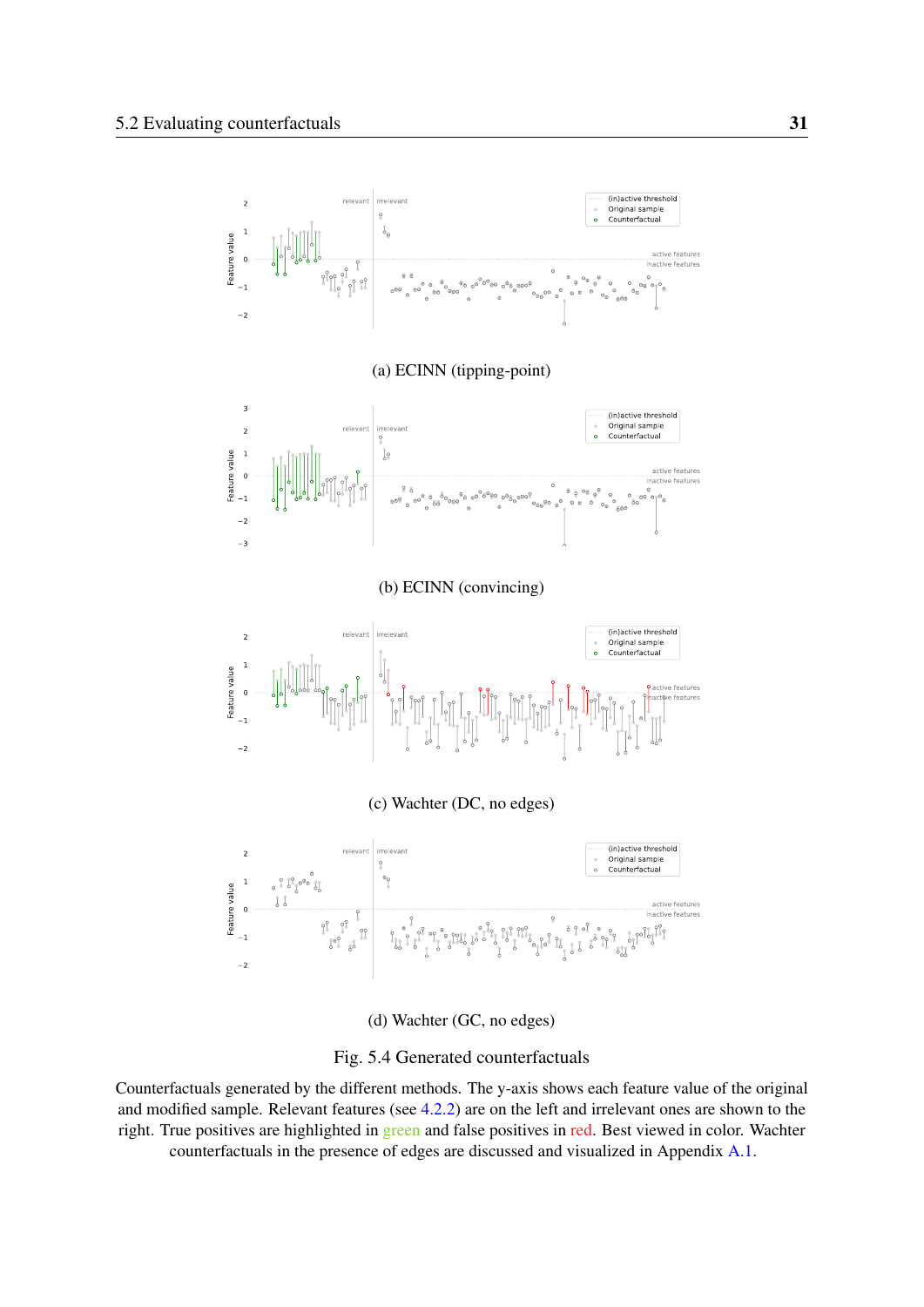## <span id="page-38-0"></span>Chapter 6

## **Discussion**

In this chapter, we analyze the results of our experiments. We discuss our findings regarding the efficacy of generative classifiers for classification, and how counterfactuals generated by the methods of ECINN [\[15\]](#page-43-0) and Wachter et al. [\[36\]](#page-44-0) compare.

### <span id="page-38-1"></span>6.1 Generative classifiers for classification

We find that generative classifiers can be used to obtain comparable performance to discrim-inative classifiers, as shown in Figure [5.2.1.](#page-35-0) There are some caveats to replacing a discriminative classifier with a generative one, though. For one, we need to train for more epochs to match the discriminative classifier's performance. Additionally, the generative classifier also needs a higher parameter count: in total, the generative classifier has about twice the graph-convolutional layers. This slows training down further.

That more training is needed is to be expected since two tasks are being optimized for simultaneously. The need for a larger model could also be due to our choice of invertible layers (affine coupling layers), and may be remedied by the use of invertible layers with better representational power.

## <span id="page-38-2"></span>6.2 Counterfactual methods

Next, we discuss how the two counterfactual methods by Hvilshøj et al. [\[15\]](#page-43-0) and Wachter et al. [\[36\]](#page-44-0) compare when applied to the same generative classifier.

Only ECINN reliably identifies relevant features, while Wachter's method fails to distinguish between relevant and irrelevant features, which can be seen in the close true and false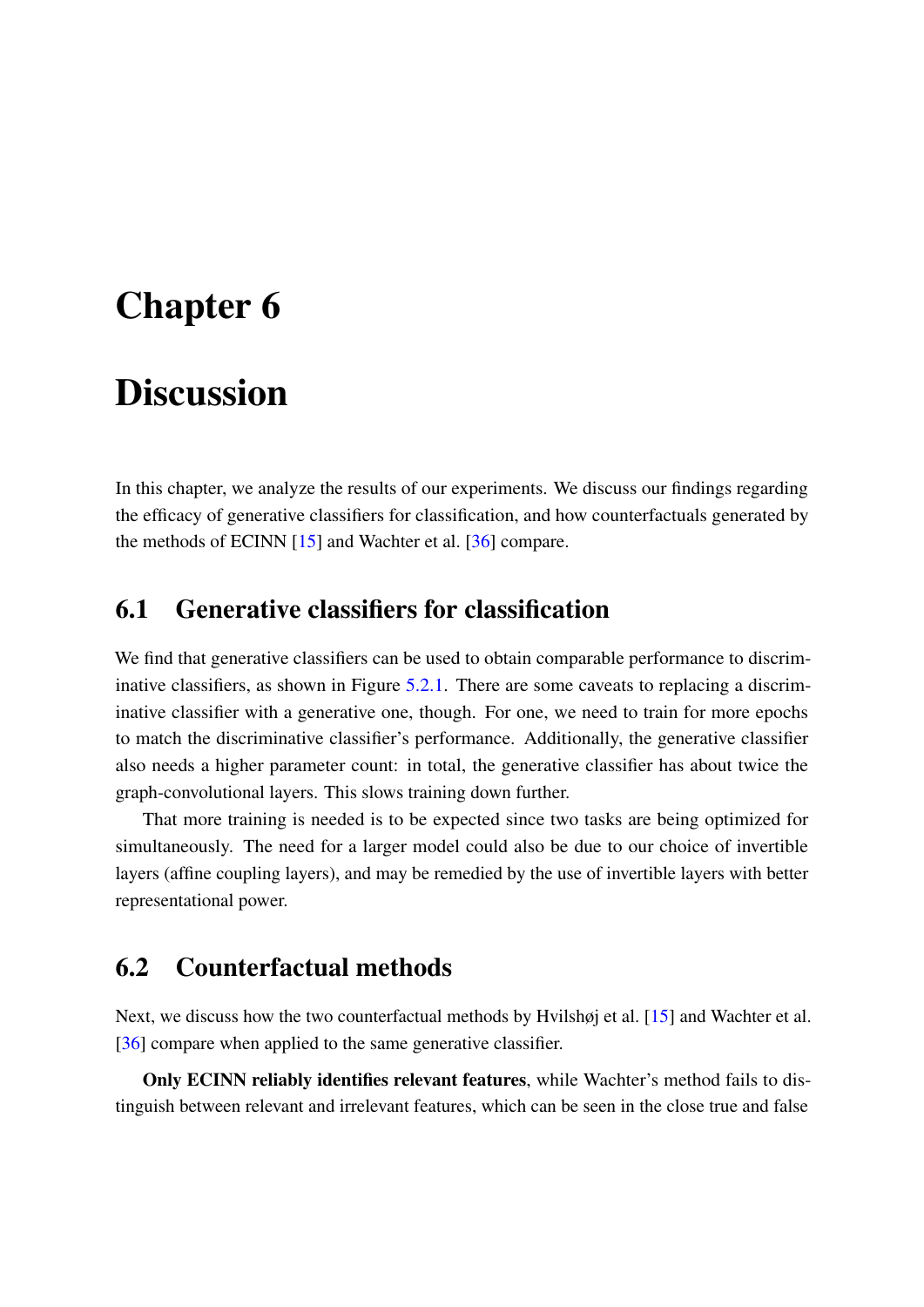positive rates. ECINN, on the other hand, finds relevant features, indicated by the very low false positive rate and low magnitude of irrelevant feature changes.

ECINNs are not sparse and tend to modify all relevant features, with larger changes to "deactivate" features than to "activate" them (see [5.2.2b](#page-37-0))). The lack of sparsity can also be seen in the true positive rate. That said, the magnitude of irrelevant feature changes is very low compared to the over all magnitude.

Wachter et al. [\[36\]](#page-44-0)'s method is sensitive to hyperparameters. Even small changes to one of the three parameters  $\lambda_{init}$ , *f* or  $\eta$  used for optimization can further degrade the quality of generated counterfactuals. While we are able to use the ground truth to finetune these for our task, this would not be possible on a real-world dataset. We think it could prove challenging to find a suitable set of hyperparameters and in turn create meaningful counterfactuals with the method by Wachter et al. [\[36\]](#page-44-0).

ECINN [\[15\]](#page-43-0), on the other hand, exposes a single hyperparameter *w* we can use to control the feature changes of an ECINN. We show in Figure [5.2.1](#page-35-1) that varying *w* provides a predictable control to trade off magnitude and correctness.

ECINN is computationally efficient. We detail in Chapter [3](#page-15-0) that ECINN generation has constant complexity, as it always requires a single evaluation of both  $f$  and  $f^{-1}$ . We find that in our case, generating high-quality Wachter counterfactuals requires, on average, 80 iterations, and each iteration consists of a forward and a backward pass.

One must also consider, though, that ECINN requires a generative classifier to be used, which Wachter et al. [\[36\]](#page-44-0)'s method does not, and a generative classifier takes longer to train. These considerations in mind, we can say that generative classifers with ECINN are a way to build interpretable models, while black-box methods like Wachter et al. [\[36\]](#page-44-0)'s let us explain existing models.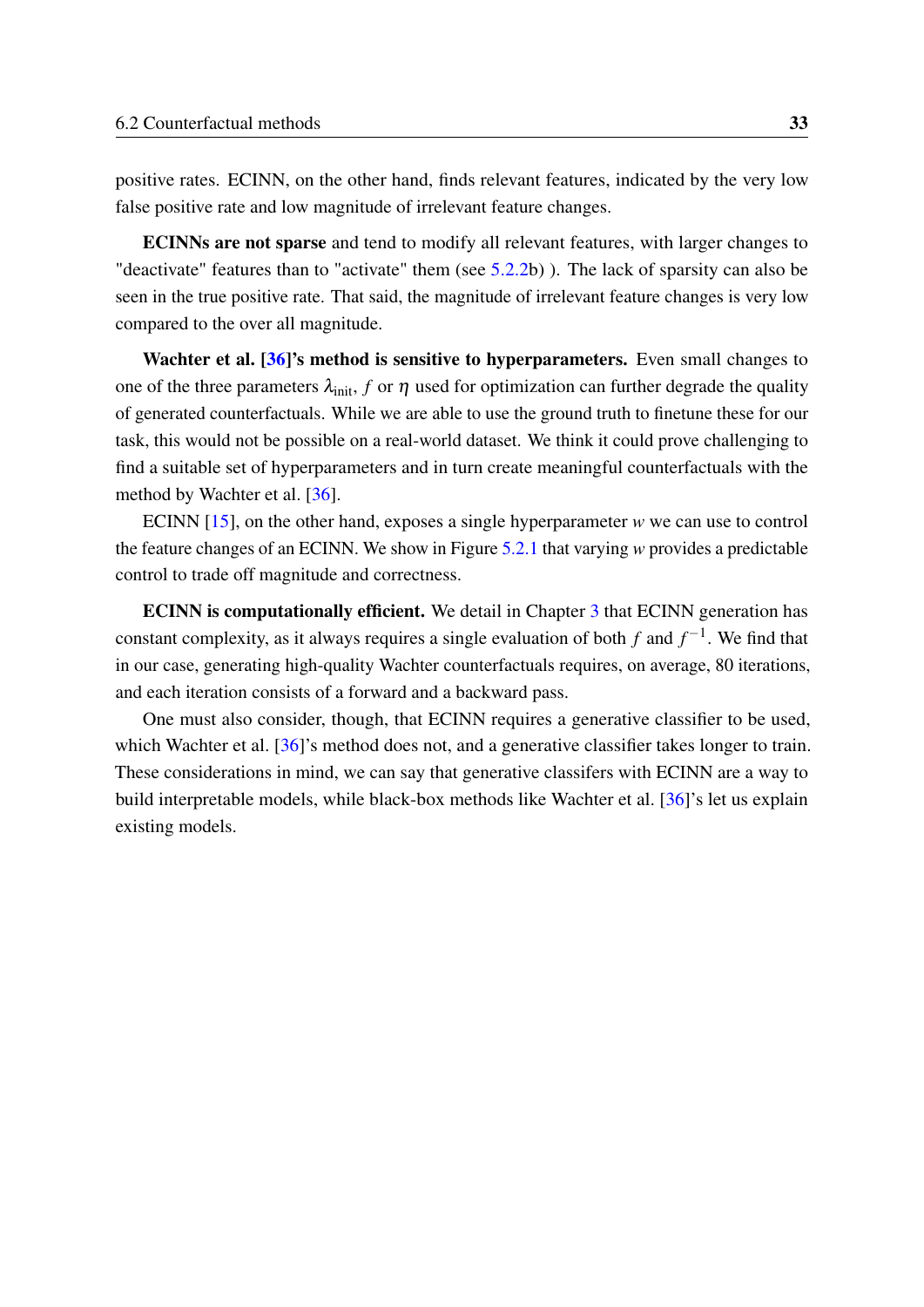## <span id="page-40-0"></span>Chapter 7

## Conclusion

We apply generative classifiers and counterfactual methods to the problem of graph node classification. We show that the normalizing flow-based generative classifiers can be used as an alternative to regular, discriminative classifiers. We study the task of generating node counterfactuals that change the model's predicted class by only modifying a node's features. To do so, we propose a synthetic node classification dataset with ground truth labels of relevant node features that allows us to quantitatively evaluate counterfactuals. We compare two methods for generating counterfactuals: ECINN [\[15\]](#page-43-0) (Efficient Counterfactuals from Invertible Neural Networks), which uses the generative classifier's structure to efficiently create counterfactuals, and the model-agnostic method proposed by Wachter et al. [\[36\]](#page-44-0). We find that counterfactuals with Wachter et al. [\[36\]](#page-44-0)'s method are not of usable quality, especially in the context of a node with many neighbors. On generative classifiers, ECINN [\[15\]](#page-43-0) counterfactuals reliably identify relevant features and have a well-structured latent space. ECINN counterfactuals are also efficient to compute, while Wachter counterfactuals require an expensive optimization process with hard-to-tune hyperparameters. To conclude, we find that generative classifiers and ECINNs allow for building interpretable models for graph node classification.

### <span id="page-40-1"></span>7.1 Future work

The next step to improve the explanation power of ECINN counterfactuals may be to incorporate edges and edge features. Modeling a graph's adjacency as part of the flow is already done in [\[38\]](#page-44-3), though only on small-scale molecular graphs. Scaling this approach to larger graphs is not straightforward since an adjacency matrix grows with  $|V|^2$ , though memory bottlenecks could be remedied to some degree by using the memory-efficient backpropagation algorithm [\[11\]](#page-42-11) that the flow's invertibility allows for. With a different approach, Liu et al. [\[24\]](#page-43-11) learn a low-dimensional representation of the adjacency matrix with an autoencoder. In any case, successfully tackling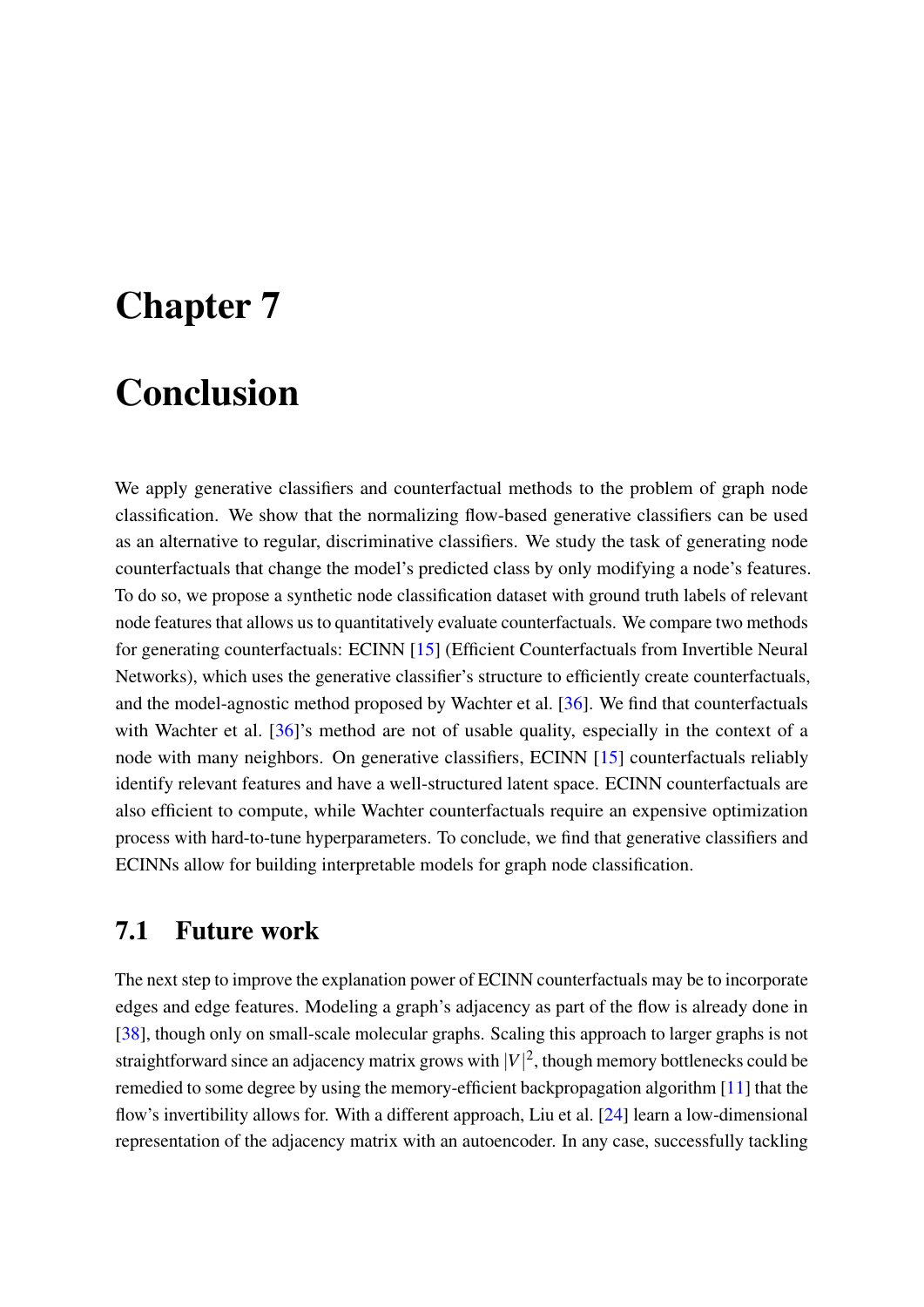this problem would allow us to apply generative classifiers to link prediction and in turn ECINN [\[15\]](#page-43-0) to create much richer counterfactuals.

The structured latent space afforded by generative classifiers could also be used for more fine-grained control of ECINN [\[15\]](#page-43-0) counterfactuals. For example, one could search within the known class boundary of the target class for more sparse counterfactuals. If sparse solutions can be found, this could also enable us to find more diverse counterfactuals.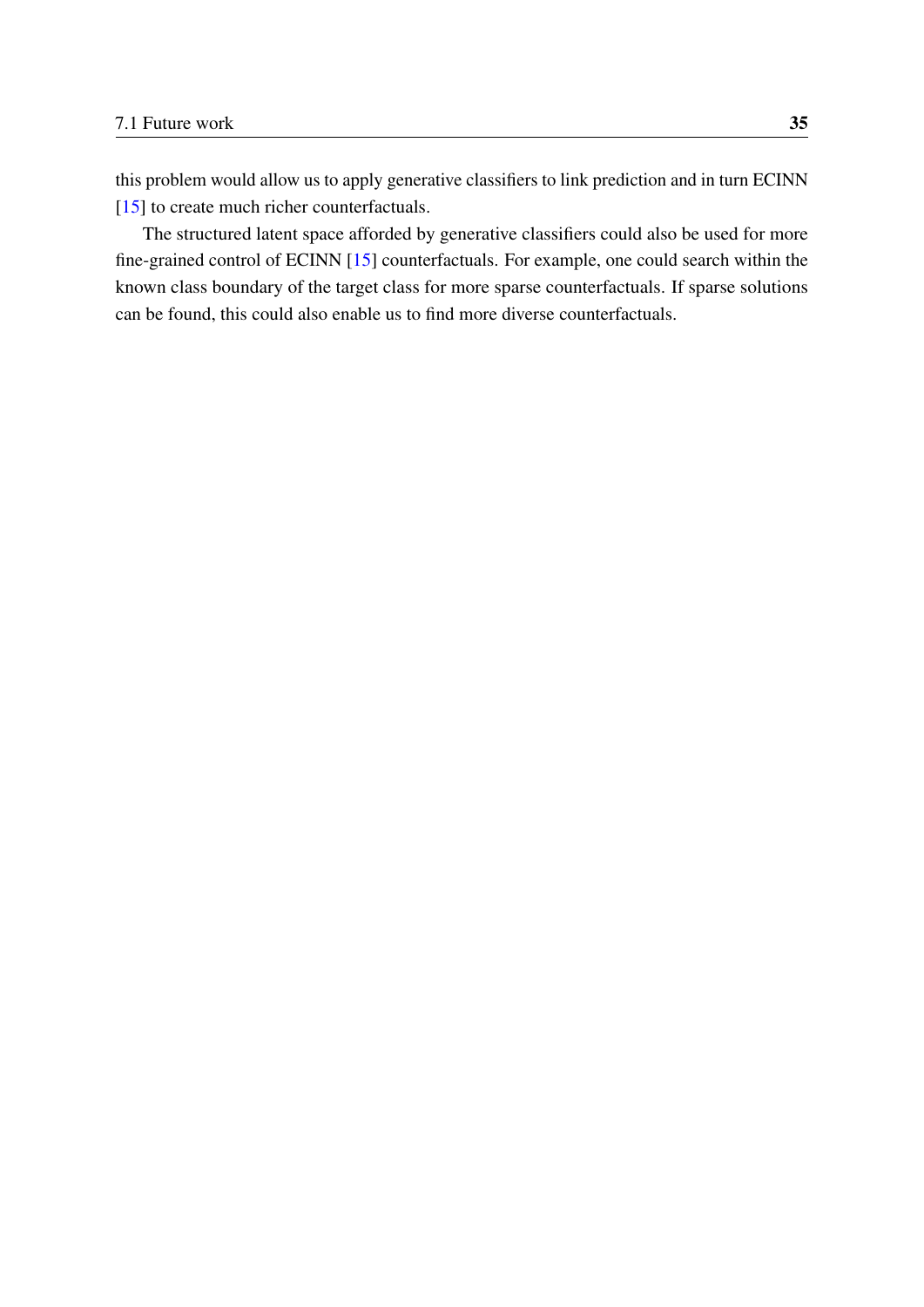## <span id="page-42-0"></span>**References**

- <span id="page-42-9"></span>[1] Abrate, C. and Bonchi, F. (2021). Counterfactual Graphs for Explainable Classification of Brain Networks. *arXiv:2106.08640 [cs]*.
- <span id="page-42-7"></span>[2] Ardizzone, L., Mackowiak, R., Rother, C., and Köthe, U. (2021). Training Normalizing Flows with the Information Bottleneck for Competitive Generative Classification. *arXiv:2001.06448 [cs, stat]*.
- <span id="page-42-1"></span>[3] Bojarski, M., Del Testa, D., Dworakowski, D., Firner, B., Flepp, B., Goyal, P., Jackel, L. D., Monfort, M., Muller, U., Zhang, J., Zhang, X., Zhao, J., and Zieba, K. (2016). End to End Learning for Self-Driving Cars. *arXiv:1604.07316 [cs]*.
- <span id="page-42-4"></span>[4] Brown, T. B., Mann, B., Ryder, N., Subbiah, M., Kaplan, J., Dhariwal, P., Neelakantan, A., Shyam, P., Sastry, G., Askell, A., Agarwal, S., Herbert-Voss, A., Krueger, G., Henighan, T., Child, R., Ramesh, A., Ziegler, D. M., Wu, J., Winter, C., Hesse, C., Chen, M., Sigler, E., Litwin, M., Gray, S., Chess, B., Clark, J., Berner, C., McCandlish, S., Radford, A., Sutskever, I., and Amodei, D. (2020). Language Models are Few-Shot Learners. *arXiv:2005.14165 [cs]*.
- <span id="page-42-2"></span>[5] Dandl, S., Molnar, C., Binder, M., and Bischl, B. (2020). Multi-Objective Counterfactual Explanations. *arXiv:2004.11165 [cs, stat]*, 12269:448–469.
- <span id="page-42-5"></span>[6] Dinh, L., Krueger, D., and Bengio, Y. (2015). NICE: Non-linear Independent Components Estimation. *arXiv:1410.8516 [cs]*.
- <span id="page-42-6"></span>[7] Dinh, L., Sohl-Dickstein, J., and Bengio, S. (2017). Density estimation using Real NVP. *arXiv:1605.08803 [cs, stat]*.
- <span id="page-42-10"></span>[8] Fey, M. and Lenssen, J. E. (2019). Fast Graph Representation Learning with PyTorch Geometric.
- <span id="page-42-8"></span>[9] Ghorbani, A., Abid, A., and Zou, J. (2018). Interpretation of Neural Networks is Fragile. *arXiv:1710.10547 [cs, stat]*.
- <span id="page-42-3"></span>[10] Giles, C. L., Bollacker, K. D., and Lawrence, S. (1998). CiteSeer: An automatic citation indexing system. In *Proceedings of the Third ACM Conference on Digital Libraries - DL '98*, pages 89–98, Pittsburgh, Pennsylvania, United States. ACM Press.
- <span id="page-42-11"></span>[11] Gomez, A. N., Ren, M., Urtasun, R., and Grosse, R. B. (2017). The Reversible Residual Network: Backpropagation Without Storing Activations.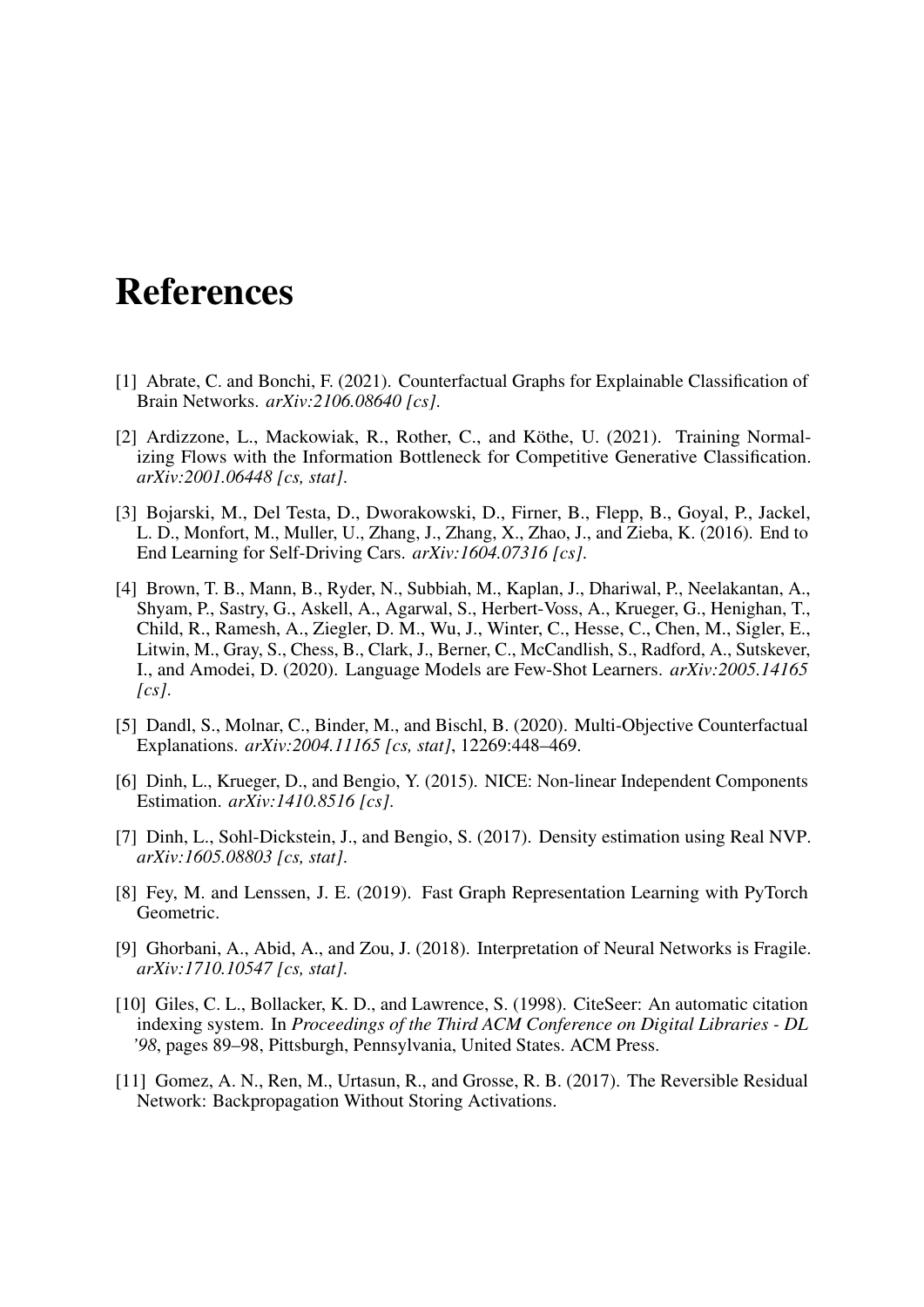- <span id="page-43-8"></span>[12] Goodfellow, I. J., Pouget-Abadie, J., Mirza, M., Xu, B., Warde-Farley, D., Ozair, S., Courville, A., and Bengio, Y. (2014). Generative Adversarial Networks. *arXiv:1406.2661 [cs, stat]*.
- <span id="page-43-10"></span>[13] Henter, G. E., Alexanderson, S., and Beskow, J. (2020). MoGlow: Probabilistic and controllable motion synthesis using normalising flows. *ACM Transactions on Graphics*, 39(6):1–14.
- <span id="page-43-9"></span>[14] Ho, J., Jain, A., and Abbeel, P. (2020). Denoising Diffusion Probabilistic Models. *arXiv:2006.11239 [cs, stat]*.
- <span id="page-43-0"></span>[15] Hvilshøj, F., Iosifidis, A., and Assent, I. (2021). ECINN: Efficient Counterfactuals from Invertible Neural Networks. *arXiv:2103.13701 [cs]*.
- <span id="page-43-2"></span>[16] Jin, W., Barzilay, R., and Jaakkola, T. (2019). Junction Tree Variational Autoencoder for Molecular Graph Generation. *arXiv:1802.04364 [cs, stat]*.
- <span id="page-43-13"></span>[17] Kim, B., Khanna, R., and Koyejo, O. O. (2016). Examples are not enough, learn to criticize! Criticism for Interpretability. In *Advances in Neural Information Processing Systems*, volume 29. Curran Associates, Inc.
- <span id="page-43-14"></span>[18] Kingma, D. P. and Ba, J. (2017). Adam: A Method for Stochastic Optimization. *arXiv:1412.6980 [cs]*.
- <span id="page-43-12"></span>[19] Kingma, D. P. and Dhariwal, P. (2018). Glow: Generative Flow with Invertible 1x1 Convolutions. *arXiv:1807.03039 [cs, stat]*.
- <span id="page-43-7"></span>[20] Kingma, D. P. and Welling, M. (2014). Auto-Encoding Variational Bayes. *arXiv:1312.6114 [cs, stat]*.
- <span id="page-43-1"></span>[21] Kipf, T. N. and Welling, M. (2016). Variational Graph Auto-Encoders. *arXiv:1611.07308 [cs, stat]*.
- <span id="page-43-6"></span>[22] Kipf, T. N. and Welling, M. (2017). Semi-Supervised Classification with Graph Convolutional Networks. *arXiv:1609.02907 [cs, stat]*.
- <span id="page-43-5"></span>[23] Krizhevsky, A. (2014). One weird trick for parallelizing convolutional neural networks. *arXiv:1404.5997 [cs]*.
- <span id="page-43-11"></span>[24] Liu, J., Kumar, A., Ba, J., Kiros, J., and Swersky, K. (2019). Graph Normalizing Flows. *arXiv:1905.13177 [cs, stat]*.
- <span id="page-43-4"></span>[25] Lu, Q. and Getoor, L. (2003). Link-based Text Classification. page 8.
- <span id="page-43-15"></span>[26] Mackowiak, R., Ardizzone, L., Köthe, U., and Rother, C. (2020). Generative Classifiers as a Basis for Trustworthy Image Classification. *arXiv:2007.15036 [cs]*.
- <span id="page-43-3"></span>[27] McCallum, A. K., Nigam, K., Rennie, J., and Seymore, K. (2000). Automating the Construction of Internet Portals with Machine Learning. *Information Retrieval*, 3(2):127– 163.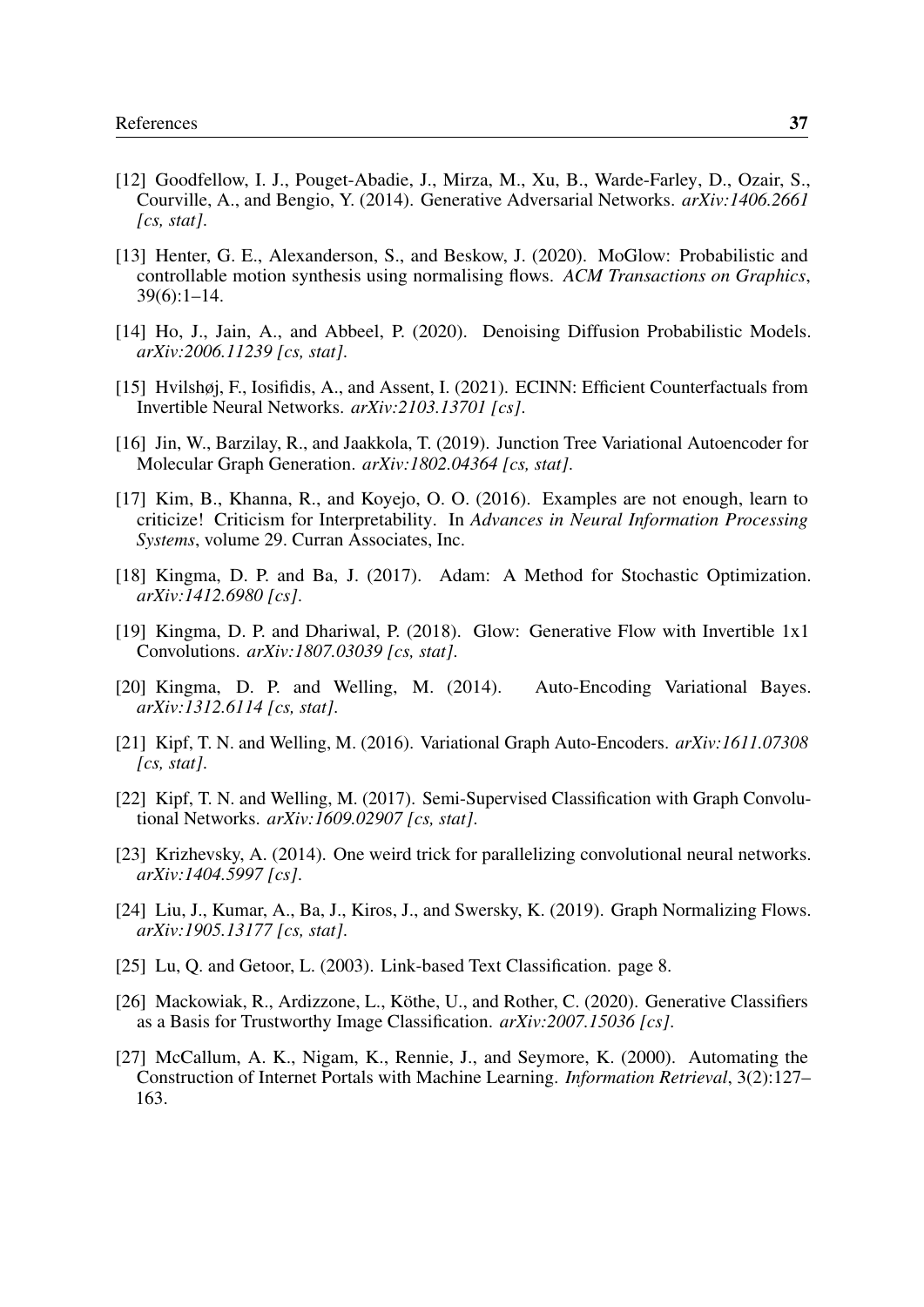- <span id="page-44-12"></span>[28] Paszke, A., Gross, S., Massa, F., Lerer, A., Bradbury, J., Chanan, G., Killeen, T., Lin, Z., Gimelshein, N., Antiga, L., Desmaison, A., Kopf, A., Yang, E., DeVito, Z., Raison, M., Tejani, A., Chilamkurthy, S., Steiner, B., Fang, L., Bai, J., and Chintala, S. (2019). PyTorch: An Imperative Style, High-Performance Deep Learning Library. In *Advances in Neural Information Processing Systems*, volume 32. Curran Associates, Inc.
- <span id="page-44-9"></span>[29] Selvaraju, R. R., Das, A., Vedantam, R., Cogswell, M., Parikh, D., and Batra, D. (2017). Grad-CAM: Why did you say that? *arXiv:1611.07450 [cs, stat]*.
- <span id="page-44-8"></span>[30] Simonyan, K., Vedaldi, A., and Zisserman, A. (2014). Deep Inside Convolutional Networks: Visualising Image Classification Models and Saliency Maps. *arXiv:1312.6034 [cs]*.
- <span id="page-44-5"></span>[31] Sohl-Dickstein, J., Weiss, E. A., Maheswaranathan, N., and Ganguli, S. (2015). Deep Unsupervised Learning using Nonequilibrium Thermodynamics. *arXiv:1503.03585 [condmat, q-bio, stat]*.
- <span id="page-44-6"></span>[32] Song, J., Meng, C., and Ermon, S. (2021). Denoising Diffusion Implicit Models. *arXiv:2010.02502 [cs]*.
- <span id="page-44-11"></span>[33] Srivastava, N., Hinton, G., Krizhevsky, A., Sutskever, I., and Salakhutdinov, R. (2014). Dropout: A Simple Way to Prevent Neural Networks from Overfitting. *Journal of Machine Learning Research*, 15(56):1929–1958.
- <span id="page-44-4"></span>[34] Szegedy, C., Zaremba, W., Sutskever, I., Bruna, J., Erhan, D., Goodfellow, I., and Fergus, R. (2014). Intriguing properties of neural networks. *arXiv:1312.6199 [cs]*.
- <span id="page-44-7"></span>[35] Tishby, N., Pereira, F. C., and Bialek, W. (2000). The information bottleneck method. *ArXiv*.
- <span id="page-44-0"></span>[36] Wachter, S., Mittelstadt, B., and Russell, C. (2017). Counterfactual Explanations Without Opening the Black Box: Automated Decisions and the GDPR. SSRN Scholarly Paper ID 3063289, Social Science Research Network, Rochester, NY.
- <span id="page-44-1"></span>[37] Yang, Z., Cohen, W. W., and Salakhutdinov, R. (2016). Revisiting semi-supervised learning with graph embeddings. In *Proceedings of the 33rd International Conference on International Conference on Machine Learning - Volume 48*, ICML'16, pages 40–48, New York, NY, USA. JMLR.org.
- <span id="page-44-3"></span>[38] Zang, C. and Wang, F. (2020). MoFlow: An Invertible Flow Model for Generating Molecular Graphs. *Proceedings of the 26th ACM SIGKDD International Conference on Knowledge Discovery & Data Mining*, pages 617–626.
- <span id="page-44-2"></span>[39] Zhang, Z., Bu, J., Ester, M., Zhang, J., Yao, C., Yu, Z., and Wang, C. (2019). Hierarchical Graph Pooling with Structure Learning. *arXiv:1911.05954 [cs, stat]*.
- <span id="page-44-10"></span>[40] Zhao, T., Liu, G., Wang, D., Yu, W., and Jiang, M. (2021). Counterfactual Graph Learning for Link Prediction. *arXiv:2106.02172 [cs]*.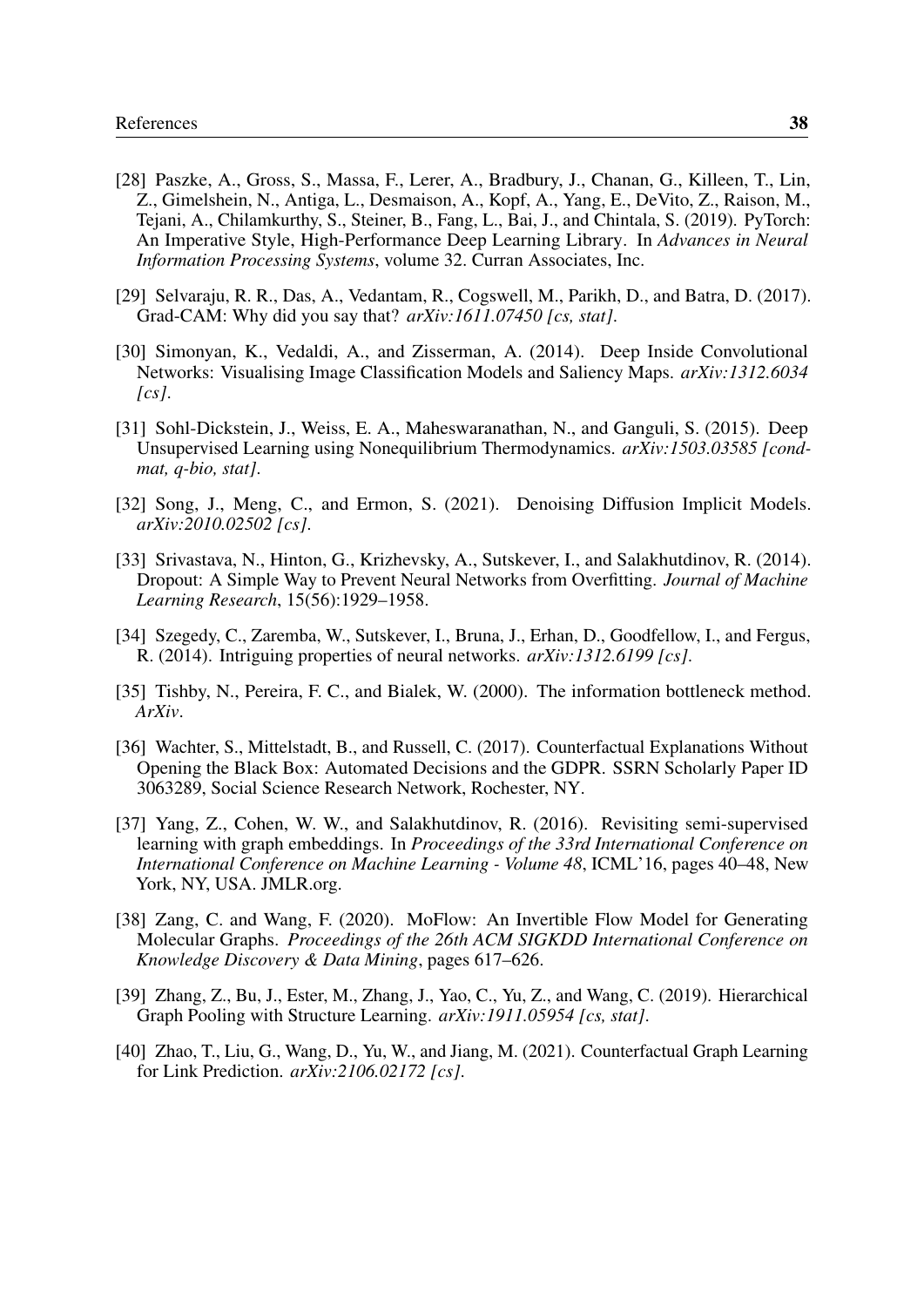## <span id="page-45-0"></span>Appendix A

## <span id="page-45-1"></span>A.1 Wachter node counterfactuals in the presence of edges

While generating counterfactuals for graph-convolutional classifier, using Wachter's method, we find that the counterfactuals have extremely high magnitudes. Figure [A.1](#page-46-0) shows an example of such a counterfactual.

We assume this to be the case because the counterfactual is not allowed to change the features of neighboring nodes. Since these nodes will by construction mostly have features indicative of the original class, this makes it very hard to change to model output to a target class.

We control for this by removing all edges from the dataset, retraining the classifier and applying the Wachter method. The resulting counterfactuals are of much lower magnitude and we report the results in chapter [5.](#page-32-0)